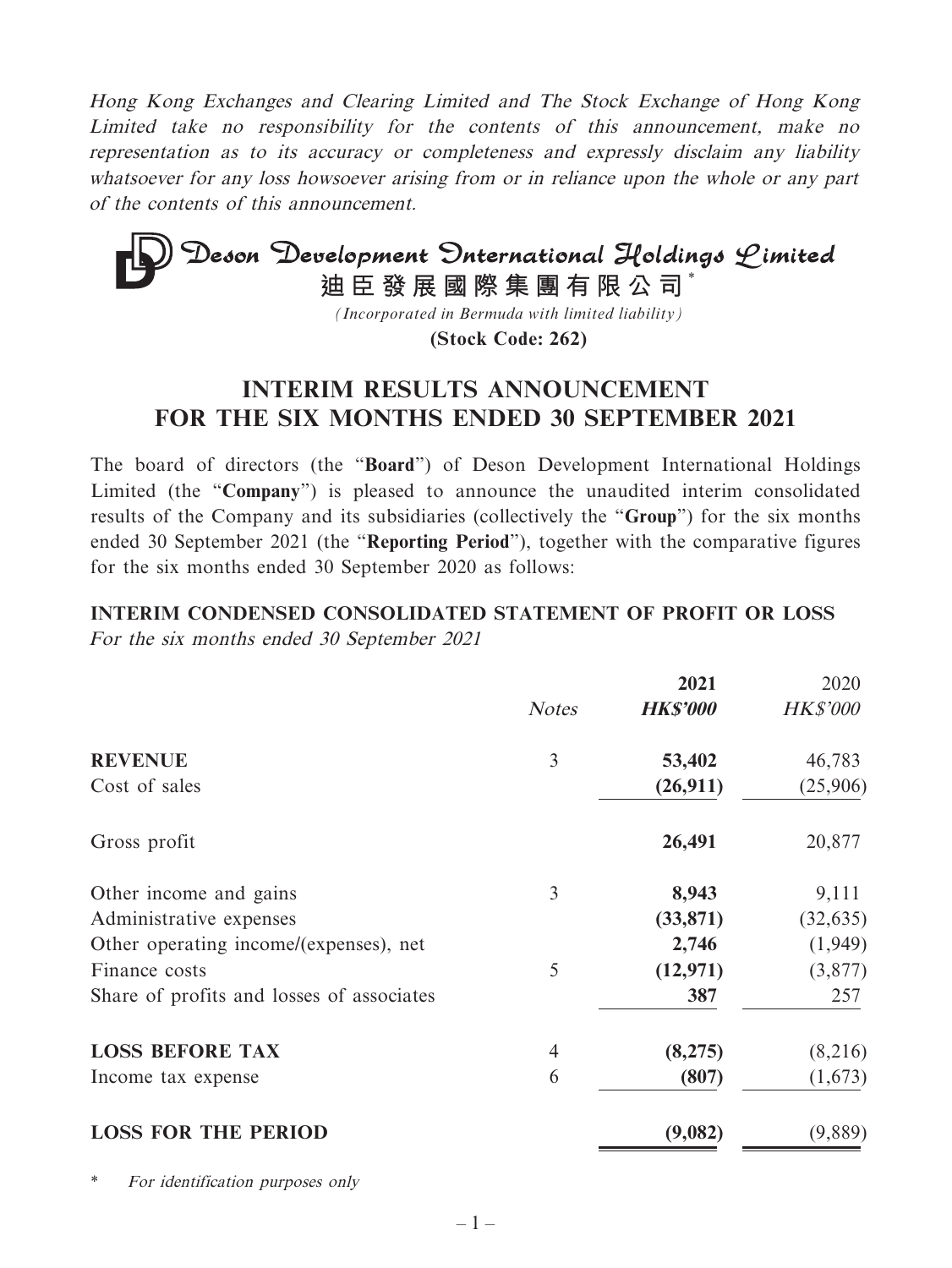## **INTERIM CONDENSED CONSOLIDATED STATEMENT OF PROFIT OR LOSS (CONTINUED)**

For the six months ended 30 September 2021

|                                                                                                  |             | 2021            | 2020            |
|--------------------------------------------------------------------------------------------------|-------------|-----------------|-----------------|
|                                                                                                  | <b>Note</b> | <b>HK\$'000</b> | <b>HK\$'000</b> |
| Attributable to:                                                                                 |             |                 |                 |
| Owners of the Company                                                                            |             | (8, 347)        | (9, 394)        |
| Non-controlling interests                                                                        |             | (735)           | (495)           |
|                                                                                                  |             | (9,082)         | (9,889)         |
| <b>LOSS PER SHARE ATTRIBUTABLE TO</b><br><b>ORDINARY EQUITY HOLDERS OF</b><br><b>THE COMPANY</b> |             |                 |                 |
| <b>Basic</b>                                                                                     | 8           | $HK(0.85)$ cent | $HK(0.96)$ cent |
| Diluted                                                                                          | 8           | $HK(0.85)$ cent | $HK(0.96)$ cent |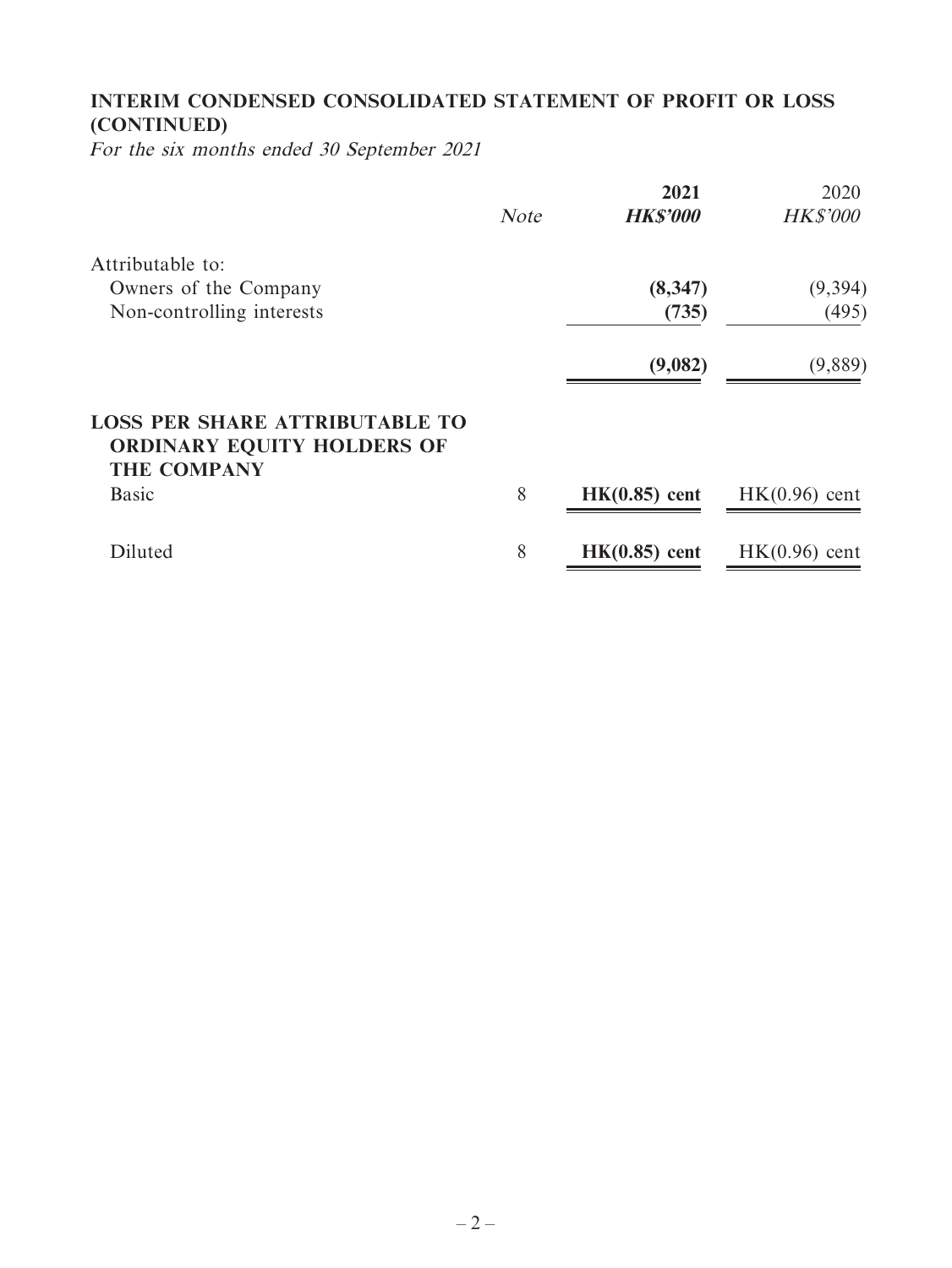## **INTERIM CONDENSED CONSOLIDATED STATEMENT OF COMPREHENSIVE INCOME**

For the six months ended 30 September 2021

|                                                                                                                          | 2021<br><b>HK\$'000</b> | 2020<br><b>HK\$'000</b> |
|--------------------------------------------------------------------------------------------------------------------------|-------------------------|-------------------------|
| <b>LOSS FOR THE PERIOD</b>                                                                                               | (9,082)                 | (9,889)                 |
| <b>OTHER COMPREHENSIVE INCOME</b>                                                                                        |                         |                         |
| Other comprehensive income that may be reclassified to<br>profit or loss in subsequent periods:<br>Exchange differences: |                         |                         |
| Exchange differences on translation of foreign<br>operations                                                             | 25,631                  | 48,593                  |
| Share of other comprehensive income of associates                                                                        | 834                     | 1,526                   |
| Net other comprehensive income that may be                                                                               |                         |                         |
| reclassified to profit or loss in subsequent periods                                                                     | 26,465                  | 50,119                  |
| <b>TOTAL COMPREHENSIVE INCOME FOR THE</b><br><b>PERIOD</b>                                                               | 17,383                  | 40,230                  |
| Attributable to:                                                                                                         |                         |                         |
| Owners of the Company                                                                                                    | 18,067                  | 40,677                  |
| Non-controlling interests                                                                                                | (684)                   | (447)                   |
|                                                                                                                          | 17,383                  | 40,230                  |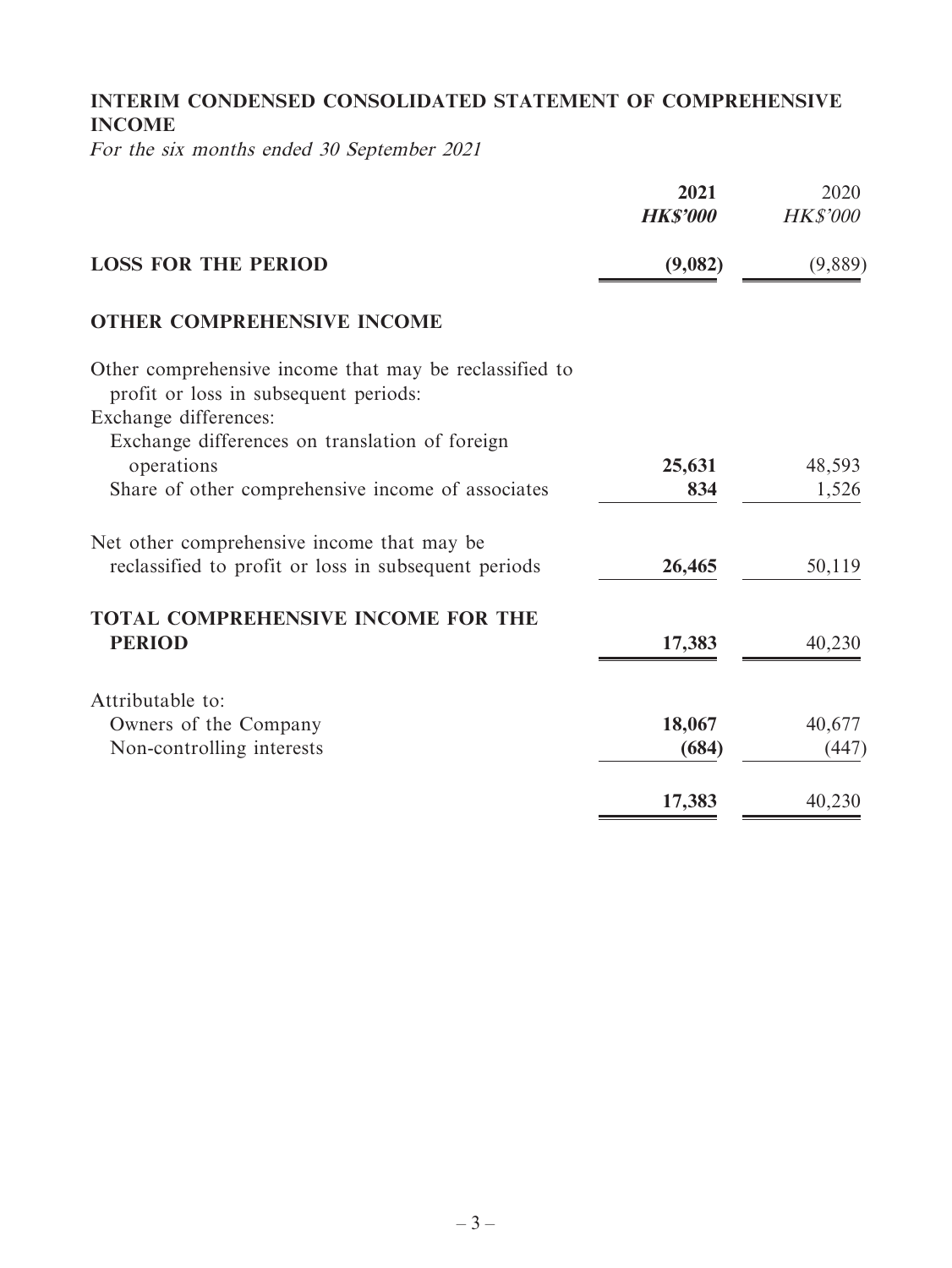# **INTERIM CONDENSED CONSOLIDATED STATEMENT OF FINANCIAL POSITION**

As at 30 September 2021

|                                                                              | <b>Notes</b> | <b>30 September</b><br>2021<br><b>HK\$'000</b> | 31 March<br>2021<br><b>HK\$'000</b><br>(Audited) |
|------------------------------------------------------------------------------|--------------|------------------------------------------------|--------------------------------------------------|
| <b>NON-CURRENT ASSETS</b>                                                    |              |                                                |                                                  |
| Property, plant and equipment                                                |              | 314,476                                        | 315,696                                          |
| Investment properties                                                        | 9            | 1,059,000                                      | 1,041,350                                        |
| Investments in associates<br>Equity investments at fair value through profit |              | 28,939                                         | 27,606                                           |
| or loss                                                                      | 10           | 121,795                                        | 125,224                                          |
| Total non-current assets                                                     |              | 1,524,210                                      | 1,509,876                                        |
| <b>CURRENT ASSETS</b>                                                        |              |                                                |                                                  |
| Due from associates                                                          |              | 4,725                                          | 3,220                                            |
| Properties held for sale under development and                               |              |                                                |                                                  |
| properties held for sale                                                     | 11           | 796,582                                        | 760,270                                          |
| Inventories                                                                  |              | 7,899                                          | 11,120                                           |
| Accounts receivable                                                          | 12           | 23,543                                         | 22,536                                           |
| Prepayments, deposits and other receivables<br>Tax recoverable               |              | 33,330                                         | 32,852                                           |
| Pledged deposits                                                             |              | 24,675<br>4,500                                | 24,260<br>2,500                                  |
| Restricted cash                                                              |              |                                                | 4,033                                            |
| Cash and cash equivalents                                                    |              | 19,328                                         | 20,372                                           |
| Total current assets                                                         |              | 914,582                                        | 881,163                                          |
| <b>CURRENT LIABILITIES</b>                                                   |              |                                                |                                                  |
| Accounts payable                                                             | 13           | 6,351                                          | 5,824                                            |
| Other payables and accruals                                                  |              | 92,631                                         | 83,630                                           |
| Due to associates                                                            |              | 2,637                                          | 3,069                                            |
| Due to a related company                                                     |              | 29,069                                         | 13,054                                           |
| Tax payable                                                                  |              | 22,258                                         | 21,787                                           |
| Interest-bearing bank and other borrowings                                   |              | 280,538                                        | 266,572                                          |
| Total current liabilities                                                    |              | 433,484                                        | 393,936                                          |
| <b>NET CURRENT ASSETS</b>                                                    |              | 481,098                                        | 487,227                                          |
| TOTAL ASSETS LESS CURRENT<br><b>LIABILITIES</b>                              |              | 2,005,308                                      | 1,997,103                                        |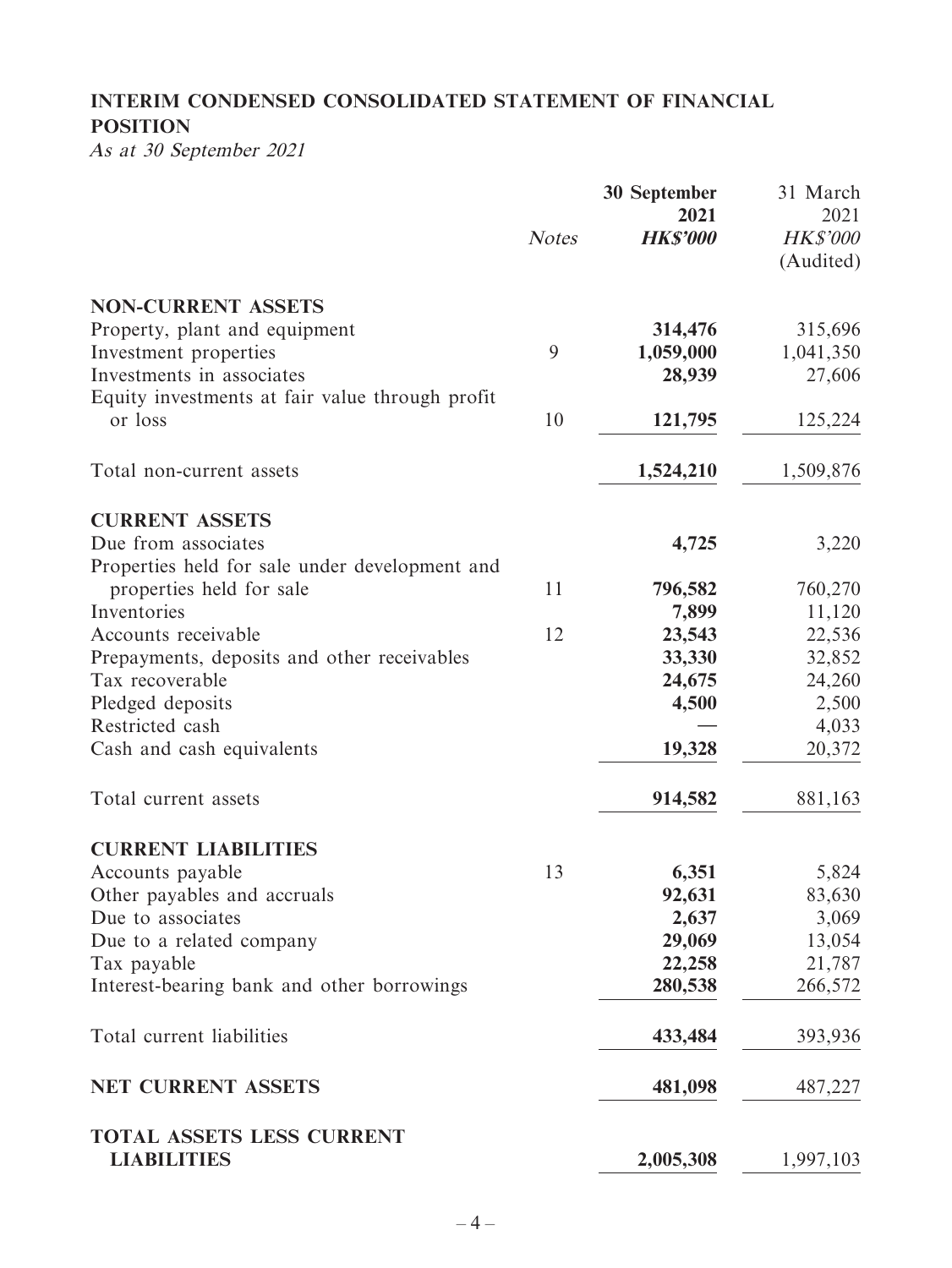## **INTERIM CONDENSED CONSOLIDATED STATEMENT OF FINANCIAL POSITION (CONTINUED)**

As at 30 September 2021

|                                              | <b>Note</b> | 30 September<br>2021<br><b>HK\$'000</b> | 31 March<br>2021<br><b>HK\$'000</b><br>(Audited) |
|----------------------------------------------|-------------|-----------------------------------------|--------------------------------------------------|
| <b>NON-CURRENT LIABILITIES</b>               |             |                                         |                                                  |
| Interest-bearing bank and other borrowings   |             | 207,600                                 | 218,890                                          |
| Deferred tax liabilities                     |             | 193,245                                 | 191,791                                          |
| Total non-current liabilities                |             | 400,845                                 | 410,681                                          |
| Net assets                                   |             | 1,604,463                               | 1,586,422                                        |
| <b>EQUITY</b>                                |             |                                         |                                                  |
| Equity attributable to owners of the Company |             |                                         |                                                  |
| Issued capital                               | 14          | 97,788                                  | 97,788                                           |
| Reserves                                     |             | 1,509,726                               | 1,491,613                                        |
|                                              |             | 1,607,514                               | 1,589,401                                        |
| <b>Non-controlling interests</b>             |             | (3,051)                                 | (2,979)                                          |
| Total equity                                 |             | 1,604,463                               | 1,586,422                                        |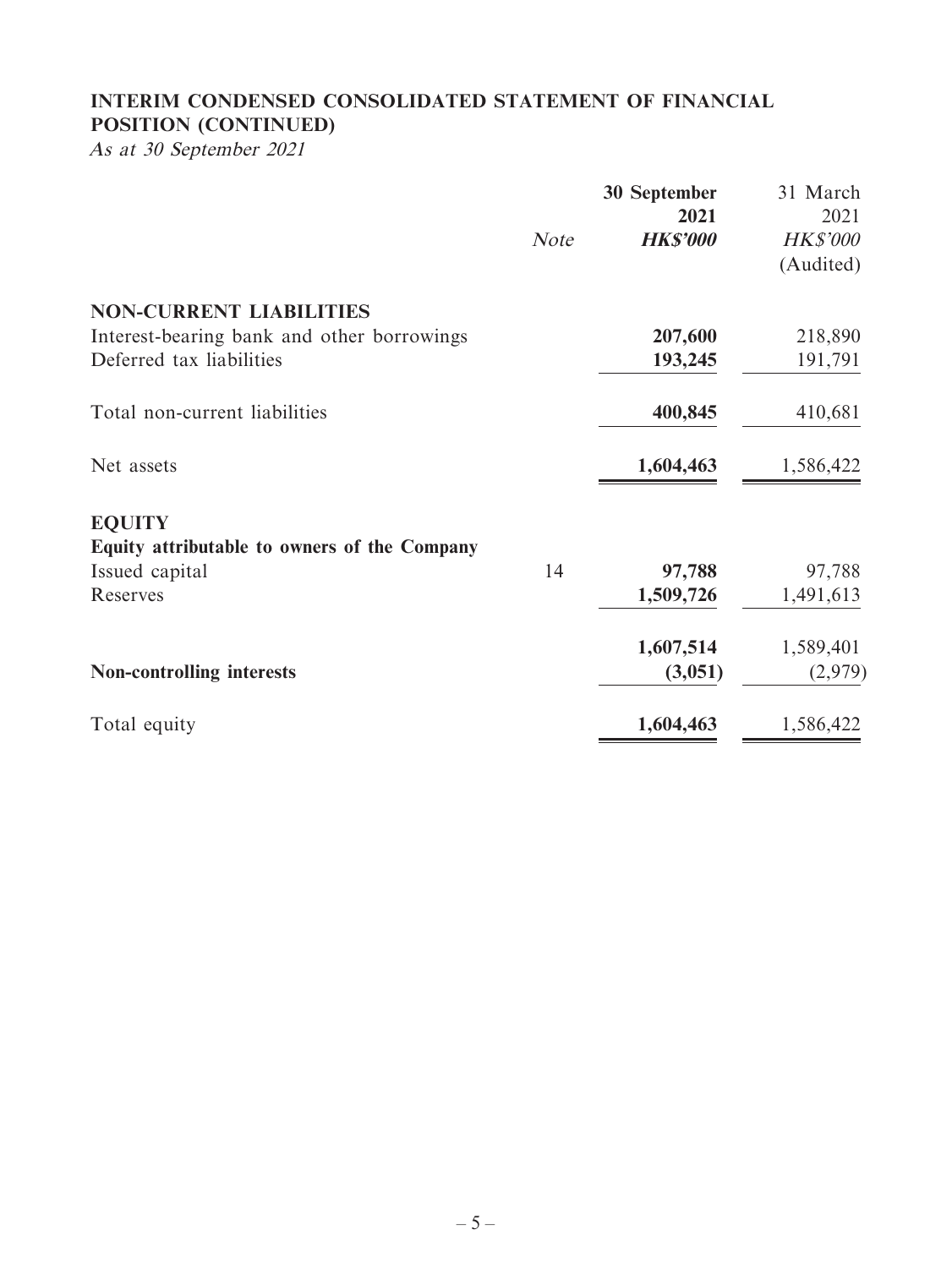## **INTERIM CONDENSED CONSOLIDATED STATEMENT OF CHANGES IN EQUITY**

For the six months ended 30 September 2021

|                                         | Attributable to owners of the Company |                           |                           |                           |                           |                           |                           |                           |                            |                          |                             |                           |
|-----------------------------------------|---------------------------------------|---------------------------|---------------------------|---------------------------|---------------------------|---------------------------|---------------------------|---------------------------|----------------------------|--------------------------|-----------------------------|---------------------------|
|                                         |                                       | Share                     |                           |                           | Property                  |                           | Capital                   | Exchange                  |                            |                          | Non-                        |                           |
|                                         | Issued                                |                           | premium Contributed       |                           | Other revaluation         |                           | Capital redemption        | fluctuation               | Retained                   |                          | controlling                 | Total                     |
|                                         | capital<br><b>HKS'000</b>             | account<br><b>HKS'000</b> | surplus<br><b>HKS'000</b> | reserve<br><b>HKS'000</b> | reserve<br><b>HKS'000</b> | reserve<br><b>HKS'000</b> | reserve<br><b>HKS'000</b> | reserve<br><b>HKS'000</b> | profits<br><b>HK\$'000</b> | Total<br><b>HK\$'000</b> | interests<br><b>HKS'000</b> | equity<br><b>HK\$'000</b> |
|                                         |                                       |                           |                           |                           |                           |                           |                           |                           |                            |                          |                             |                           |
| At 1 April 2020 (audited)               | 97,788                                | 243,040                   | 15,262                    | 23,061                    | 125,543                   | (9,240)                   | 14,457                    | (86,322)                  | 1,097,116                  | 1,520,705                | (5,029)                     | 1,515,676                 |
| Loss for the period                     |                                       |                           |                           |                           |                           |                           |                           |                           | (9, 394)                   | (9, 394)                 | (495)                       | (9,889)                   |
| Other comprehensive income for the      |                                       |                           |                           |                           |                           |                           |                           |                           |                            |                          |                             |                           |
| period:<br>Share of other comprehensive |                                       |                           |                           |                           |                           |                           |                           |                           |                            |                          |                             |                           |
| income of associates                    |                                       |                           |                           |                           |                           |                           |                           | 1,526                     |                            | 1,526                    |                             | 1,526                     |
| Exchange differences on                 |                                       |                           |                           |                           |                           |                           |                           |                           |                            |                          |                             |                           |
| translation of foreign                  |                                       |                           |                           |                           |                           |                           |                           |                           |                            |                          |                             |                           |
| operations                              |                                       |                           |                           |                           |                           |                           |                           | 48,545                    |                            | 48,545                   | 48                          | 48,593                    |
| Total comprehensive income/(loss)       |                                       |                           |                           |                           |                           |                           |                           |                           |                            |                          |                             |                           |
| for the period                          |                                       |                           |                           |                           |                           |                           |                           | 50,071                    | (9,394)                    | 40,677                   | (447)                       | 40,230                    |
| Contributions from non-controlling      |                                       |                           |                           |                           |                           |                           |                           |                           |                            |                          |                             |                           |
| interests                               |                                       |                           |                           |                           |                           |                           |                           |                           |                            |                          | 2,700                       | 2,700                     |
| Release of revaluation reserve          |                                       |                           |                           |                           | (2, 590)                  |                           |                           |                           | 2,590                      |                          |                             |                           |
| At 30 September 2020                    | 97,788                                | 243,040                   | 15,262                    | 23,061                    | 122,953                   | (9,240)                   | 14,457                    | (36,251)                  | 1,090,312                  | 1,561,382                | (2,776)                     | 1,558,606                 |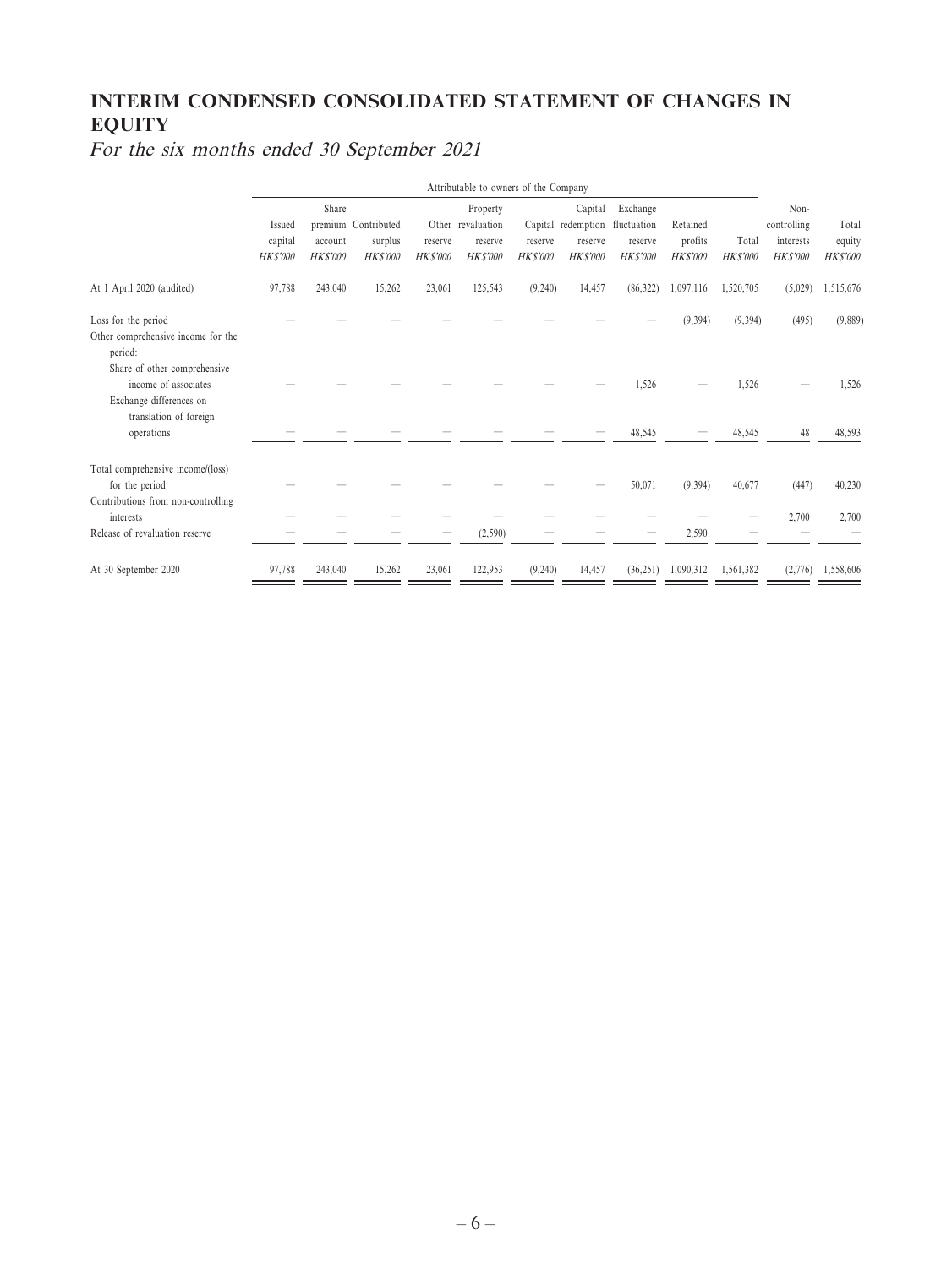## **INTERIM CONDENSED CONSOLIDATED STATEMENT OF CHANGES IN EQUITY (CONTINUED)**

For the six months ended 30 September 2021

|                                                                                                         | Attributable to owners of the Company      |                                    |                                                  |                                    |                                                      |                                      |                                                    |                                                      |                                              |                                       |                         |                                                           |                                   |
|---------------------------------------------------------------------------------------------------------|--------------------------------------------|------------------------------------|--------------------------------------------------|------------------------------------|------------------------------------------------------|--------------------------------------|----------------------------------------------------|------------------------------------------------------|----------------------------------------------|---------------------------------------|-------------------------|-----------------------------------------------------------|-----------------------------------|
|                                                                                                         | <b>Issued</b><br>capital<br><b>HKS'000</b> | Share<br>account<br><b>HKS'000</b> | premium Contributed<br>surplus<br><b>HKS'000</b> | Other<br>reserve<br><b>HKS'000</b> | Property<br>revaluation<br>reserve<br><b>HKS'000</b> | Capital<br>reserve<br><b>HKS'000</b> | Capital<br>redemption<br>reserve<br><b>HKS'000</b> | Exchange<br>fluctuation<br>reserve<br><b>HKS'000</b> | Share<br>option<br>reserve<br><b>HKS'000</b> | Retained<br>profits<br><b>HKS'000</b> | Total<br><b>HKS'000</b> | Non-<br>controlling<br><b>interests</b><br><b>HKS'000</b> | Total<br>equity<br><b>HKS'000</b> |
| At 1 April 2021 (audited)                                                                               | 97,788                                     | 243,040                            | 15,262                                           | 23,061                             | 125,022                                              | (9,240)                              | 14,457                                             | 13,473                                               | 975                                          | 1,065,563                             | 1,589,401               | (2,979)                                                   | 1,586,422                         |
| Loss for period<br>Other comprehensive income for the period:<br>Share of other comprehensive income of |                                            |                                    |                                                  |                                    |                                                      |                                      |                                                    |                                                      |                                              | (8, 347)                              | (8, 347)                | (735)                                                     | (9,082)                           |
| associates<br>Exchange differences on translation of                                                    |                                            |                                    |                                                  |                                    |                                                      |                                      |                                                    | 834                                                  |                                              |                                       | 834                     |                                                           | 834                               |
| foreign operations                                                                                      |                                            |                                    |                                                  |                                    |                                                      |                                      |                                                    | 25,580                                               |                                              |                                       | 25,580                  | 51                                                        | 25,631                            |
| Total comprehensive income for the period                                                               |                                            |                                    |                                                  |                                    |                                                      |                                      |                                                    | 26,414                                               |                                              | (8,347)                               | 18,067                  | (684)                                                     | 17,383                            |
| Equity-settled share option arrangement                                                                 |                                            |                                    |                                                  |                                    |                                                      |                                      |                                                    |                                                      | 46                                           |                                       | 46                      | $\overline{\phantom{m}}$                                  | 46                                |
| Contributions from non-controlling interests<br>Release of revaluation reserve                          |                                            |                                    |                                                  |                                    | (2,611)                                              |                                      |                                                    |                                                      |                                              | 2,611                                 |                         | 612                                                       | 612                               |
| At 30 September 2021                                                                                    | 97,788                                     | 243,040*                           | 15,262*                                          | 23,061*                            | 122,411*                                             | $(9,240)^*$                          | 14,457*                                            | 39,887*                                              | $1,021*$                                     | 1,059,827*                            | 1,607,514               | (3,051)                                                   | 1,604,463                         |

\* These reserve accounts comprise the consolidated reserves of HK\$1,509,726,000 (31 March 2021: HK\$1,491,613,000) in the interim condensed consolidated statement of financial position.

The contributed surplus of the Group represents the excess of the nominal value of the subsidiaries' shares acquired over the nominal value of the Company's shares issued in exchange thereof, pursuant to the Group reorganisation on 21 May 1997.

The reserve funds of the Group include statutory reserves required to be appropriated from the profit after tax of the Company's subsidiaries in Mainland China under the laws and regulations of the People's Republic of China (the "**PRC**"). The amount of the appropriation is at the discretion of these subsidiaries' boards of directors.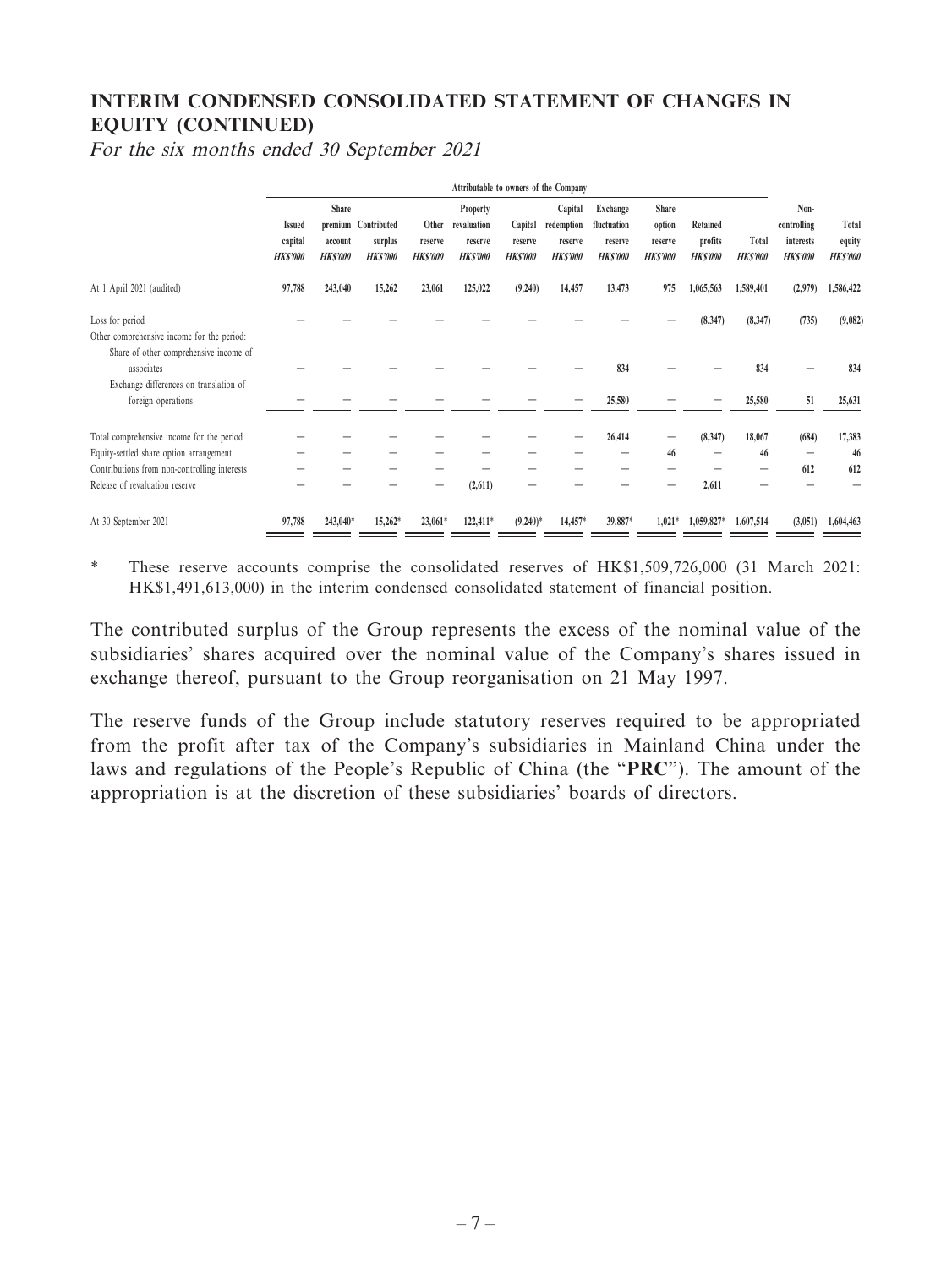#### **NOTES TO INTERIM CONDENSED CONSOLIDATED FINANCIAL STATEMENTS**

#### **1. BASIS OF PREPARATION**

These unaudited interim condensed consolidated financial statements have been prepared in accordance with the applicable disclosure requirements of Appendix 16 of the Rules Governing the Listing of Securities (the "**Listing Rules**") on The Stock Exchange of Hong Kong Limited (the "**Stock Exchange**") and with Hong Kong Accounting Standard ("**HKAS**") 34 "Interim Financial Reporting" issued by the Hong Kong Institute of Certified Public Accountants ("**HKICPA**"). They have been prepared under the historical cost convention, except for leasehold land and buildings classified as property, plant and equipment, and investment properties, equity investments which have been measured at fair value. These unaudited interim condensed consolidated financial statements should be read in conjunction with the annual accounts for the year ended 31 March 2021.

The accounting policies and methods of computation used in the unaudited interim condensed consolidated financial statements for the six months ended 30 September 2021 are the same as those followed in the preparation of the Group's annual financial statements for the year ended 31 March 2021, except for the standards, amendments and interpretations to the Hong Kong Financial Reporting Standards ("**HKFRSs**") issued by the HKICPA applicable to the annual period beginning on 1 April 2021 as described below.

The Group has initially adopted the following new and revised HKFRSs for the financial period beginning on or after 1 April 2021:

Amendments to HKFRS 9, HKAS 39, HKFRS 7, HKFRS 4 and HKFRS 16 Amendment to HKFRS 16 COVID-19-Related Rent Concessions beyond

Interest Rate Benchmark Reform — Phase 2

30 June 2021 (early adopted)

The nature and impact of the revised HKFRSs are described below:

(a) Amendments to HKFRS 9, HKAS 39, HKFRS 7, HKFRS 4 and HKFRS 16 address issues not dealt with in the previous amendments which affect financial reporting when an existing interest rate benchmark is replaced with an alternative risk-free rate ("**RFR**"). The phase 2 amendments provide a practical expedient to allow the effective interest rate to be updated without adjusting the carrying amount of financial assets and liabilities when accounting for changes in the basis for determining the contractual cash flows of financial assets and liabilities, if the change is a direct consequence of the interest rate benchmark reform and the new basis for determining the contractual cash flows is economically equivalent to the previous basis immediately preceding the change. In addition, the amendments permit changes required by the interest rate benchmark reform to be made to hedge designations and hedge documentation without the hedging relationship being discontinued. Any gains or losses that could arise on transition are dealt with through the normal requirements of HKFRS 9 to measure and recognise hedge ineffectiveness. The amendments also provide a temporary relief to entities from having to meet the separately identifiable requirement when an RFR is designated as a risk component. The relief allows an entity, upon designation of the hedge, to assume that the separately identifiable requirement is met, provided the entity reasonably expects the RFR risk component to become separately identifiable within the next 24 months. Furthermore, the amendments require an entity to disclose additional information to enable users of financial statements to understand the effect of interest rate benchmark reform on an entity's financial instruments and risk management strategy.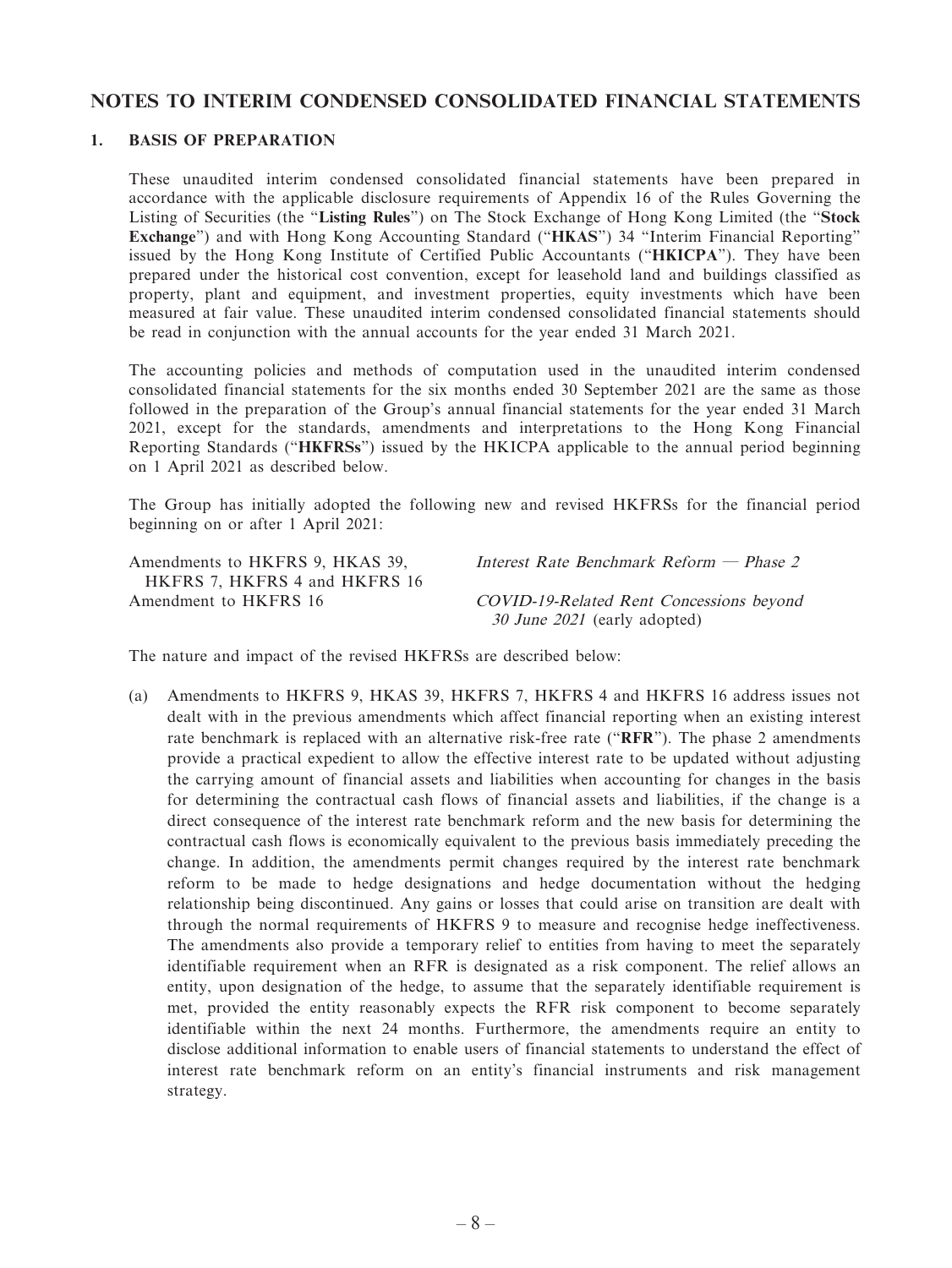The Group had certain interest-bearing bank and other borrowings denominated in Hong Kong dollars and foreign currencies based on the Hong Kong Interbank Offered Rate as at 30 September 2021. Since the interest rates of these borrowings were not replaced by RFRs during the period, the amendment did not have any impact on the financial position and performance of the Group. If the interest rates of these borrowings are replaced by RFRs in a future period, the Group will apply this practical expedient upon the modification of these borrowings provided that the "economically equivalent" criterion is met.

(b) Amendment to HKFRS 16 issued in April 2021 extends the availability of the practical expedient for lessees to elect not to apply lease modification accounting for rent concessions arising as a direct consequence of the covid-19 pandemic by 12 months. Accordingly, the practical expedient applies to rent concessions for which any reduction in lease payments affects only payments originally due on or before 30 June 2022, provided the other conditions for applying the practical expedient are met. The amendment is effective retrospectively for annual periods beginning on or after 1 April 2021 with any cumulative effect of initially applying the amendment recognised as an adjustment to the opening balance of retained profits at the beginning of the current accounting period. Earlier application is permitted.

The Group has early adopted the amendment on 1 April 2021 and the amendment did not have any significant impact on the interim financial position and performance of the Group.

#### **2. OPERATING SEGMENT INFORMATION**

For management purposes, the Group is organised into business units based on their products and services and has three (six months ended 30 September 2020: three (restated)) reportable operating segments as follows:

- (a) the property development and investment business segment is engaged in property development of residential and commercial properties and holding of investment properties;
- (b) the trading business segment is engaged in the trading of medical equipment and home security and automation products; and
- (c) the "others" segment comprises, principally, the operation of a hotel.

The Group's comparative reportable segment information is restated to conform with the presentation of current period and for the year ended 31 March 2021.

Management monitors the results of the Group's operating segments separately for the purpose of making decisions about resources allocation and performance assessment. Segment performance is evaluated based on reportable segment profit/loss, which is a measure of adjusted profit/loss before tax. The adjusted profit/loss before tax is measured consistently with the Group's profit/loss before tax that bank interest income, dividend income, fair value gain on equity investments at fair value through profit or loss, finance costs, share of profits and losses of associates as well as other unallocated head office and corporate expenses are excluded from such measurement.

Intersegment sales and transfers are transacted with reference to the selling prices used for sales made to third parties at the then prevailing market prices.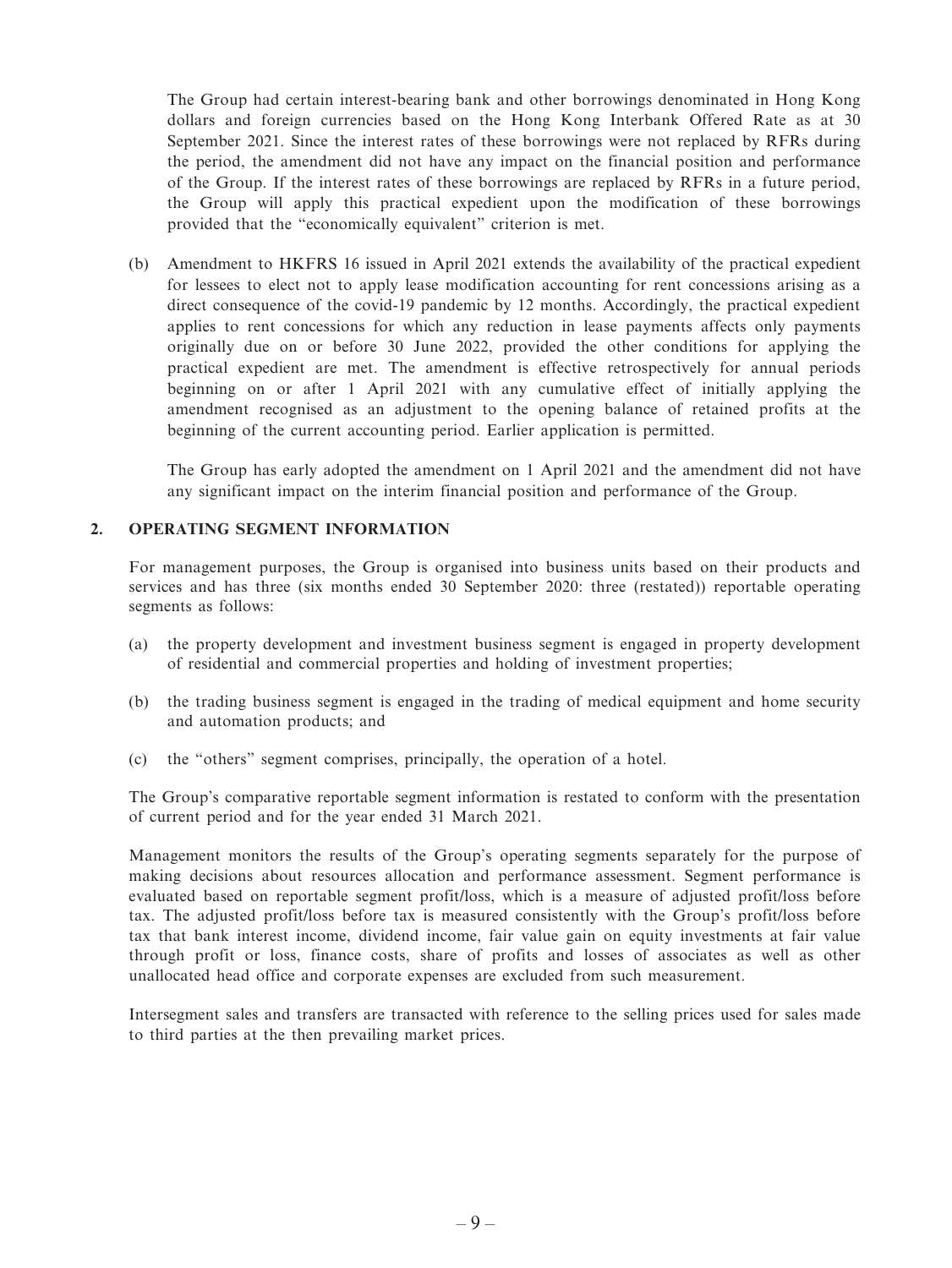## **Six months ended 30 September 2021**

|                                                                                            | <b>Property</b><br>development<br>and investment<br><b>business</b><br><b>HK\$'000</b> | <b>Trading</b><br><b>business</b><br><b>HKS'000</b> | <b>Others</b><br><b>HK\$'000</b> | <b>Total</b><br><b>HKS'000</b> |
|--------------------------------------------------------------------------------------------|----------------------------------------------------------------------------------------|-----------------------------------------------------|----------------------------------|--------------------------------|
| Segment revenue (note $3$ )                                                                |                                                                                        |                                                     |                                  |                                |
| Sales to external customers<br>Other income and gains                                      | 17,235<br>7,268                                                                        | 30,758<br>112                                       | 5,409<br>1                       | 53,402<br>7,381                |
|                                                                                            | 24,503                                                                                 | 30,870                                              | 5,410                            | 60,783                         |
| <b>Segment results</b>                                                                     |                                                                                        |                                                     |                                  |                                |
| Operating profit/(loss)                                                                    | 3,463                                                                                  | 4,693                                               | (2,036)                          | 6,120                          |
| Reconciliation:                                                                            |                                                                                        |                                                     |                                  |                                |
| Bank interest income<br>Dividend income from an equity<br>investment at fair value through |                                                                                        |                                                     |                                  | 62                             |
| profit or loss                                                                             |                                                                                        |                                                     |                                  | 1,500                          |
| Fair value gain on equity investments at<br>fair value through profit or loss              |                                                                                        |                                                     |                                  | 2,252                          |
| Finance costs                                                                              |                                                                                        |                                                     |                                  | (12, 971)                      |
| Share of profits and losses of associates                                                  |                                                                                        |                                                     |                                  | 387                            |
| Unallocated expenses                                                                       |                                                                                        |                                                     |                                  | (5,625)                        |
| Loss before tax                                                                            |                                                                                        |                                                     |                                  | (8,275)                        |
| Other segment information:                                                                 |                                                                                        |                                                     |                                  |                                |
| Provision for inventories                                                                  |                                                                                        | 36                                                  |                                  | 36                             |
| Depreciation of property, plant and                                                        |                                                                                        |                                                     |                                  |                                |
| equipment                                                                                  | 3,572                                                                                  | 375                                                 | 2,583                            | 6,530                          |
| Capital expenditure*                                                                       | 44                                                                                     | 5                                                   | 2,622                            | 2,671                          |

\* Capital expenditure represents additions of property, plant and equipment.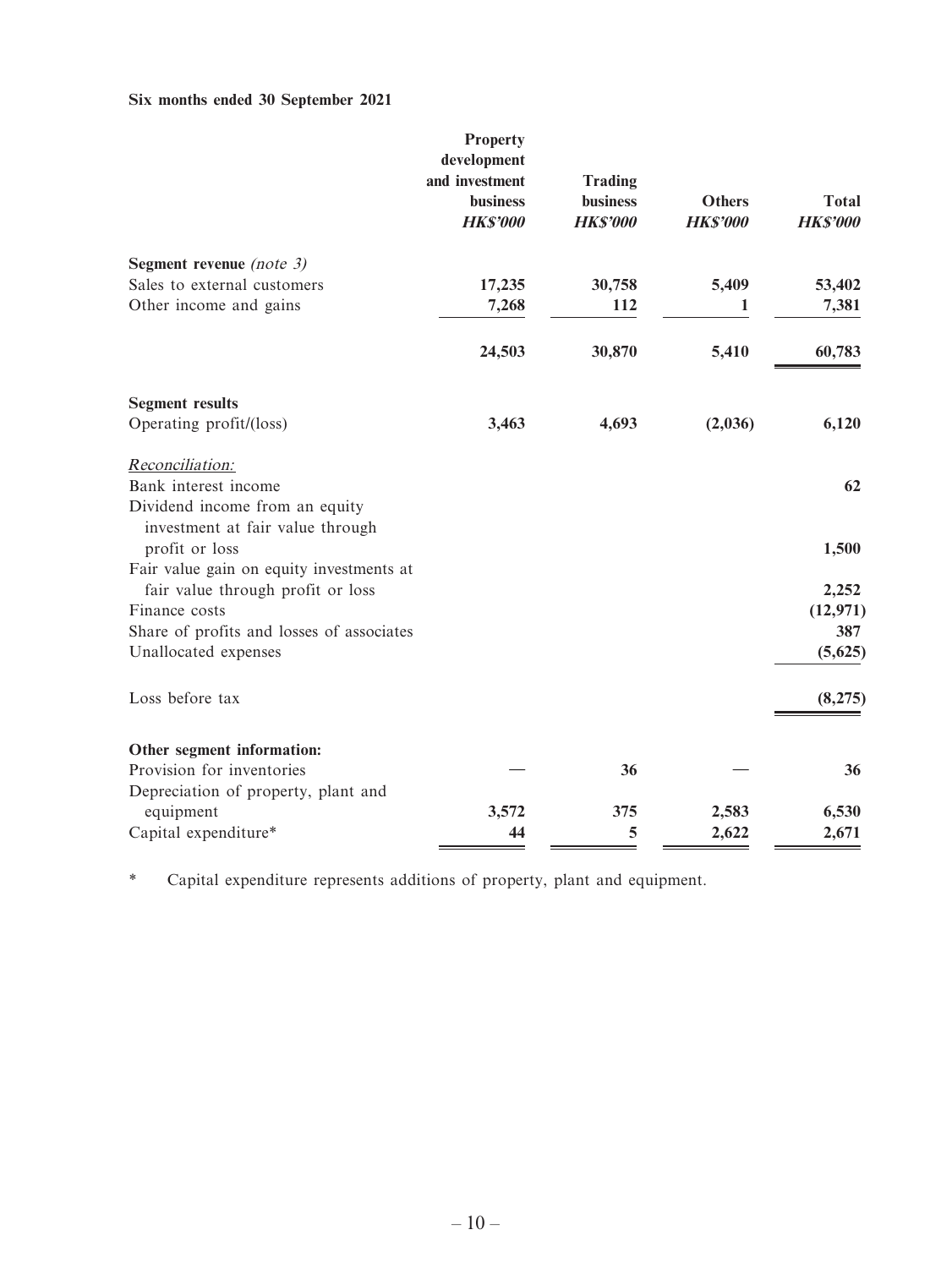#### **Six months ended 30 September 2020 (restated)**

|                                                                           | Property<br>development<br>and investment | Trading                     |                           |                          |
|---------------------------------------------------------------------------|-------------------------------------------|-----------------------------|---------------------------|--------------------------|
|                                                                           | business<br>HK\$'000                      | business<br><b>HK\$'000</b> | Others<br><b>HK\$'000</b> | Total<br><b>HK\$'000</b> |
| Segment revenue (note $3$ )                                               |                                           |                             |                           |                          |
| Sales to external customers                                               | 23,823                                    | 22,960                      |                           | 46,783                   |
| Other income and gains                                                    | 3,798                                     | 67                          | 3,863                     | 7,728                    |
|                                                                           | 27,621                                    | 23,027                      | 3,863                     | 54,511                   |
| <b>Segment results</b>                                                    |                                           |                             |                           |                          |
| Operating profit/(loss)                                                   | 905                                       | 734                         | (1,799)                   | (160)                    |
| Reconciliation:                                                           |                                           |                             |                           |                          |
| Bank interest income                                                      |                                           |                             |                           | 83                       |
| Dividend income from an equity<br>investment at fair value through profit |                                           |                             |                           |                          |
| or loss                                                                   |                                           |                             |                           | 1,300                    |
| Finance costs<br>Share of profits and losses of associates                |                                           |                             |                           | (3,877)<br>257           |
| Unallocated expenses                                                      |                                           |                             |                           | (5, 819)                 |
|                                                                           |                                           |                             |                           |                          |
| Loss before tax                                                           |                                           |                             |                           | (8,216)                  |
| Other segment information:                                                |                                           |                             |                           |                          |
| Loss on disposal of items of property,                                    |                                           |                             |                           |                          |
| plant and equipment                                                       | $\mathbf{1}$                              |                             |                           | $\mathbf{1}$             |
| Reversal of impairment of accounts                                        |                                           |                             |                           |                          |
| receivable, net                                                           | (209)                                     |                             |                           | (209)                    |
| Reversal of provision for inventories                                     |                                           | (229)                       |                           | (229)                    |
| Depreciation of property, plant and                                       |                                           |                             |                           |                          |
| equipment                                                                 | 4,177                                     | 69                          | 2,331                     | 6,577                    |
| Capital expenditure*                                                      | 4                                         | 136                         | 2,893                     | 3,033                    |

\* Capital expenditure represents additions of property, plant and equipment.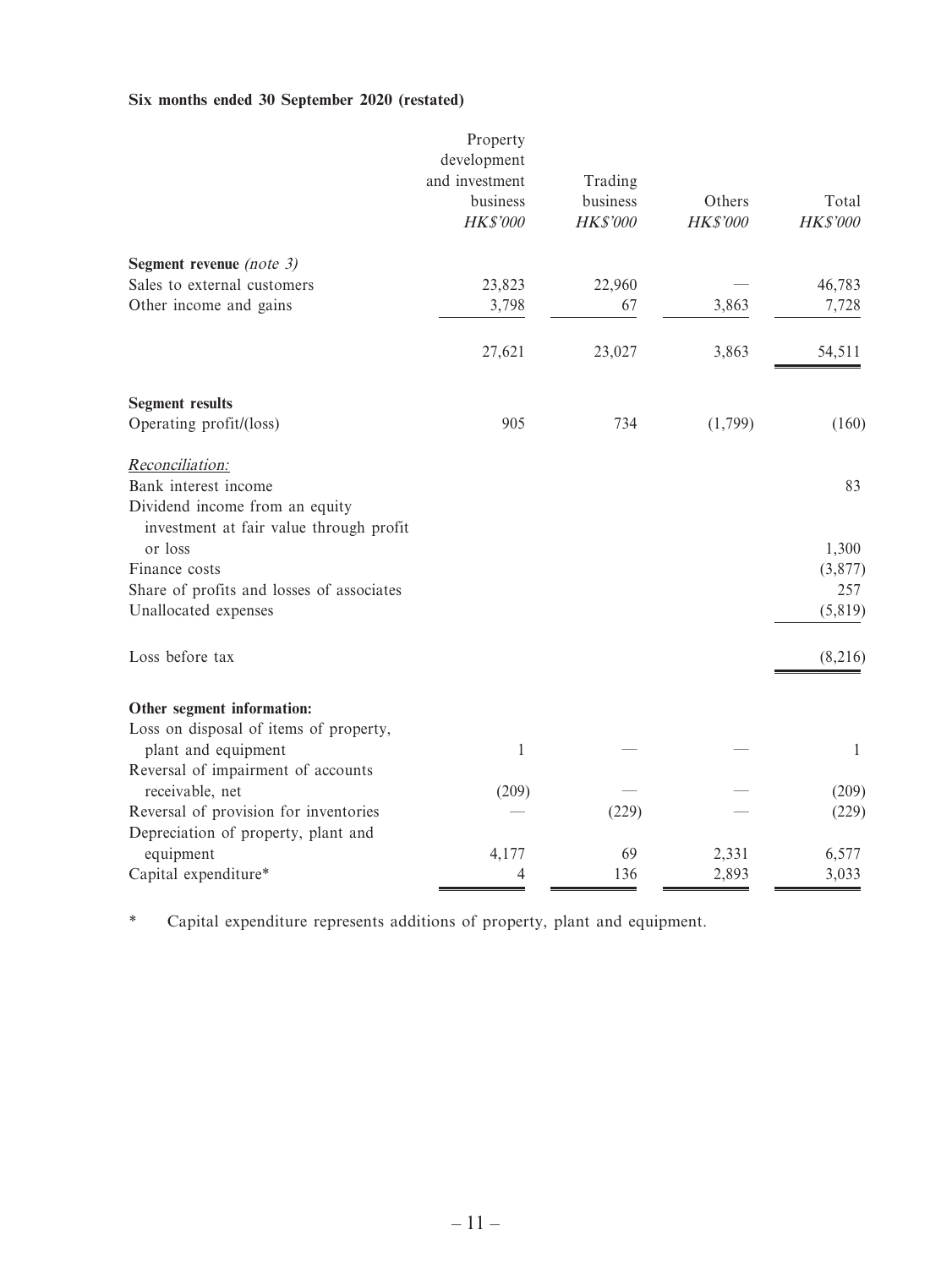#### **Geographical information**

#### **(a) Revenue from external customers**

|                             | <b>Hong Kong</b> |                 | <b>Mainland China</b> |                 | <b>Consolidated</b> |                 |  |
|-----------------------------|------------------|-----------------|-----------------------|-----------------|---------------------|-----------------|--|
|                             | 2021             | 2020<br>2021    |                       | 2020            | 2021                | 2020            |  |
|                             | HKS'000          | <i>HK\$'000</i> | <b>HKS'000</b>        | <i>HK\$'000</i> | <b>HKS'000</b>      | <b>HK\$'000</b> |  |
| Segment revenue:            |                  |                 |                       |                 |                     |                 |  |
| Sales to external customers | 23,070           | 16.922          | 30,332                | 29.861          | 53,402              | 46,783          |  |

The revenue information above is based on the locations of the operations.

#### **Information about a major customer**

During the period, revenue of approximately HK\$7,588,000 was derived from rental income to a single customer of the property development and investment business segment. There was no single external customer with revenue greater than 10% or more of the Group's revenue during the six months ended 30 September 2020.

#### **3. REVENUE, OTHER INCOME AND GAINS**

An analysis of revenue is as follows:

|                                                                | 2021           | 2020            |
|----------------------------------------------------------------|----------------|-----------------|
|                                                                | <b>HKS'000</b> | <b>HK\$'000</b> |
| Revenue from contracts with customers:                         |                |                 |
| Income from property development and investment business       | 5,385          | 13,550          |
| Income from trading of medical equipment and home security and |                |                 |
| automation products                                            | 30,758         | 22,960          |
| Hotel operations                                               | 5,409          |                 |
| Revenue from other sources:                                    |                |                 |
| Gross rental income                                            | 11,850         | 10,273          |
|                                                                | 53,402         | 46.783          |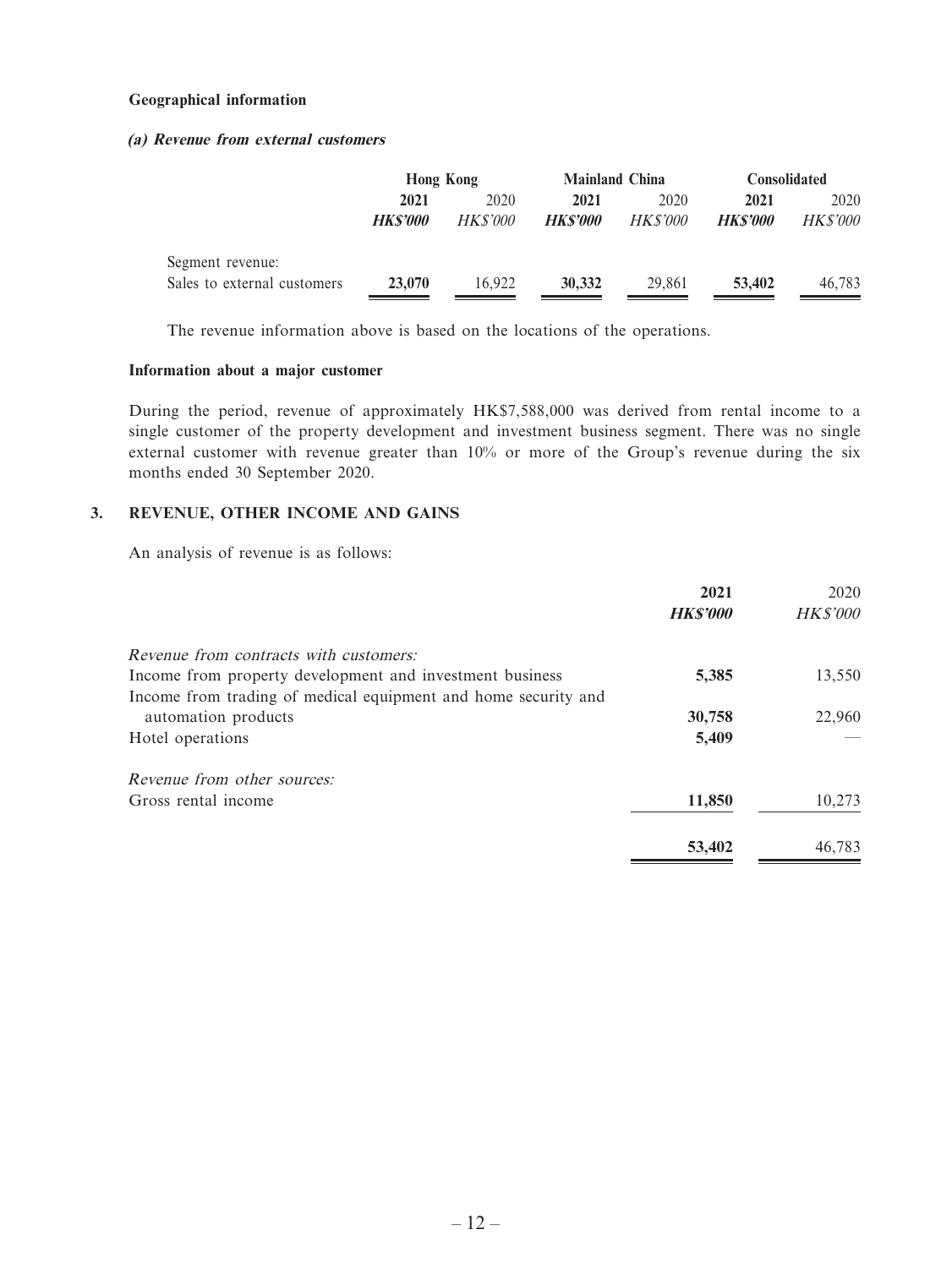#### **(i) Disaggregated revenue information**

**For the six months ended 30 September 2021**

|                                                                      | <b>Property</b><br>development<br>and investment<br><b>business</b><br><b>HKS'000</b> | <b>Trading</b><br><b>business</b><br><b>HKS'000</b> | <b>Others</b><br><b>HKS'000</b> | <b>Total</b><br><b>HKS'000</b> |
|----------------------------------------------------------------------|---------------------------------------------------------------------------------------|-----------------------------------------------------|---------------------------------|--------------------------------|
| <b>Geographical markets</b>                                          |                                                                                       |                                                     |                                 |                                |
| Hong Kong                                                            |                                                                                       | 23,070                                              |                                 | 23,070                         |
| Mainland China                                                       | 5,385                                                                                 | 7,688                                               | 5,409                           | 18,482                         |
| Total revenue from contracts with<br>customers recognised at a point |                                                                                       |                                                     |                                 |                                |
| in time                                                              | 5,385                                                                                 | 30,758                                              | 5,409                           | 41,552                         |

**For the six months ended 30 September 2020 (restated)**

|                                                                              | Property<br>development<br>and investment<br>business<br><b>HK\$'000</b> | Trading<br>business<br><b>HK\$'000</b> | Total<br><b>HK\$'000</b> |
|------------------------------------------------------------------------------|--------------------------------------------------------------------------|----------------------------------------|--------------------------|
| <b>Geographical markets</b>                                                  |                                                                          |                                        |                          |
| Hong Kong                                                                    |                                                                          | 16,922                                 | 16,922                   |
| Mainland China                                                               | 13,550                                                                   | 6,038                                  | 19,588                   |
| Total revenue from contracts with<br>customers recognised at a point in time | 13,550                                                                   | 22,960                                 | 36,510                   |

#### **(ii) Performance obligations**

Information about the Group's performance obligations is summarised below:

#### **Sale of properties**

The performance obligation is satisfied when the physical possession or the legal title of the completed property is obtained by the purchaser.

As a practical expedient, the transaction prices allocated to the remaining performance obligations (unsatisfied or partially unsatisfied) are not disclosed in the notes to the financial statements because all the remaining performance obligations in relation to the income from property development and investment business are parts of contracts that originally were expected to have a duration of one year or less.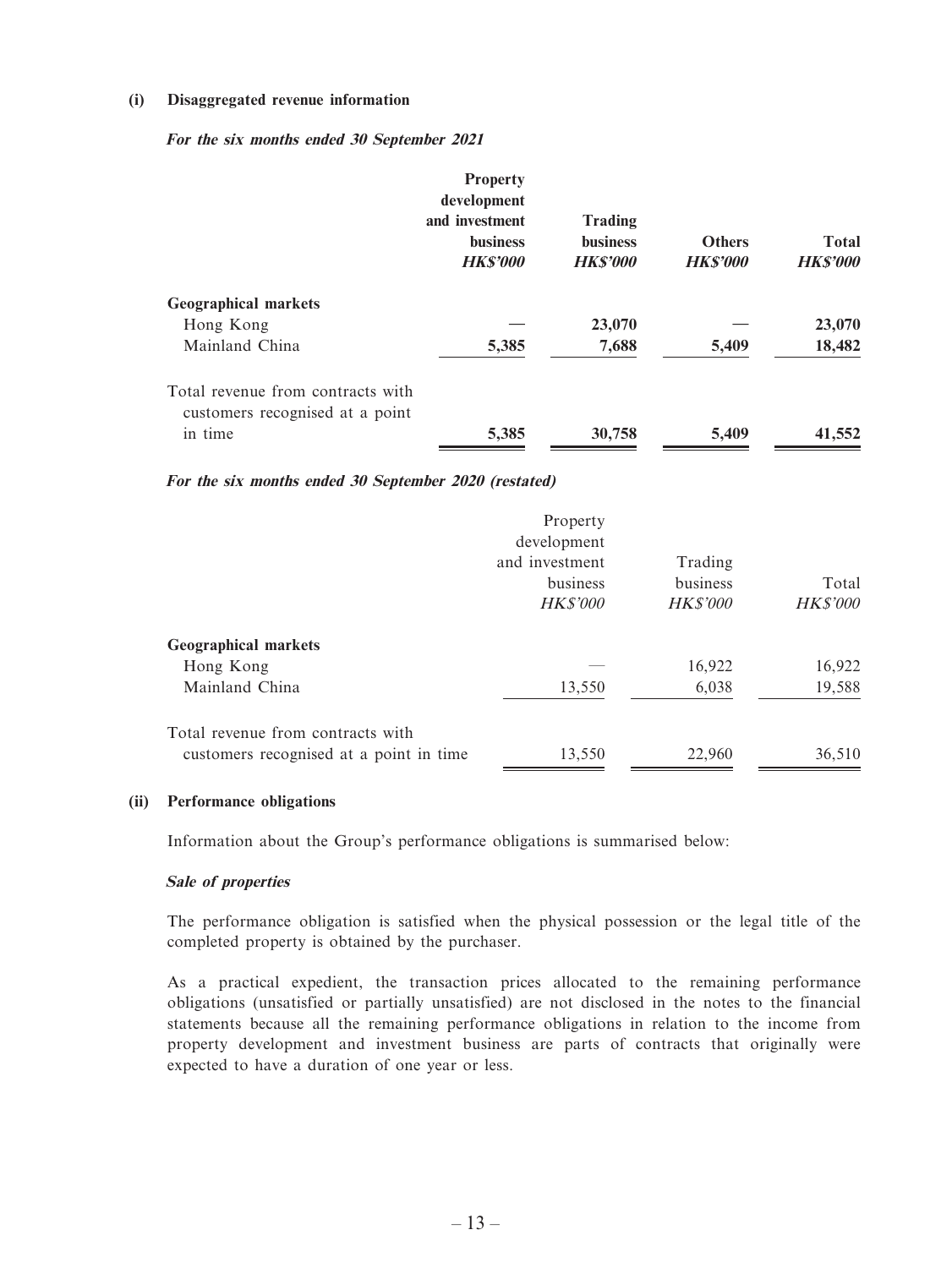#### **Sale of goods**

The performance obligation is satisfied upon delivery of the products and payment is generally due within 90 days from delivery.

#### **Hotel operations**

The performance obligation is satisfied over time as services are rendered and short-term advances are normally required before rendering the services.

The performance obligation of food and beverage operations of the hotel is satisfied when the control of the food and beverage products is transferred, being at the point when the customer purchases the food and beverage items at the food and beverage operations. Payment of the transaction is due immediately at the point when the customer purchases the food and beverage items.

An analysis of other income and gains is as follows:

|                                                                 | 2021            | 2020            |
|-----------------------------------------------------------------|-----------------|-----------------|
|                                                                 | <b>HK\$'000</b> | <b>HK\$'000</b> |
| Other income and gains                                          |                 |                 |
| Bank interest income                                            | 62              | 83              |
| Dividend income from an equity investment at fair value through |                 |                 |
| profit or loss                                                  | 1,500           | 1,300           |
| Gross rental income                                             | 2,896           | 2,667           |
| Government grants*                                              |                 | 955             |
| Others                                                          | 4,485           | 4,106           |
|                                                                 | 8,943           | 9,111           |

\* In the prior period, the government grants were granted under the Employment Support Scheme of the Government of Hong Kong Special Administrative Region to retain employment and combat COVID-19. There were no unfulfilled conditions or contingencies relating to these grants.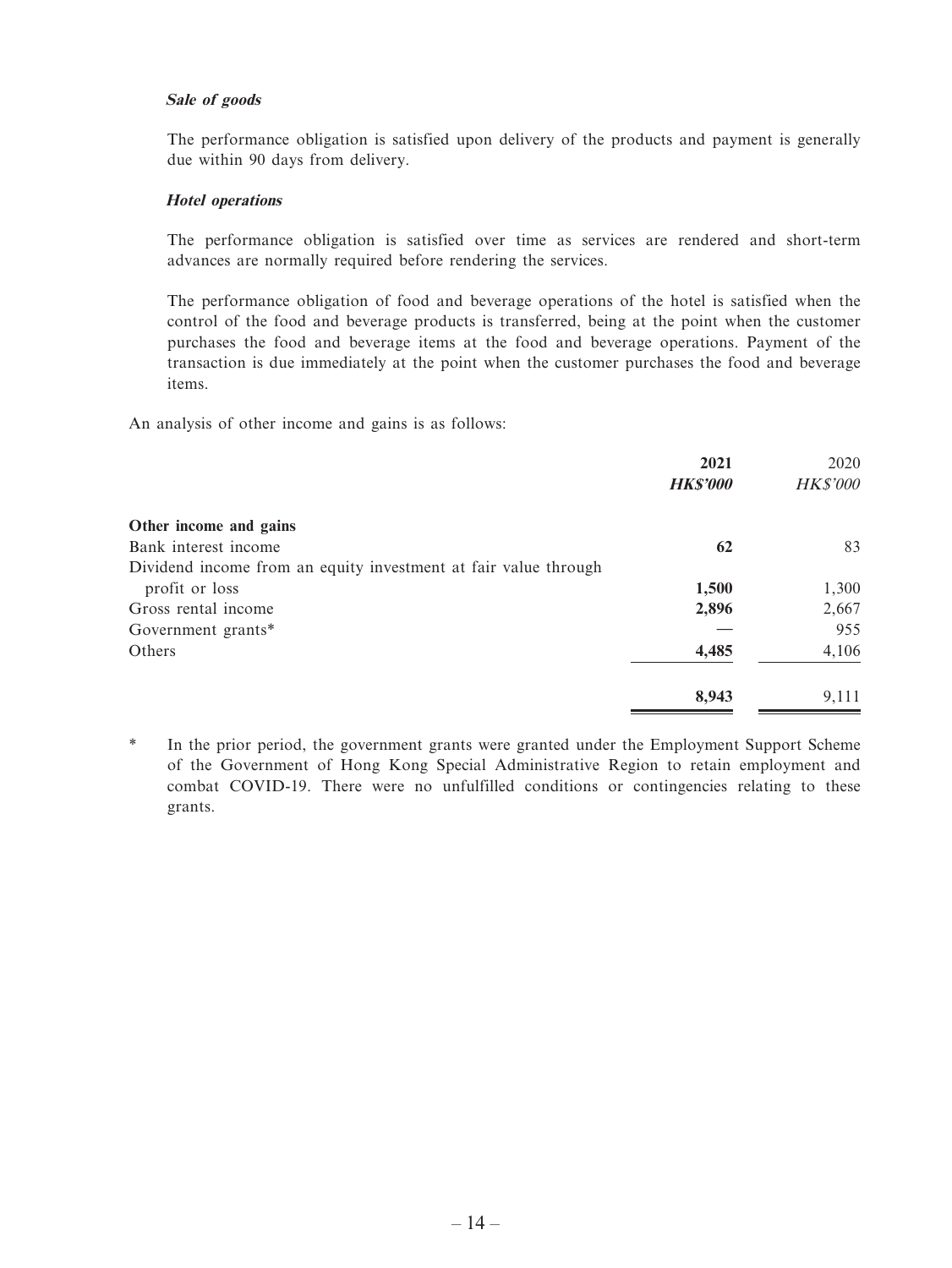#### **4. LOSS BEFORE TAX**

The Group's loss before tax is arrived at after charging/(crediting):

|                                                                     | 2021<br><b>HKS'000</b> | 2020<br><b>HK\$'000</b> |
|---------------------------------------------------------------------|------------------------|-------------------------|
| Cost of properties sold                                             | 3,848                  | 9,884                   |
| Cost of inventories sold and services provided                      | 23,063                 | 16,022                  |
| Provision/(reversal of provision) for inventories, included in cost |                        |                         |
| of inventories sold and services provided above                     | 36                     | (229)                   |
| Depreciation                                                        | 6,530                  | 6,577                   |
| Employee benefit expense (including directors' remuneration):       |                        |                         |
| Wages, salaries and allowances                                      | 17,930                 | 16,651                  |
| Pension schemes contributions*                                      | 357                    | 325                     |
| Equity-settled share option expense                                 | 46                     |                         |
| Less: Amount capitalised                                            | (921)                  | (773)                   |
|                                                                     | 17,412                 | 16,203                  |
| Directors' remuneration:                                            |                        |                         |
| Fees                                                                | 300                    | 300                     |
| Salaries and allowances                                             | 4,524                  | 4,479                   |
| Pension schemes contributions                                       | 50                     | 52                      |
|                                                                     | 4,874                  | 4,831                   |
| Loss on disposal of items of property, plant and equipment^         |                        | 1                       |
| Reversal of impairment of accounts receivable^                      |                        | (209)                   |
| Fair value gain on an equity investment at fair value through       |                        |                         |
| profit or loss^                                                     | (2,252)                |                         |
| Foreign exchange differences, net^                                  | (494)                  | 2,157                   |

\* At 30 September 2021, there were no forfeited contributions available to the Group to reduce contributions to the pension schemes in future years (31 March 2021: Nil).

^ These amounts were included in "Other operating income/(expenses), net" on the face of the interim condensed consolidated statement of profit or loss.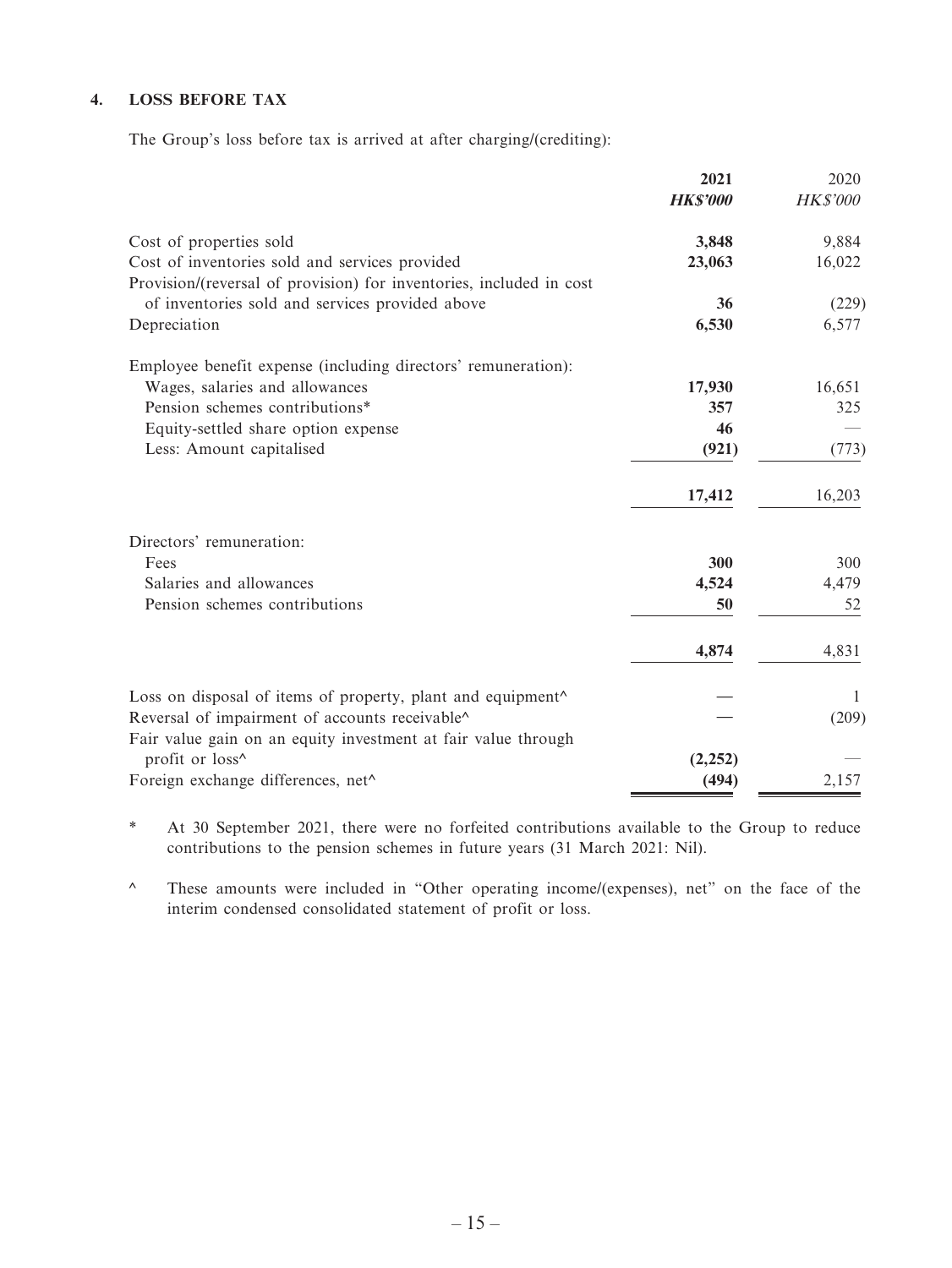#### **5. FINANCE COSTS**

An analysis of finance costs is as follows:

|                                                                           | 2021<br><b>HK\$'000</b> | 2020<br><b>HK\$'000</b> |
|---------------------------------------------------------------------------|-------------------------|-------------------------|
| Interest on bank loans and other borrowings<br>Less: Interest capitalised | 17,643<br>(4,672)       | 15,481<br>(11, 604)     |
|                                                                           | 12,971                  | 3,877                   |

#### **6. INCOME TAX**

Hong Kong profits tax has been provided at the rate of 16.5% (six months ended 30 September 2020: 16.5%) on the estimated assessable profits arising in Hong Kong during the period except for one subsidiary of the Group which is a qualifying entity under the two-tiered profits tax regime effective from the year of assessment 2018/2019 and the first HK\$2,000,000 (six months ended 30 September 2020: HK\$2,000,000) of assessable profits of this subsidiary are taxed at 8.25% (six months ended 30 September 2020: 8.25%) and the remaining assessable profits are taxed at 16.5% (six months ended 30 September 2020: 16.5%). Taxes on profits assessable elsewhere have been calculated at the rates of tax prevailing in the jurisdictions in which the Group operates.

Land appreciation tax ("**LAT**") in Mainland China is levied at progressive rates ranging from 30% to 60% on the appreciation of land value, being the proceeds from the sale of properties less deductible expenditure, including amortisation of land use rights, borrowing costs and all property development expenditures.

|                                 | 2021<br><b>HK\$'000</b> | 2020<br><b>HK\$'000</b> |
|---------------------------------|-------------------------|-------------------------|
| $Current - Hong Kong$           |                         |                         |
| Charge for the period           |                         | 10                      |
| $Current$ $-$ Elsewhere         |                         |                         |
| Charge for the period           | 282                     | 560                     |
| LAT in Mainland China           | 360                     | 896                     |
| Deferred                        | 165                     | 207                     |
| Total tax charge for the period | 807                     | 1,673                   |

#### **7. DIVIDEND**

The Board does not recommend the payment of any interim dividend in respect of the six months ended 30 September 2021 (six months ended 30 September 2020: Nil).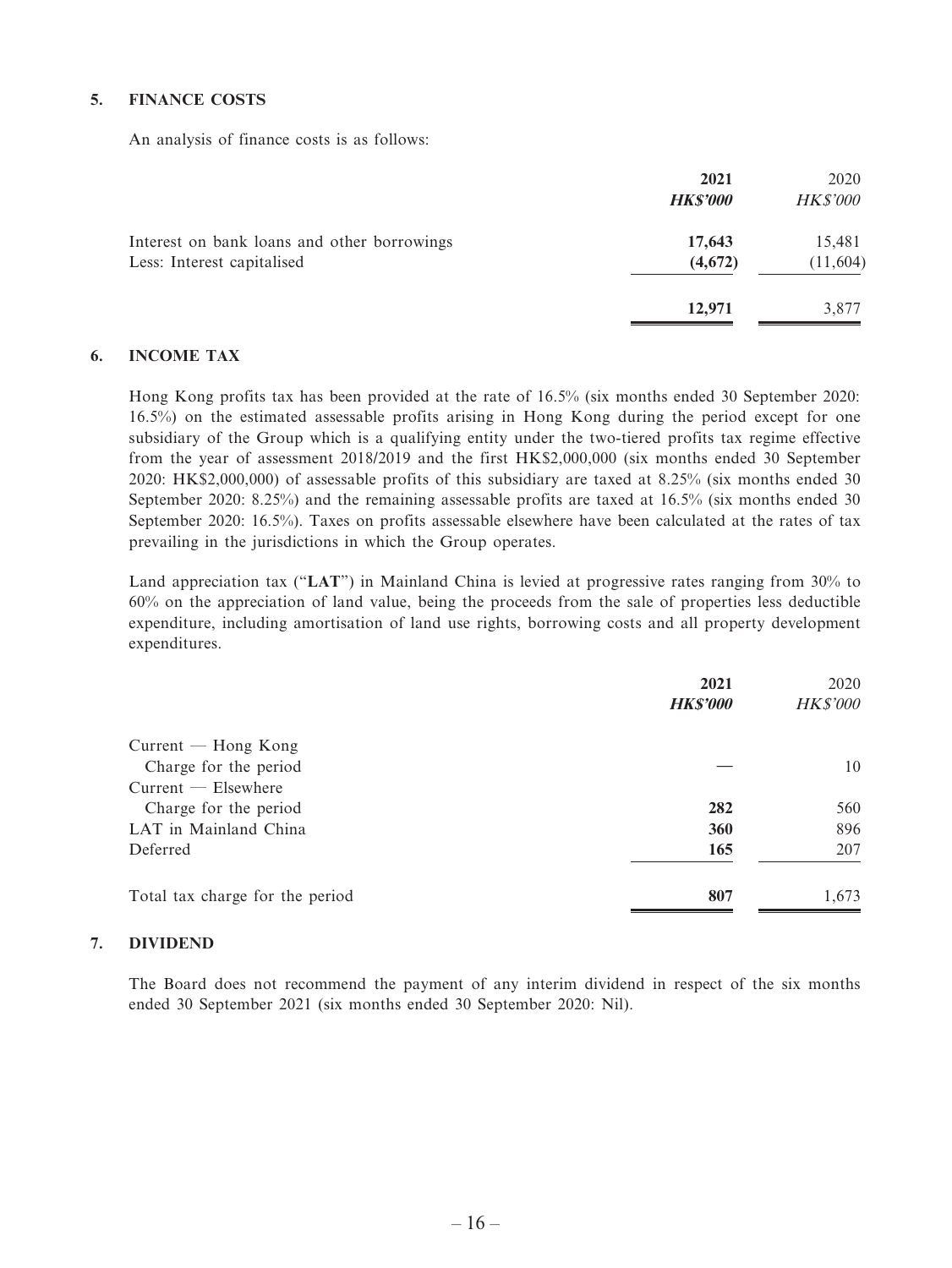#### **8. LOSS PER SHARE ATTRIBUTABLE TO ORDINARY EQUITY HOLDERS OF THE COMPANY**

The calculation of the basic loss per share amount is based on the loss for the period attributable to owners of the Company, and the weighted average number of ordinary shares of 977,880,400 (30 September 2020: 977,880,400) in issue during the period.

The calculation of the basic and diluted loss per share amounts attributable to the owners of the Company is based on the following data:

|                                                                                                                          | 2021<br><b>HK\$'000</b> | 2020<br><b>HK\$'000</b> |
|--------------------------------------------------------------------------------------------------------------------------|-------------------------|-------------------------|
| Loss                                                                                                                     |                         |                         |
| Loss attributable to ordinary equity holders of the Company, used<br>in the basic and diluted loss per share calculation | (8,347)                 | (9, 394)                |
|                                                                                                                          | 2021                    | 2020                    |
| <b>Shares</b>                                                                                                            |                         |                         |
| Weighted average number of ordinary shares in issue during the<br>period used in the basic loss per share calculation    | 977,880,400             | 977,880,400             |
| Effect of dilution — weighted average number of ordinary shares:<br>Share options                                        | —*                      |                         |
|                                                                                                                          | 977,880,400             | 977,880,400             |

\* No adjustment has been made to the basic loss per share amounts presented for the six months ended 30 September 2021 in respect of a dilution as the impact of share options had an antidilutive effect on the basic loss per share amounts presented.

The Group had no potential dilutive ordinary shares in issue during the period ended 30 September 2020.

#### **9. INVESTMENT PROPERTIES**

|                                             | Six months      |                 |
|---------------------------------------------|-----------------|-----------------|
|                                             | ended           | Year ended      |
|                                             | 30 September    | 31 March        |
|                                             | 2021            | 2021            |
|                                             | <b>HK\$'000</b> | <b>HK\$'000</b> |
| Carrying amount at beginning of period/year | 1,041,350       | 947,100         |
| Net gain from fair value adjustment         |                 | 24,950          |
| Exchange realignment                        | 17,650          | 69,300          |
| Carrying amount at end of period/year       | 1,059,000       | 1,041,350       |

The investment properties are leased to third parties under operating leases.

As at 30 September 2021, certain investment properties of the Group with an aggregate carrying amount of HK\$583,200,000 (31 March 2021: HK\$573,480,000) were pledged to secure certain banking facilities granted to the Group.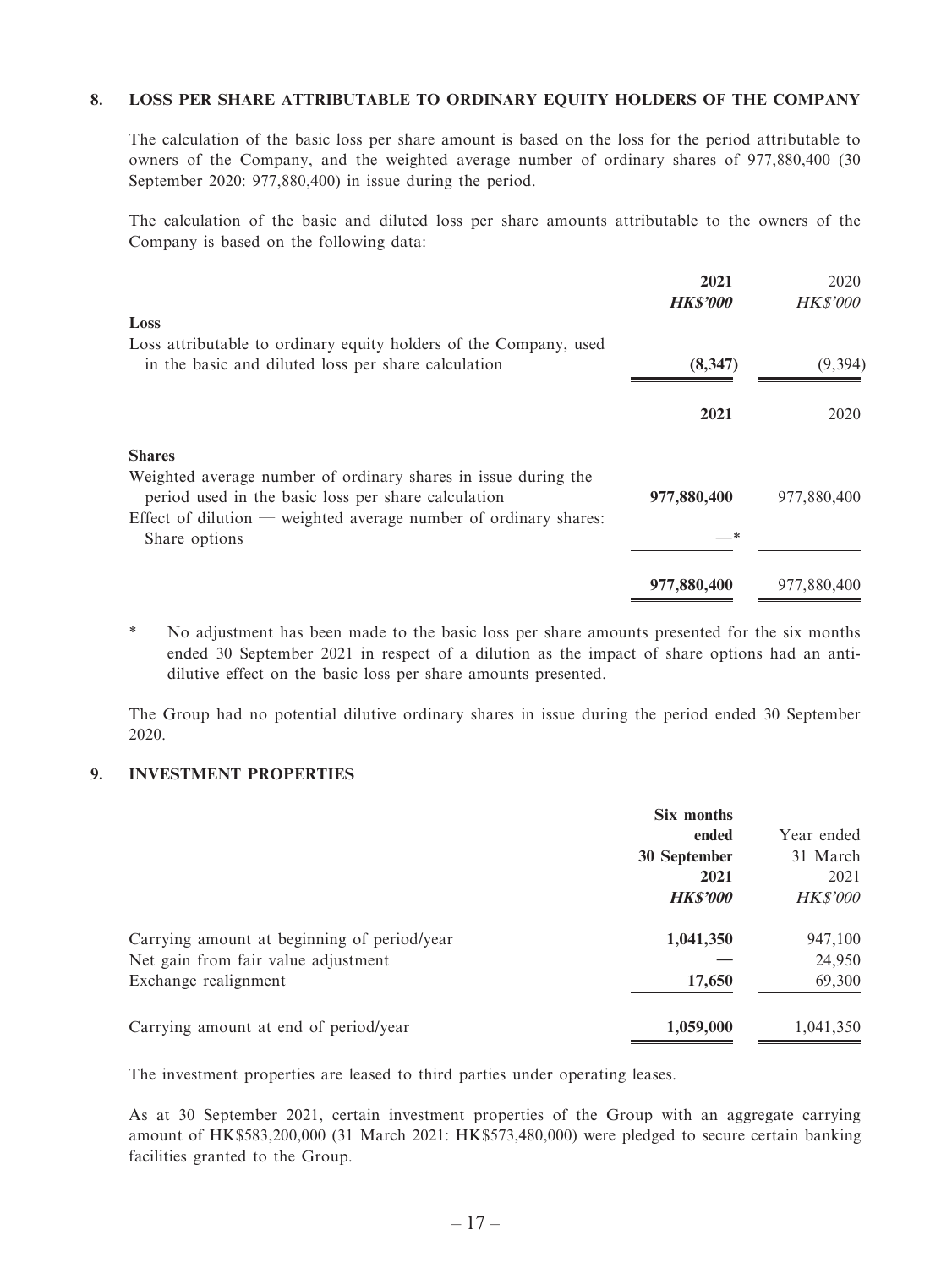#### **10. EQUITY INVESTMENTS AT FAIR VALUE THROUGH PROFIT OR LOSS**

|                                                             | 30 September<br>2021 | 31 March<br>2021 |
|-------------------------------------------------------------|----------------------|------------------|
|                                                             | <b>HKS'000</b>       | <b>HK\$'000</b>  |
| Equity investments at fair value through profit or loss     |                      |                  |
| Unlisted equity investments, at fair value                  |                      |                  |
| Century Rosy Limited                                        | 13,172               | 13,172           |
| Deson Development International Holdings Investment Limited |                      |                  |
| ("DDIHIL")                                                  | 53,779               | 53,779           |
| Excel Castle International Limited                          | 51,050               | 51,050           |
| Pamfleet Shanghai Real Estate Fund II, L.P.                 | 3,794                | 3,794            |
| Sky Fox Limited                                             |                      | 3,429            |
|                                                             | 121,795              | 125.224          |

The above equity investments were irrevocably designated at fair value through profit or loss as the Group has not elected to recognise the fair value gain or loss through other comprehensive income.

During the six months ended 30 September 2021, the Group received dividend in the amount of HK\$1,500,000 (six months ended 30 September 2020: HK\$1,300,000) from DDIHIL.

#### **11. PROPERTIES HELD FOR SALE UNDER DEVELOPMENT AND PROPERTIES HELD FOR SALE**

|                                                                                  | 30 September<br>2021<br><b>HKS'000</b> | 31 March<br>2021<br><b>HK\$'000</b> |
|----------------------------------------------------------------------------------|----------------------------------------|-------------------------------------|
| Completed properties held for sale<br>Properties held for sale under development | 569,283<br>227,299                     | 563,971<br>196,299                  |
|                                                                                  | 796,582                                | 760,270                             |
| Properties held for sale under development<br>- expected to be recovered:        |                                        |                                     |
| Within one year                                                                  | 227,299                                | 196.299                             |

As at 30 September 2021, certain completed properties held for sale and properties held for sale under development of the Group with an aggregate carrying amount of HK\$170,640,000 (31 March 2021: HK\$167,796,000) were pledged to secure certain banking facilities granted to the Group.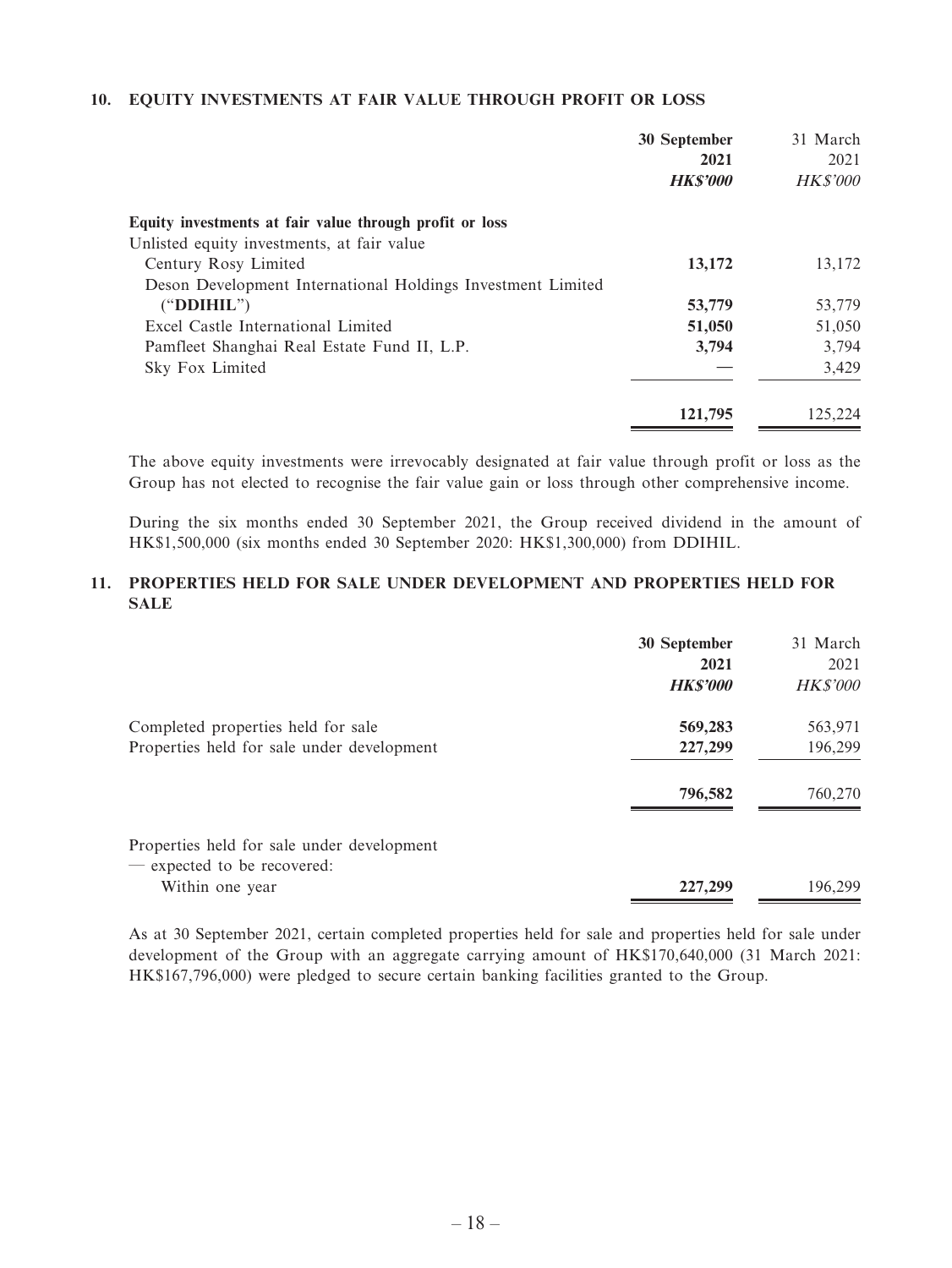#### **12. ACCOUNTS RECEIVABLE**

The Group's trading terms with its customers are mainly on credit. The credit period is generally 90 days for the sale of trading goods and up to 180 days for the sale of completed properties held for sale. Each customer has a maximum credit limit. The Group seeks to maintain strict control over its outstanding receivables. Overdue balances are reviewed regularly by senior management. In view of the aforementioned and the fact that the Group's accounts receivable relate to a large number of diversified customers, there is no significant concentration of credit risk. The Group does not hold any collateral or other credit enhancements over its trade receivable balances. Accounts receivable are non-interest-bearing.

An ageing analysis of the accounts receivable as at the end of the Reporting Period, based on the invoice date and net of loss allowance, is as follows:

|                 | 30 September    | 31 March        |
|-----------------|-----------------|-----------------|
|                 | 2021            | 2021            |
|                 | <b>HK\$'000</b> | <b>HK\$'000</b> |
| Within 90 days  | 15,435          | 13,620          |
| 91 to 180 days  | 3,932           | 5,565           |
| 181 to 360 days | 2,544           | 1,227           |
| Over 360 days   | 1,632           | 2,124           |
| Total           | 23,543          | 22,536          |

#### **13. ACCOUNTS PAYABLE**

An ageing analysis of the accounts payable as at the end of the Reporting Period, based on the invoice date, is as follows:

|                 | 30 September<br>2021<br><b>HK\$'000</b> | 31 March<br>2021<br><b>HK\$'000</b> |
|-----------------|-----------------------------------------|-------------------------------------|
| Within 90 days  | 2,312                                   | 1,391                               |
| 91 to 180 days  | 187                                     | 584                                 |
| 181 to 360 days | 175                                     | 191                                 |
| Over 360 days   | 3,677                                   | 3,658                               |
| Total           | 6,351                                   | 5,824                               |

Accounts payable are non-interest-bearing and are normally settled on 30-day terms.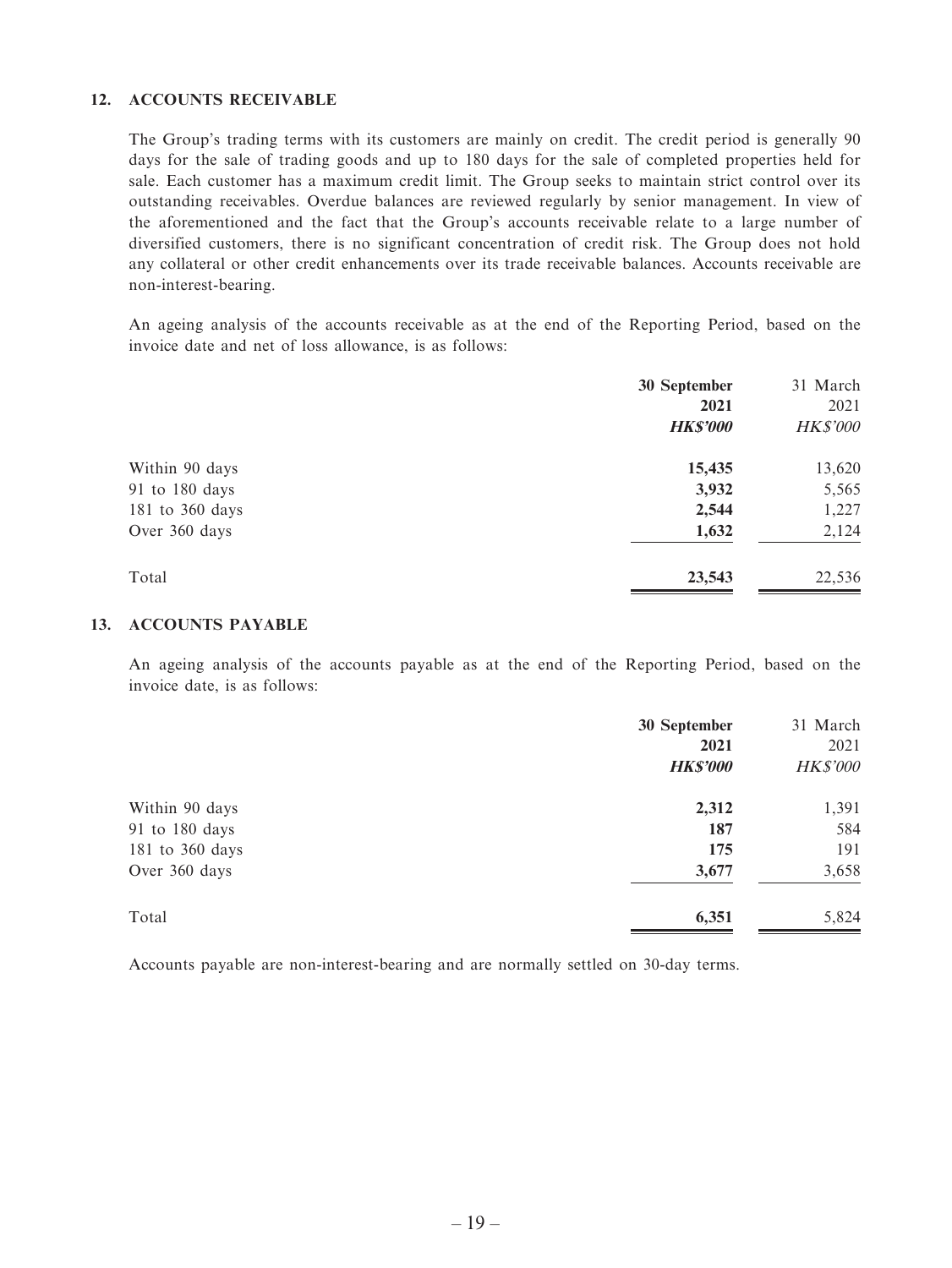#### **14. SHARE CAPITAL**

|                                                                        | 30 September<br>2021 | 31 March<br>2021 |
|------------------------------------------------------------------------|----------------------|------------------|
|                                                                        | <b>HKS'000</b>       | <b>HK\$'000</b>  |
| Authorised:<br>$1,500,000,000$ ordinary shares of HK\$0.10 each        | 150,000              | 150,000          |
| Issued and fully paid:<br>977,880,400 ordinary shares of HK\$0.10 each | 97,788               | 97.788           |

#### **15. RELATED PARTY TRANSACTIONS**

(a) In addition to the transactions and balances detailed elsewhere in these interim condensed financial statements, the Group had the following material transactions with related parties during the period:

|                                              |                   | 2021           | 2020            |
|----------------------------------------------|-------------------|----------------|-----------------|
|                                              | <b>Notes</b>      | <b>HKS'000</b> | <b>HK\$'000</b> |
| Management fee income from a related company | $\left( 1\right)$ | 27             | 58              |
| Management fee income from associates        | $\left(1\right)$  | 380            | 163             |
| Management fee to a related company          | (11)              | <b>210</b>     |                 |
| Rental income from a related company         | (iii)             | 113            | 153             |
| Rental income from an associate              | (iv)              | 50             |                 |

Notes:

- (i) The management fee was charged by reference to actual costs incurred for the services provided by the Group.
- (ii) The management fee was charged by reference to actual costs incurred for services provided by Fitness Concept Limited ("**FCL**"). Mr. Tjia Boen Sien ("**Mr. Tjia**") is a director and has beneficial interests in the Company and FCL, while Mr. Tjia Wai Yip, William is a director of the Company and FCL.
- (iii) During the period, rental income was charged to FCL at approximately HK\$18,000 per month from May 2021 to September 2021 and approximately HK\$26,000 per month in April 2021 (six months ended 30 September 2020: HK\$26,000 per month).
- (iv) Starting from 1 May 2021, rental income was charged to an associate at HK\$10,000 per month as mutually agreed between the parties.
- (b) Outstanding balances with related parties:

The balances with associates, a related company and non-controlling shareholders are unsecured, interest-free and repayable on demand.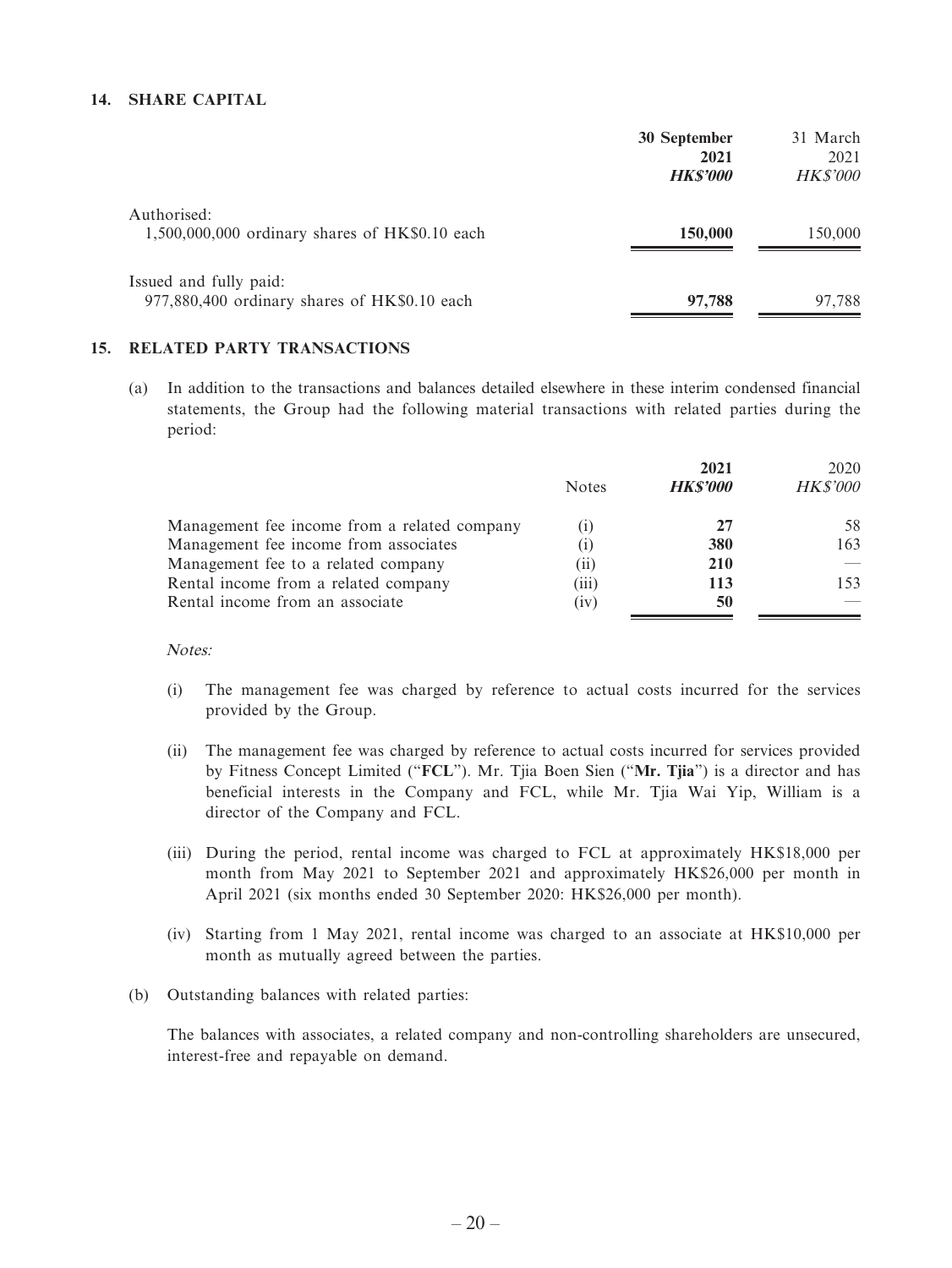(c) Compensation of key management personnel of the Group:

The key management personnel of the Group are the directors and chief executive of the Company. Details of the remuneration of the directors of the Company are disclosed in note 4 to the financial statements.

The related party transactions above also constitute continuing connected transactions as defined in Chapter 14A of the Listing Rules.

#### **16. FAIR VALUE AND FAIR VALUE HIERARCHY OF FINANCIAL INSTRUMENTS**

The carrying amounts and fair values of the Group's financial instruments, other than those with carrying amounts that reasonably approximate to fair values, are as follows:

|                                                                            | <b>Carrying amounts</b> |                | <b>Fair values</b> |                 |
|----------------------------------------------------------------------------|-------------------------|----------------|--------------------|-----------------|
|                                                                            | 30 September            | 31 March       | 30 September       | 31 March        |
|                                                                            | 2021                    | 2021           | 2021               | 2021            |
|                                                                            | <b>HKS'000</b>          | <b>HKS'000</b> | <b>HKS'000</b>     | <b>HK\$'000</b> |
| <b>Financial assets</b><br>Equity investments at fair value through        |                         |                |                    |                 |
| profit or loss                                                             | 121,795                 | 125,224        | 121,795            | 125,224         |
| <b>Financial liabilities</b><br>Interest-bearing bank and other borrowings |                         |                |                    |                 |
| (with non-current portion)                                                 | 237,600                 | 248,390        | 237,600            | 248,390         |

The Group's corporate finance team is headed by the financial controller who is responsible for determining the policies and procedures for the fair value measurement of financial instruments. The corporate finance team reports directly to the directors of the Company. At each reporting date, the corporate finance team analyses the movements in the values of financial instruments and determines the major inputs in the valuation. The valuation is reviewed and approved by the directors of the Company.

Management has assessed that the fair values of cash and cash equivalents, pledged deposits, accounts receivable, accounts payable, financial assets included in prepayments, deposits and other receivables, financial liabilities included in other payables and accruals, amounts due to associates and a related company, and interest-bearing bank and other borrowings classified as current liabilities approximate to their carrying amounts largely due to the short term maturities of these instruments.

The fair values of the financial assets and liabilities are included at the amount at which the instrument could be exchanged in a current transaction between willing parties, other than in a forced or liquidation sale. The following methods and assumptions were used to estimate the fair values: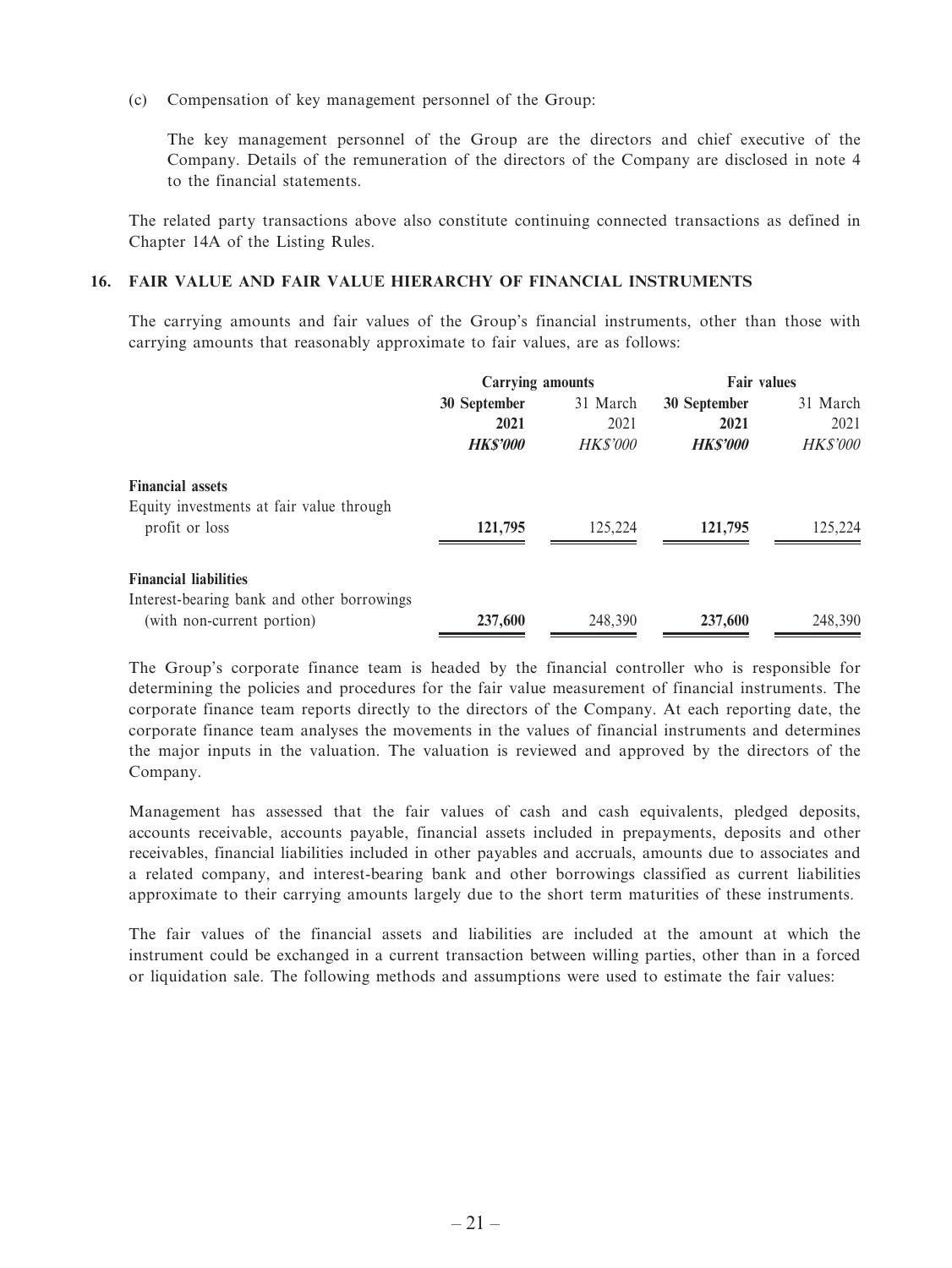The fair values of unlisted equity investments have been estimated using market-based valuation techniques based on assumptions that are supported by observable market prices or rates. As at 30 September 2021 and 31 March 2021, certain unlisted equity investments carry out property redevelopment projects and the fair values of the properties under these projects are considered in the fair value assessment by the directors; while an unlisted investment carries a listed equity investment and its quoted market price is also considered in the fair value assessment by the directors. The valuation requires the directors to determine comparable public companies (peers) based on industry, size, leverage and strategy, and to calculate an appropriate price multiple for each comparable company identified. The multiple is calculated by dividing the enterprise value of the comparable company by an earnings measure. The trading multiple is then adjusted for considerations such as illiquidity and size differences between the comparable companies based on company-specific facts and circumstances. A discount for lack of marketability ("**DLOM**") is applied in the fair value assessment, representing the amounts of premium and discounts determined by the Group that market participants would take into account when pricing the investments. The adjusted multiple is applied to the corresponding equity and earnings measure of the unlisted equity investments to measure the fair value. The directors believe that the estimated fair values resulting from the valuation techniques, which are recorded in the consolidated statement of financial position, and the related changes in fair values, which are recorded in profit or loss and other comprehensive income, are reasonable, and that they were the most appropriate values at the end of the reporting period. The fair values of interestbearing bank and other borrowings repayable beyond one year after the end of the reporting period as assessed on an individual borrowing basis have been calculated by discounting the expected future cash flows using rates currently available for instruments on similar terms, credit risk and remaining maturities.

The Group did not have any financial liabilities measured at fair value as at 30 September 2021 and 31 March 2021.

#### **Fair value hierarchy**

The following tables illustrate the fair value measurement hierarchy of the Group's financial instruments:

#### **Assets measured at fair value:**

As at 30 September 2021

|                                  |                | Fair value measurement using |                    |                 |
|----------------------------------|----------------|------------------------------|--------------------|-----------------|
|                                  | <b>Ouoted</b>  | Significant                  | <b>Significant</b> |                 |
|                                  | prices in      | observable                   | unobservable       |                 |
|                                  | active markets | inputs                       | inputs             |                 |
|                                  | (Level I)      | (Level 2)                    | (Level 3)          | <b>Total</b>    |
|                                  | <b>HKS'000</b> | <b>HKS'000</b>               | <b>HKS'000</b>     | <b>HK\$'000</b> |
| Equity investments at fair value |                |                              |                    |                 |
| through profit or loss           |                |                              | 121,795            | 121,795         |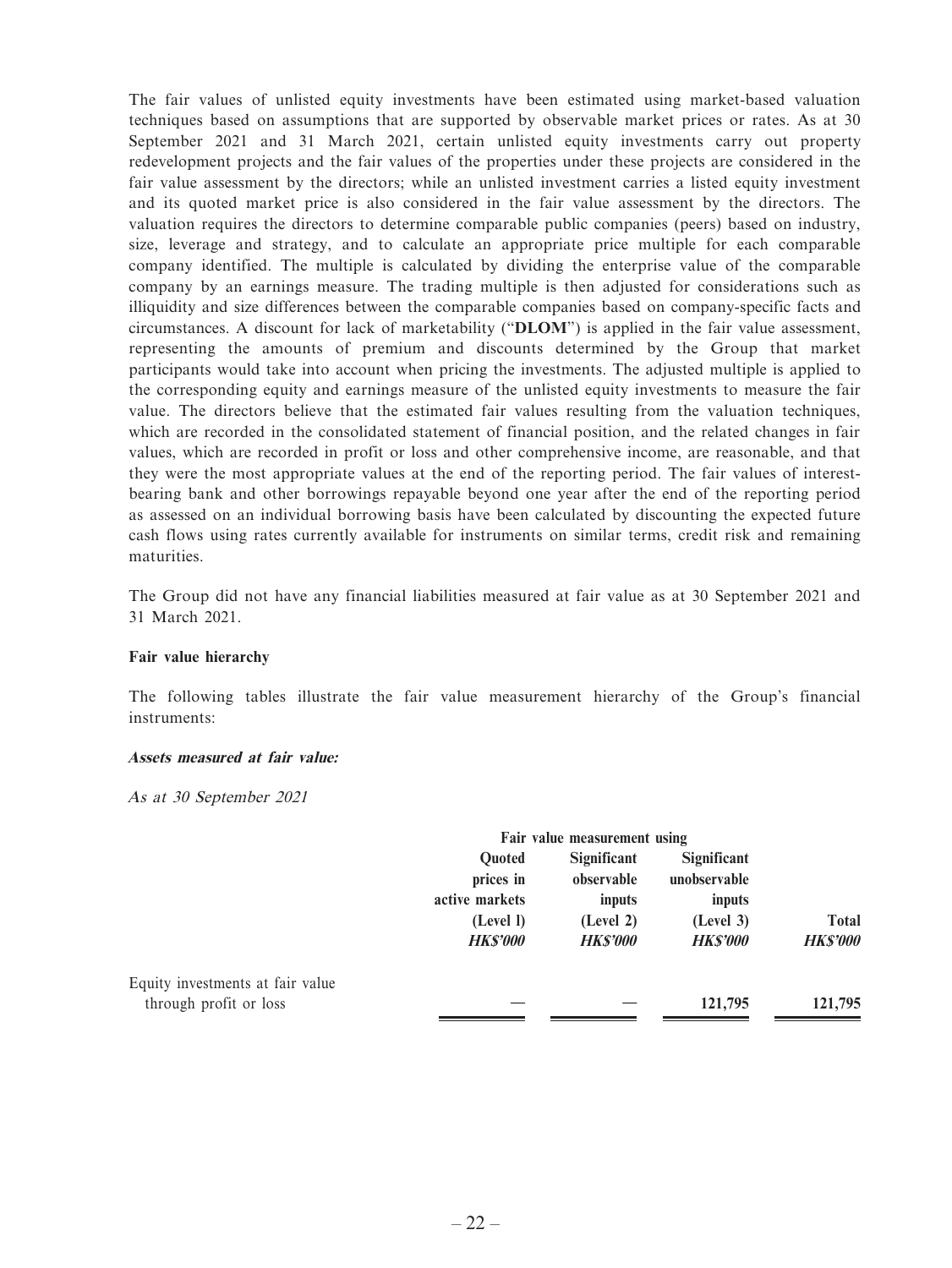|                                  |                 | Fair value measurement using |                 |                 |
|----------------------------------|-----------------|------------------------------|-----------------|-----------------|
|                                  | Ouoted          | Significant                  | Significant     |                 |
|                                  | prices in       | observable                   | unobservable    |                 |
|                                  | active markets  | inputs                       | inputs          |                 |
|                                  | (Level 1)       | (Level 2)                    | (Level 3)       | Total           |
|                                  | <b>HK\$'000</b> | <b>HK\$'000</b>              | <b>HK\$'000</b> | <b>HK\$'000</b> |
| Equity investments at fair value |                 |                              |                 |                 |
| through profit or loss           |                 |                              | 125.224         | 125,224         |

As at 30 September 2021, the Group's financial liabilities not measured at fair value but for which fair values were disclosed included interest-bearing bank and other borrowings with non-current portion of HK\$237,600,000 (31 March 2021: HK\$248,390,000). The fair values of these financial liabilities disclosed were measured based on valuation techniques for which all inputs which have a significant effect on the recorded fair value are unobservable (Level 3).

During the Reporting Period, there were no transfers of fair value measurements between Level 1 and Level 2 and no transfers into or out of Level 3 for both financial assets and financial liabilities (six months ended 30 September 2020: Nil).

#### **17. EVENT AFTER THE REPORTING PERIOD**

Capitalised terms used herein this section shall have the same meanings as those defined in the announcement of the Company dated 1 November 2021.

The Company proposes to implement the Rights Issue on the basis of one Rights Share for every two existing Shares held by the Qualifying Shareholders on the Record Date at the Subscription Price of HK\$0.10 per Rights Share, to raise gross proceeds of up to approximately HK\$49.9 million before expenses by way of rights issue of 499,390,200 Rights Shares (assuming all outstanding Share Options (other than the Share Options held by the Optionholders) are being exercised and no other change in the share capital of the Company on or before the Record Date). The net proceeds from the Rights Issue (after deducting the estimated expenses) are estimated to be not more than approximately HK\$48.0 million. Assuming the net proceeds from the Rights Issue will amount to approximately HK\$48.0 million, the Company intends to apply the net proceeds as to (i) approximately HK\$38.0 million for repayment of unsecured loans by the Group; and (ii) approximately HK\$10.0 million as general working capital. In the event that there is an under-subscription of the Rights Issue, the net proceeds of the Rights Issue will be utilised in proportion to the above uses.

For details, please refer to the announcement of the Company dated 1 November 2021.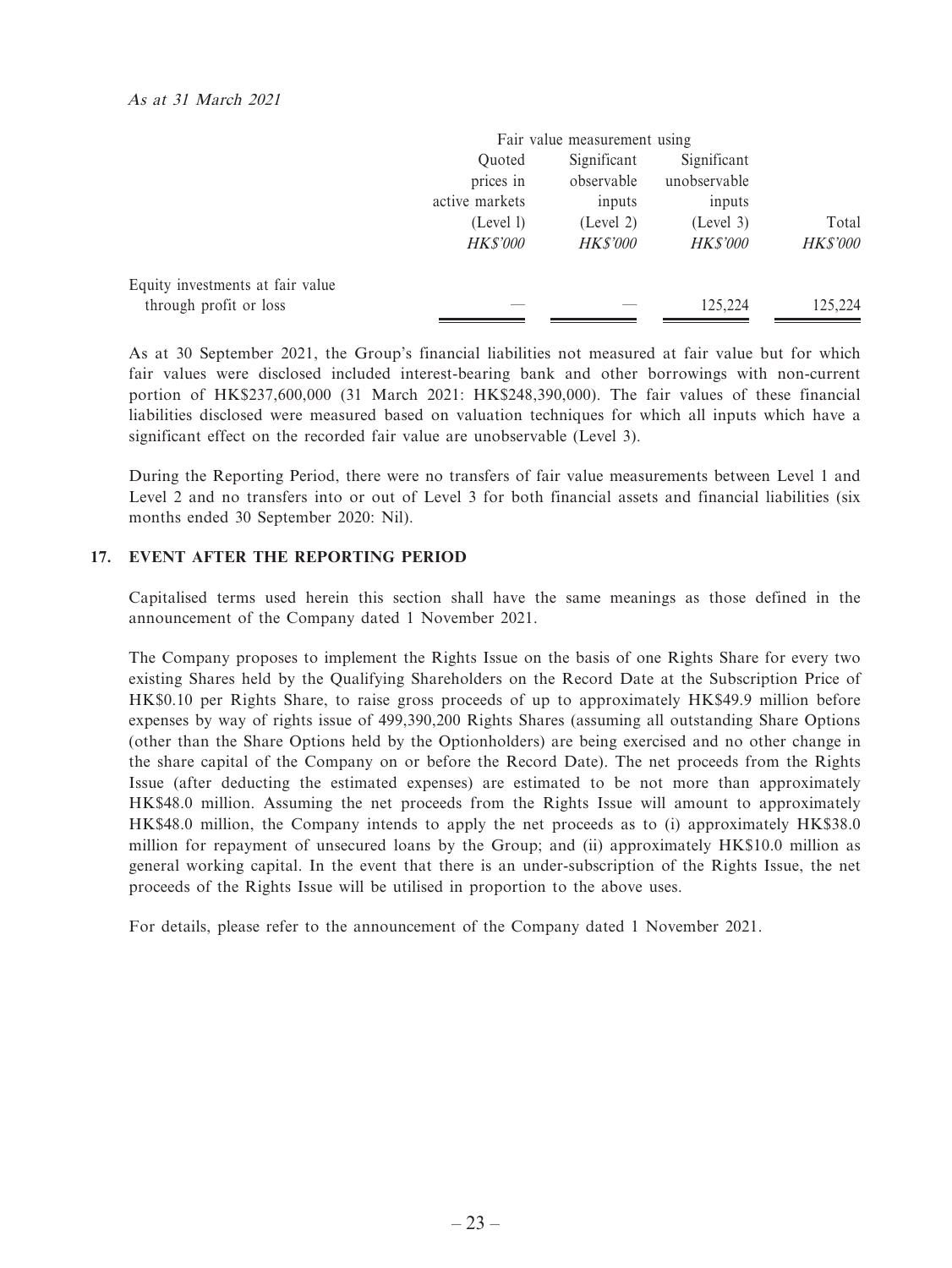## **MANAGEMENT DISCUSSION AND ANALYSIS**

#### **BUSINESS REVIEW**

During the Reporting Period, global economic recovery was still severely affected by the outbreak of 2019 coronavirus pandemic (the "**COVID-19 Pandemic**") despite the population having received vaccinations has increased and lockdown measures in many countries were relaxed. Economic activities were still substantially low due to crossborder restriction imposed by many countries as a result of the alarming increase in new cases of COVID-19 Pandemic variants. Most of the major economies were still in recession.

In Mainland China, under strict preventive measures and consorted efforts, the outbreak of COVID-19 Pandemic was very much under control. The central government has provided accommodative monetary policy and necessary fiscal stimulus to ensure economic recovery. As a result, trades and business activities were picking up at an encouraging pace and recorded substantial year-on-year GDP growth as compared to the same period last year.

In Hong Kong, even though the local economy was still affected by the COVID-19 Pandemic, the general economy has picked up its pace as the number of vaccinations has improved and infection cases were low. However, economic recovery remained uneven during the Reporting Period as consumption-based activities and exports of goods has improved over the same period last year while tourism remained at a standstill due to restriction on cross-border travels imposed by the government.

The Group's major business segments during the Reporting Period comprise:

- (a) the property development and investment business segment, which is engaged in property development of residential and commercial properties and the holding of investment properties;
- (b) the trading business segment, which is engaged in the trading of medical equipment and home security and automation products, including the provision of related installation; and
- (c) the "others" segment, which comprises, principally, the operation of a hotel.

The Group's turnover for the period ended 30 September 2021 recorded at approximately HK\$53,402,000 (six months ended 30 September 2020: HK\$46,783,000), representing an increase of approximately 14% compared with the corresponding period last year.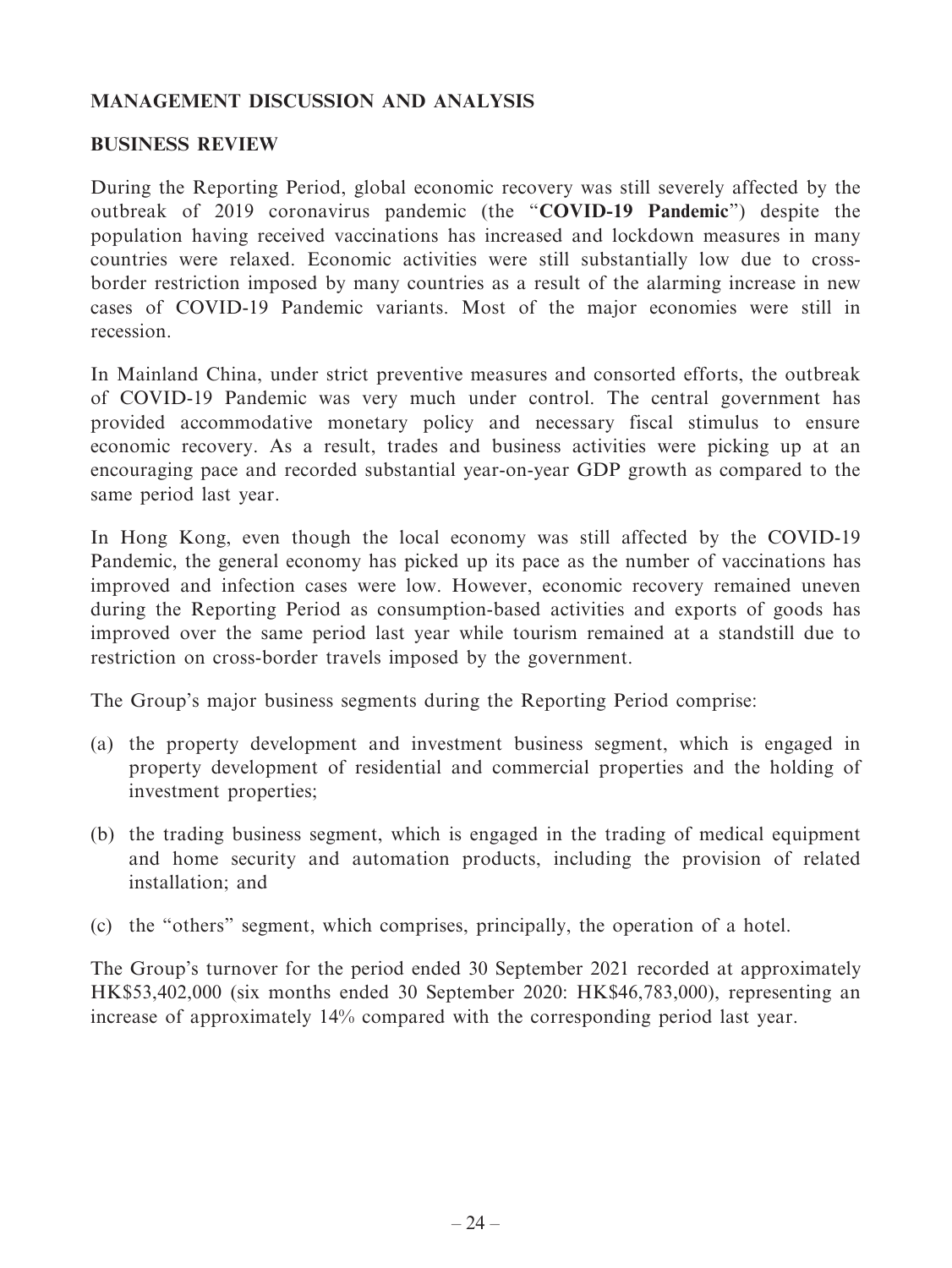#### **Property development and investment business**

The Group's turnover for the Reporting Period from this segment recorded at approximately HK\$17,235,000 (six months ended 30 September 2020: HK\$23,823,000), representing a decrease of approximately 28% as compared with the corresponding period last year. The turnover from this segment is arising from sales of properties in the PRC and rental income from investment properties located in the PRC.

## **(i) Sales of properties**

Turnover decreased significantly from approximately HK\$13,550,000 for the period ended 30 September 2020 to approximately HK\$5,385,000 for the Reporting Period, representing a significant decrease of approximately 60%. The sales for both periods were mainly contributed by the sales of remaining residential units at World Expo Plaza in Kaifeng, the PRC ("**World Expo**").

The process of seeking for potential buyers for the remaining properties were delayed due to the general slowdown in the property market in the PRC. The domestic property market was basically frozen due to the impact from the outbreak of the COVID-19 Pandemic. The pre-sale arrangement for the residential area of Section G of Century Place, Kaifeng, the PRC commenced since May 2021, and the related sales revenue will be recognised during the year ending 31 March 2022, subject to the progress of the construction and completion of sales.

## **(ii) Rental income from investment properties**

Turnover from rental income increased from approximately HK\$10,273,000 for the six months ended 30 September 2020 to approximately HK\$11,850,000 for the Reporting Period, representing an increase of approximately 15%. The increase was because of rental concession provided to one of the Group's major shopping mall tenant in Kaifeng in last reporting period due to the decrease of customers under the COVID-19 Pandemic, while no such rental concession was provided in this Reporting Period.

Segment operating profit generated from this segment for the Reporting Period amounted to approximately HK\$3,463,000 (six months ended 30 September 2020: approximately HK\$905,000). The increase was because of the other income from a local bureau in Kaifeng for the recharge of construction costs on certain structures constructed by the Group in prior years upon request of the bureau. The construction works comprised a memorial square known as 守望閣 and a Confucius Statue outside the Zhu Ji Lane project in Kaifeng, the PRC for tourism purpose.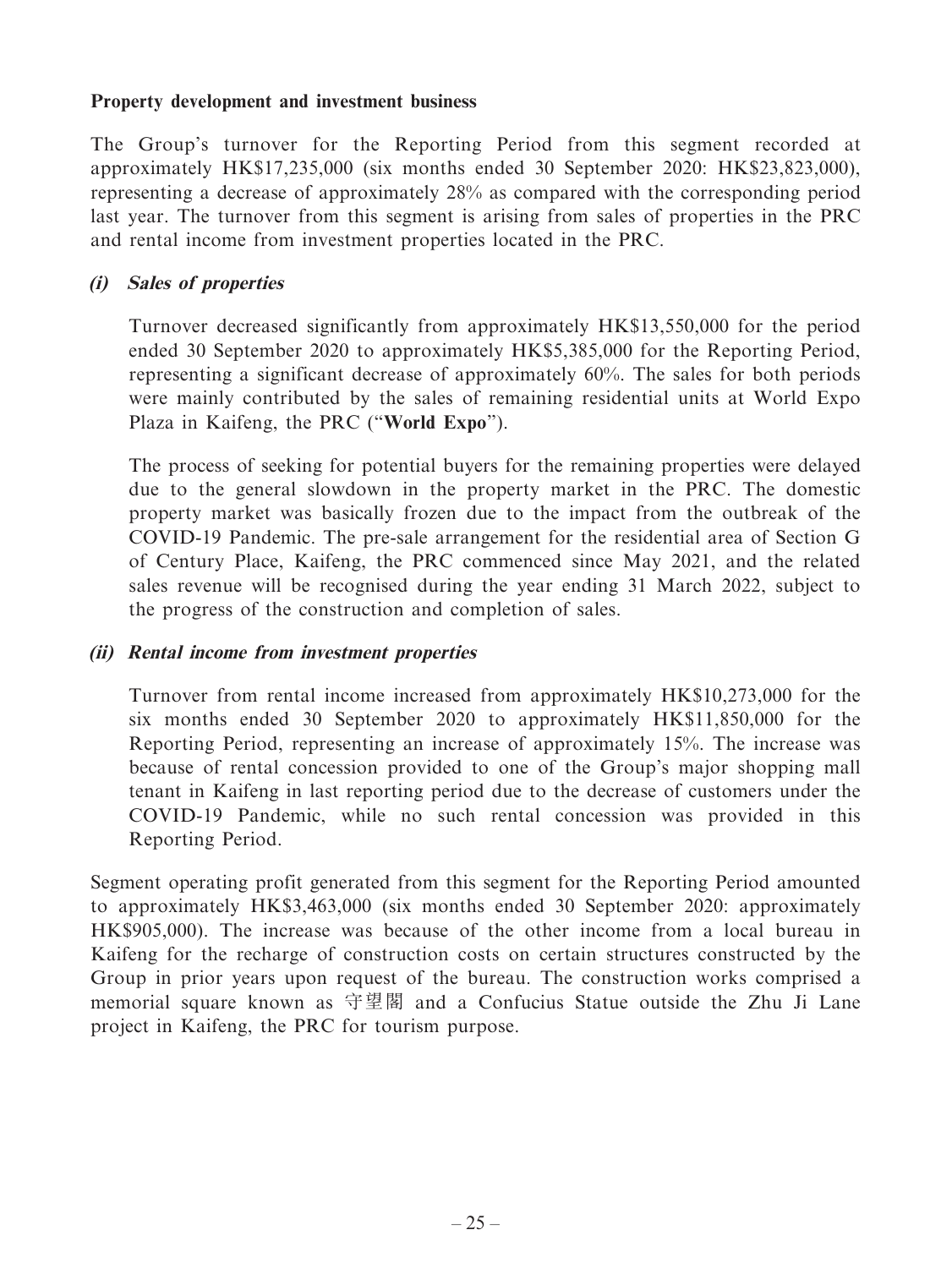## **Trading business**

The Group's turnover for the Reporting Period from this segment recorded at approximately HK\$30,758,000 (six months ended 30 September 2020: HK\$22,960,000), representing an increase of approximately 34% as compared with last reporting period.

The turnover generated from this segment arises from the trading of medical equipment, wellness and pandemic prevention products and home security and automation products, including the provision of the related installation and maintenance services.

## **(i) Trading of medical equipment, wellness and pandemic prevention products**

Turnover increased from approximately HK\$16,410,000 for the six months ended 30 September 2020 to approximately HK\$22,519,000 for the Reporting Period, representing an increase of approximately 37%. The increase was because of the installation of a Hydrotherapy Pool at Haven of Hope Hospital in Hong Kong during the Reporting Period which contributed HK\$4.2 million sales to the Group. The COVID-19 Pandemic also caused the increase in awareness and demand for medical products.

## **(ii) Trading of home security and automation products**

Turnover increased from approximately HK\$6,550,000 for the six months ended 30 September 2020 to approximately HK\$8,239,000 for the Reporting Period, representing an increase of approximately 26%. The increase was because of the recovery of PRC market and the increase in demand of security products.

Segment operating profit generated from this segment for the Reporting Period amounted to approximately HK\$4,693,000 (six months ended 30 September 2020: HK\$734,000). The increase was due to an increase in sales of medical equipment, wellness and pandemic prevention products.

## **"Others" business, principally operation of a hotel**

The Group's turnover for the Reporting Period generated from this segment recorded at approximately HK\$5,409,000 (2020: Nil (restated)), representing an increase of 100% as compared to the same period last year. The turnover generated from this segment arises mainly from the operation of a hotel. The hotel operation business has been operating since January 2020. The Group has operated one hotel, namely Holiday Inn Express Kaifeng City Center ("**Holiday Inn Express Kaifeng**") during the Reporting Period with a turnover of approximately HK\$5,409,000.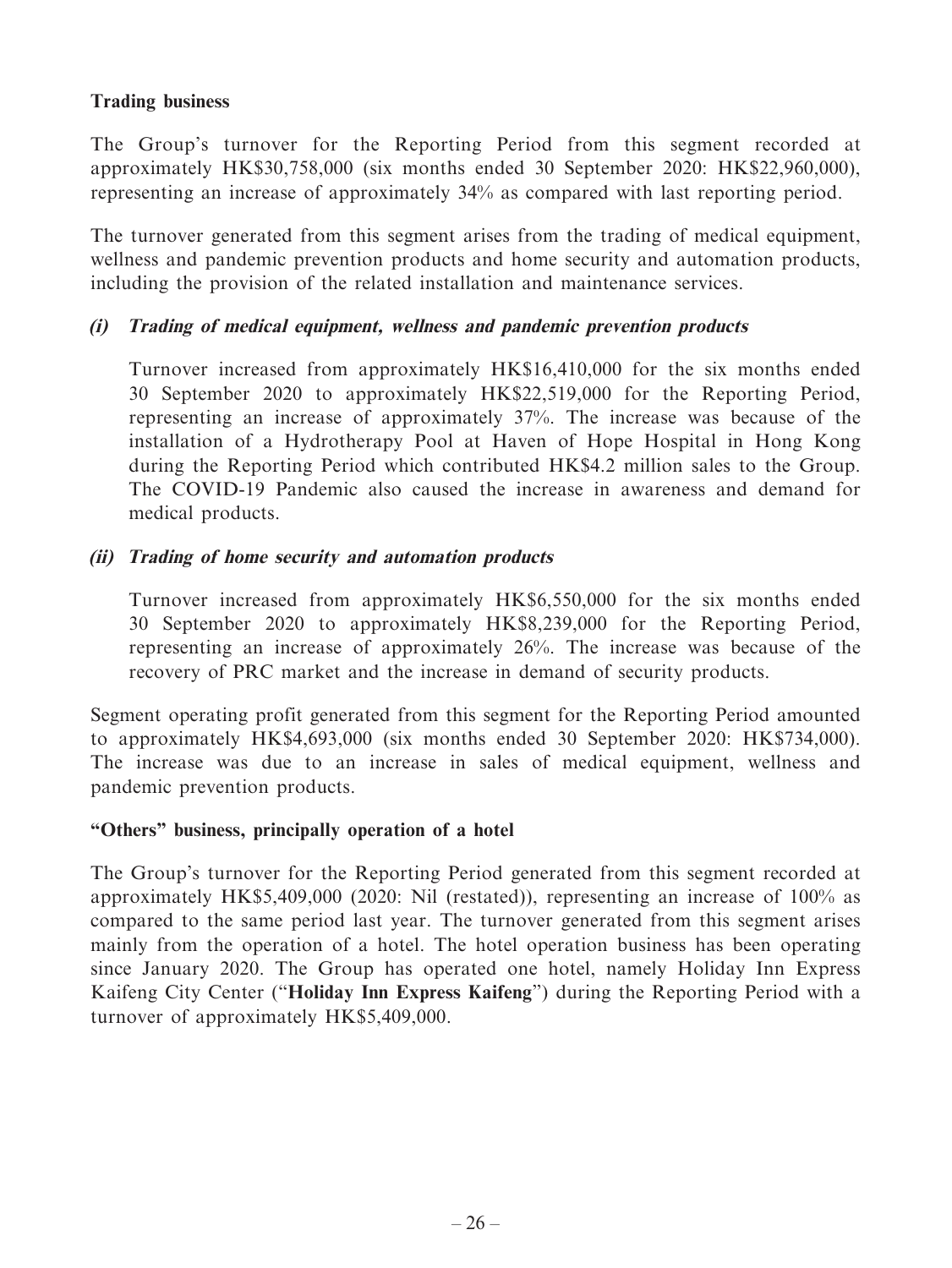Holiday Inn Express Kaifeng is located in the city centre of Kaifeng, with a total gross floor area of approximately 14,000 sq.m.. It consists of 243 guest rooms, including 100 king bed standard rooms, 106 single bed standard rooms, 18 king bed superior rooms, 18 single bed superior rooms and 1 suite. There are also 3 meeting rooms with a total gross floor area of approximately 460 sq.m..

Segment operating loss generated from this segment during the Reporting Period amounted to approximately HK\$2,036,000 (2020: HK\$1,799,000 (restated)). The loss was mainly due to the depreciation expense of the hotel and the operating loss of the hotel operation.

The increase of segment operating loss was because more fixed costs were incurred for the operation of the hotel during this Reporting Period even though low occupancy rate was noted. The hotel sector is still very sensitive to the ongoing COVID-19 Pandemic. The Group adheres to the strictest health and safety standards and is concurrently preparing for travellers to return upon relaxation of travel restrictions.

The net loss attributable to owners of the Company for the Reporting Period amounted to approximately HK\$8,347,000 as compared with that for the six months ended 30 September 2020 of approximately HK\$9,394,000. The decrease in loss was due to (i) the increase in the sales of medical equipment; and (ii) the fair value gain recognised from the Group's equity investments at fair value through profit or loss as a result of the disposal of all the remaining underlying properties held by one of the equity investments. The above was partly offset by the increase in finance costs as more loans were outstanding during the Reporting Period.

Loss per share for the six months ended 30 September 2021 was approximately HK0.85 cents.

## **FINANCIAL REVIEW**

## **Turnover**

For the six months ended 30 September 2021, the Group's turnover amounted to approximately HK\$53 million, increased by approximately 14% as compared to the same period last year. Such increase was mainly contributed by the increase in sales of the Group's trading business.

Turnover generated from property development and investment business, trading business and others business amounted to approximately HK\$17 million, approximately HK\$31 million and approximately HK\$5 million, respectively, representing a decrease of approximately 28%, an increase of approximately 34% and an increase of 100%, respectively as compared with the same period last year.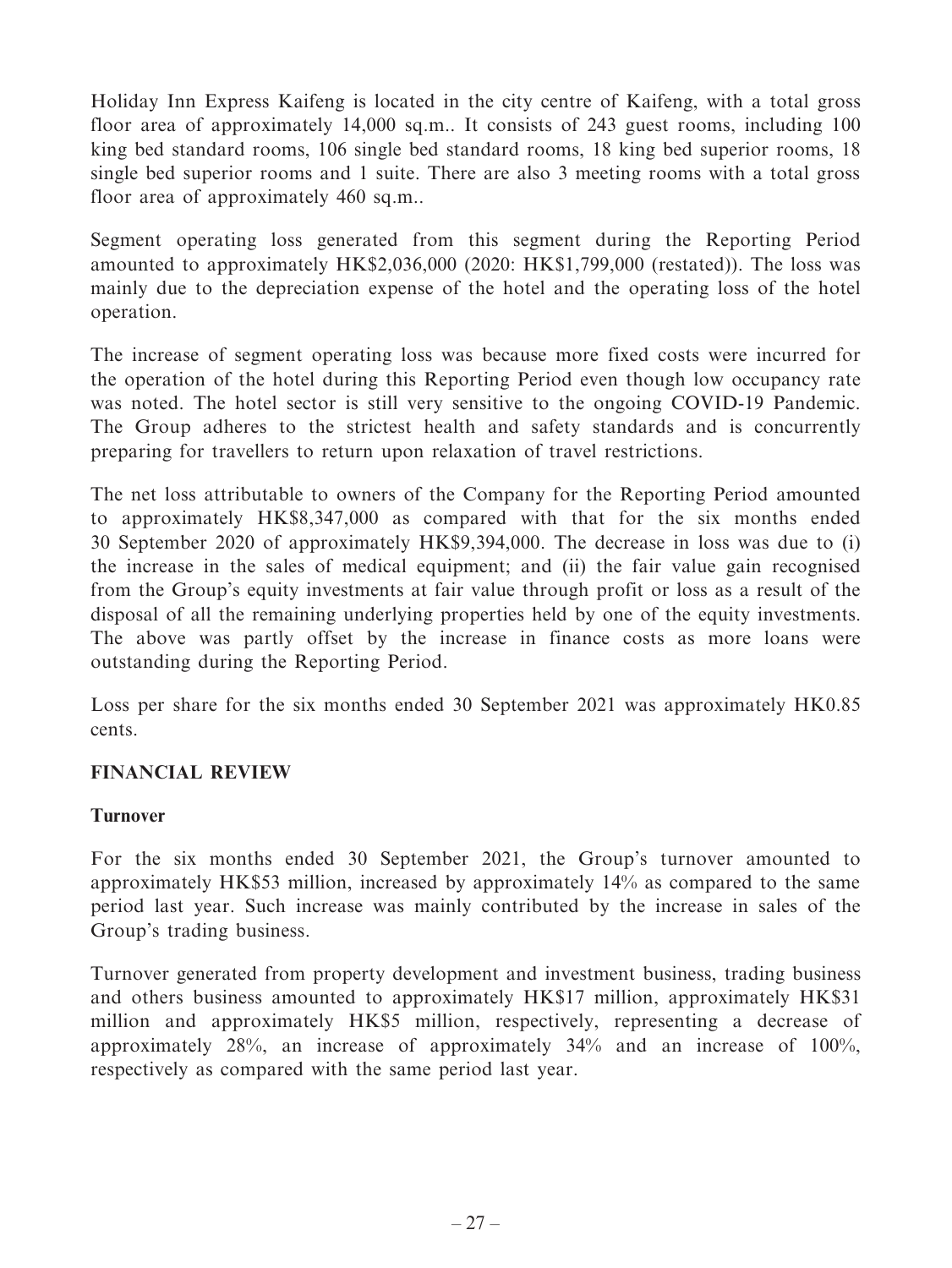## **Gross profit margin**

During the six months ended 30 September 2021, the Group's gross profit margin was approximately 50%, up by 5 percentage points as compared to 45% of the same period last year. This was mainly driven by the larger proportion of rental income included in turnover from property development and investment business segment in the Reporting Period as compared with the same period last year, increasing from approximately 43% to approximately 69%. The gross profit margin of the rental income was much higher than that of the sales of properties. As a result, overall gross profit margin was higher in the Reporting Period.

## **Other operating income/(expenses), net**

The amount increased from net expenses of approximately HK\$1.9 million for the six months ended 30 September 2020 to net income of approximately HK\$2.7 million for the six months ended 30 September 2021. The change is because the Group has recognised a fair value gain of approximately HK\$2.3 million from the disposal of all the remaining underlying properties held by one of the Group's equity investments at fair value through profit or loss, which were located at Wuyi Road, Changning District, Shanghai, the PRC ("**Project Embassy**"), during the Reporting Period.

## **Liquidity and financial resources**

During the Reporting Period, the Group maintained a healthy liquidity position with working capital financed mainly by internal resources and also bank and other borrowings. The Group adopted a prudent cash and financial management policy. The Group's strategy is to improve its liquidity and financial position by speeding up the presale at Section G of Century Place, Kaifeng, the PRC and exploring opportunities actively for the disposal of the commercial project at Haikou, the PRC.

As at 30 September 2021, the Group had total assets of approximately HK\$2,438,792,000, which have been financed by total liabilities, shareholders' equity and non-controlling interests of approximately HK\$834,329,000, approximately HK\$1,607,514,000 and debit balance of approximately HK\$3,051,000, respectively. The Group's current ratio at 30 September 2021 was 2.11 compared to 2.24 as at 31 March 2021.

Gearing ratio is calculated by the total interest-bearing debts less cash and cash equivalents divided by the total equity as at the end of the respective reporting periods and multiplied by 100%. The Group had a net gearing ratio of approximately 29% as at 30 September 2021 (31 March 2021: 29%). We analysed the maturity profiles of our borrowings and manage our liquidity level to ensure a sufficient cash flow to service our indebtedness and meet cash requirements arising from our business. We will explore various financing opportunities to improve our capital structure and reduce our cost of capital.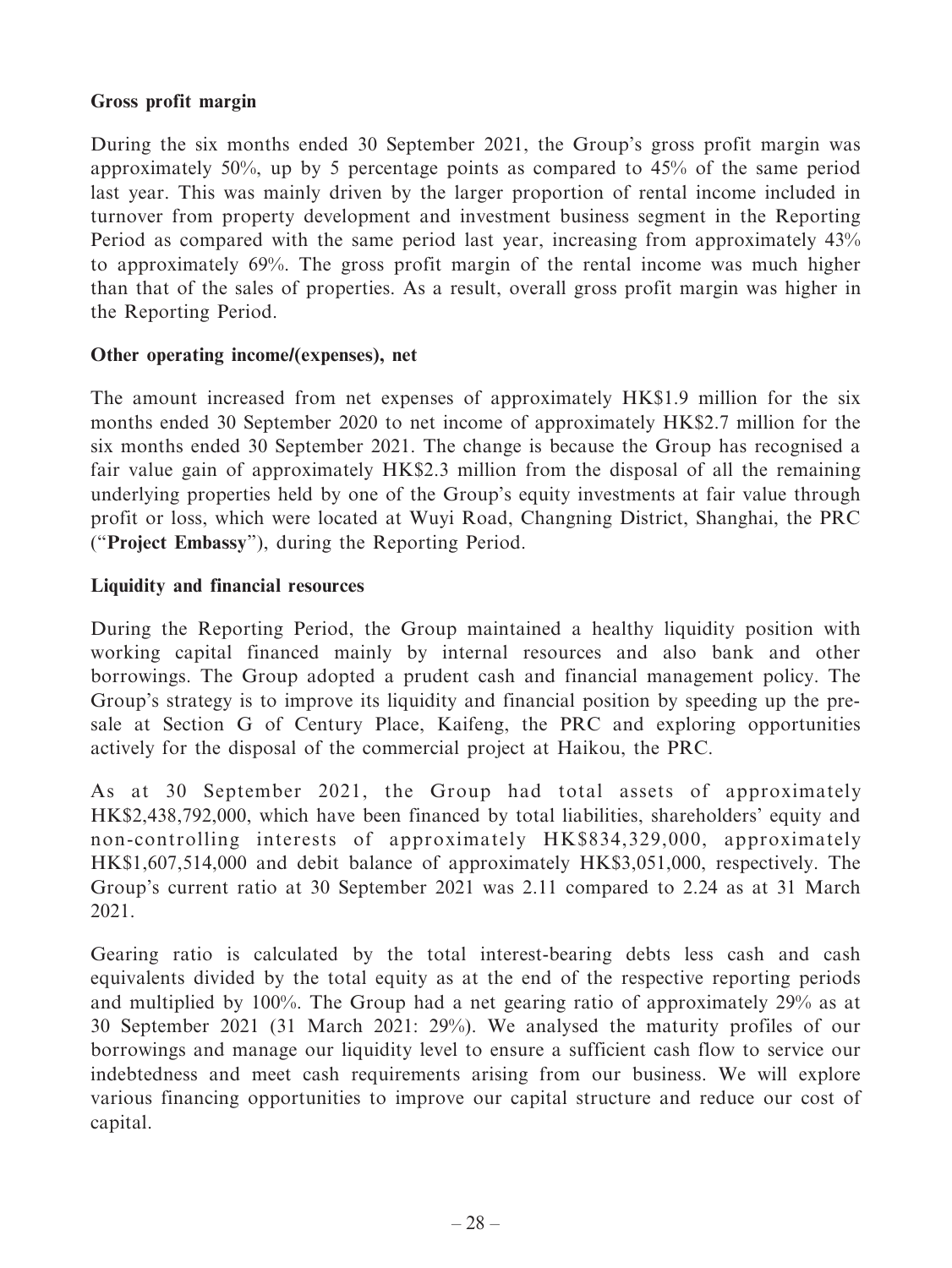## **Capital expenditure**

Total capital expenditure for the six months ended 30 September 2021 was approximately HK\$2,671,000, which were mainly used in the acquisition of items of property, plant and equipment for the hotel in Kaifeng, the PRC.

## **Contingent liabilities**

At the end of the reporting date, there were no significant contingent liabilities for the Group.

## **Commitments**

At the end of the reporting date, the Group had capital commitments contracted, but not provided for, of approximately HK\$8,946,000.

#### **Charges on group assets**

The Group's banking facilities are secured by:

- (i) the pledge of certain of the Group's leasehold land and buildings situated in Hong Kong and the PRC of HK\$290,484,000 (31 March 2021: HK\$291,180,000);
- (ii) the pledge of certain of the Group's investment properties situated in the PRC of HK\$583,200,000 (31 March 2021: HK\$573,480,000);
- (iii) the pledge of certain of the Group's properties held for sale and properties held for sale under development situated in the PRC of HK\$170,640,000 (31 March 2021: HK\$167,796,000);
- (iv) the assignment of rental income from the leases of certain of the Group's properties; and
- (v) the pledge of the Group's time deposits of HK\$4,500,000 (31 March 2021: HK\$2,500,000).

## **Treasury policies**

The Group has adopted a prudent financial management approach towards its treasury policies and thus maintained a healthy liquidity position throughout the Reporting Period. The Group strives to reduce exposure to credit risk by performing ongoing credit assessments and evaluations of the financial status of its customers. To manage liquidity risk, the Board closely monitors the Group's liquidity position to ensure that the liquidity structure of the Group's assets, liabilities and other commitments can meet its funding requirements from time to time.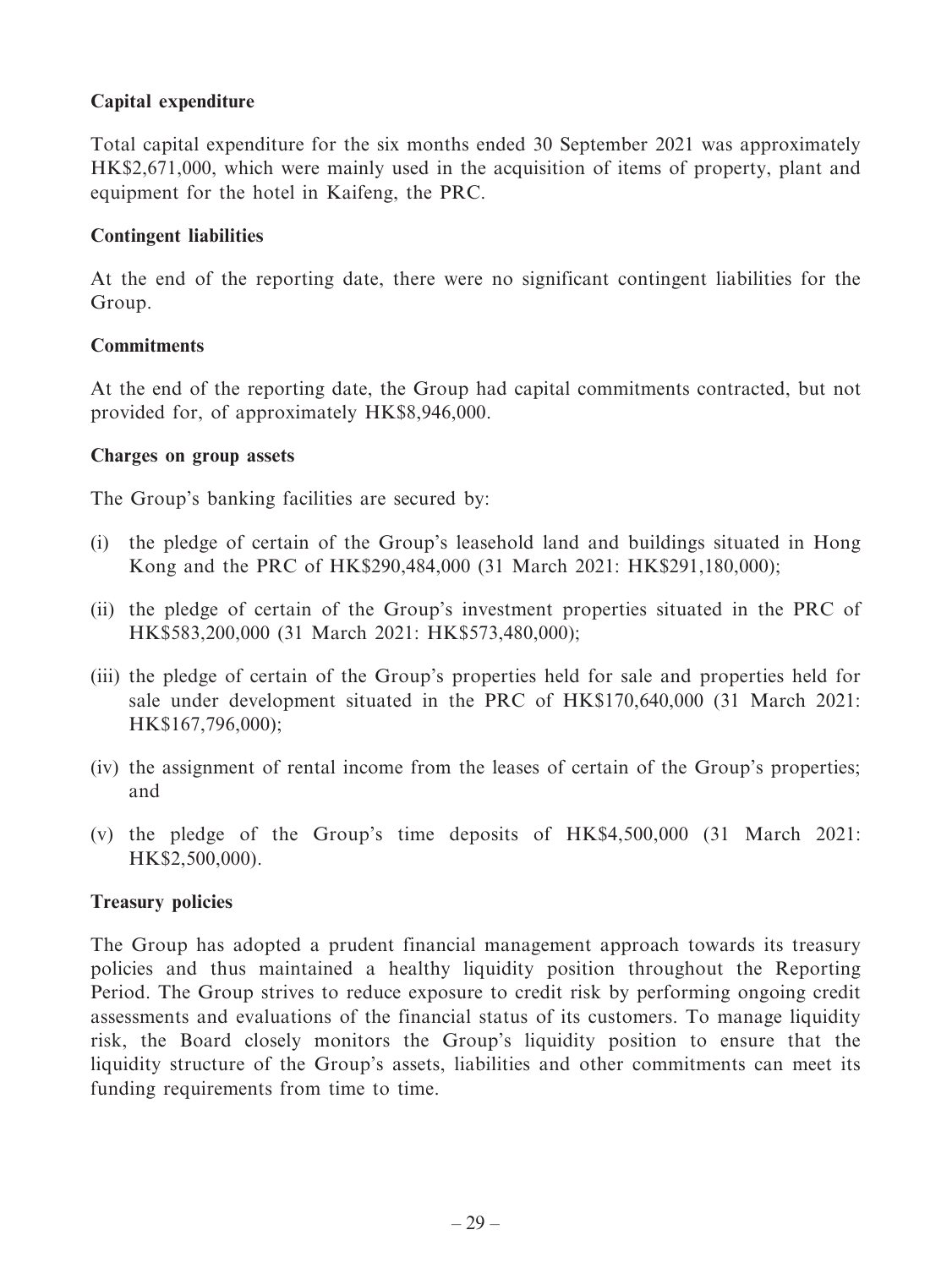#### **Exchange risk exposure**

The Group mainly exposes to balances denominated in Renminbi ("**RMB**") which is mainly arising from relevant group entities' foreign currency denominated monetary assets and liabilities for the Group's operating activities.

The Group currently does not have a foreign currency hedging policy to eliminate the currency exposures. However, the management monitors the related foreign currency exposure closely and will consider hedging against significant foreign currency exposures should the need arise.

## **PROSPECTS**

The Group has been undertaking a number of measures to improve the Group's liquidity and financial position, which include:

- (i) Subsequent to 30 September 2021, the Group has proposed to implement the rights issue on the basis of one rights share for every two existing shares held by the qualifying shareholders on the record date at the subscription price of HK\$0.10 per rights share, to raise gross proceeds of up to approximately HK\$49.9 million before expenses;
- (ii) The expected substantial sales of properties at Section G of Century Place, Kaifeng, the PRC in the second half of the year ending 31 March 2022;
- (iii) The Group has intended to speed up the pre-sale and sales of properties under development and completed properties and investment properties; and controlling costs and containing capital expenditures so as to generate adequate net cash inflows; and
- (iv) In light of the COVID-19 Pandemic, the Group is closely monitoring the latest development and will continue to assess the impact of the pandemic; as well as any government's stimulus in response on the Group's operations from time to time and adjust its sale and marketing strategies for its properties sales to generate sufficient cashflows from its operation.

#### **Property development and investment**

Looking forward to 2022, with the recovery of the global economy, the rollout of the massive COVID-19 vaccination programme and the ease of the tension between the United States and China, China is going to embrace a new historic development opportunity. Meanwhile, 2021 marks the first year of the "14th Five-Year Plan" of Mainland China, and it is also the year to witness the achievement of the first centenary goal and the commencement of the second centenary goal. The business sector is generally optimistic about the development prospect of the PRC economy in the remaining period for the year ending 31 March 2022, and is confident about the growth potential of the Chinese companies. As opportunities and challenges coexist, the Group will take measures to overcome challenges and capture opportunities, and remain prudent and pragmatic while actively explore new concepts to strive for new development dimensions with high quality and profit growth.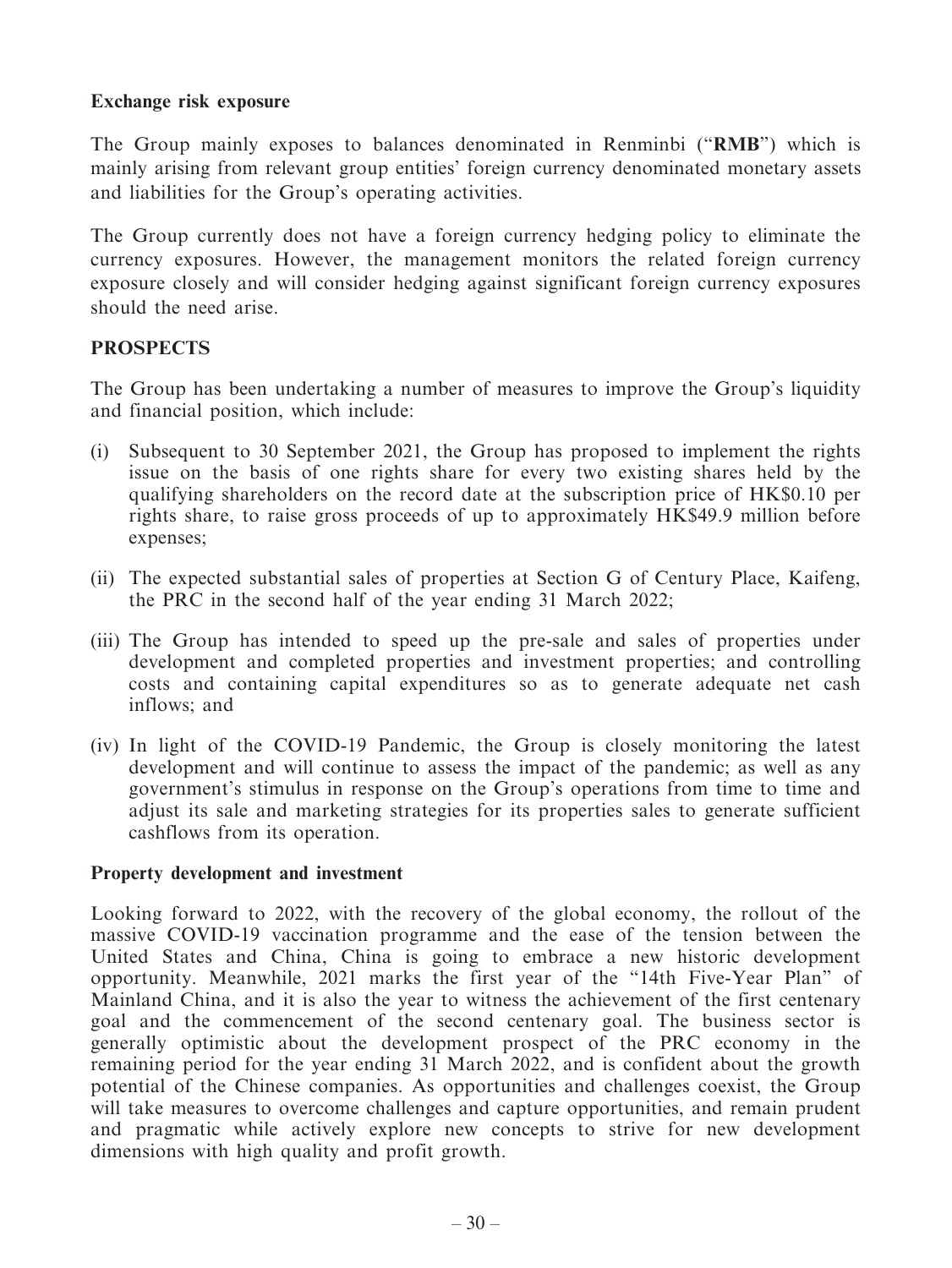#### **Century Place, Kaifeng**

On 9 June 2005, the Group was granted the land use rights of a development site in the Long Ting District of the city of Kaifeng, Henan Province, the PRC, which has been developed into a residential and commercial complex with an estimated gross floor area of approximately 210,500 sq.m.. The name of this project is "**Century Place, Kaifeng**". Up to the date of this interim results announcement, the construction of a gross floor area of approximately 190,000 sq.m. has been completed and achieved a total sales contract sum of approximately RMB767 million. The remaining part of the land (Section G) is under construction, and it is expected that the construction will be completed by the last quarter of 2021 and the pre-sale has already started in May 2021. The Group expects to start recognising the sales during the year ending 31 March 2022.

**G**ROSS

The unsold area at the Century Place, Kaifeng consists of the following:

|           | <b>CURRENT USE</b>                                                   | <b>UNUDD</b><br><b>FLOOR AREA</b><br><i>(approximately</i><br>$sq.m.$ ) |
|-----------|----------------------------------------------------------------------|-------------------------------------------------------------------------|
| Section A | Investment properties $-$ Shops (leased out)                         | 53,600                                                                  |
| Section B | Properties held for sale $-$ Apartments                              | 200                                                                     |
|           | Car park                                                             | 78                                                                      |
| Section C | Properties held for sale $-$ Villas                                  | 6,000                                                                   |
| Section D | Properties held for sale $-$ Offices                                 | 1,200                                                                   |
|           | Car park                                                             | 10                                                                      |
| Section E | Properties held for sale $-$ Shops                                   | 350                                                                     |
| Section F | Properties held for sale $-$ Shops                                   | 11,100                                                                  |
|           | Car park                                                             | 89                                                                      |
| Section G | Properties held for sale under development —<br>Apartments and shops | 20,500                                                                  |

The Group plans to sell Section C together with Section G. It is because these two sections are adjacent to each other and it is believed that the synergy effect can bring a higher return to the Group. Up to the date of this interim results announcement, the discussions regarding any potential sale remained preliminary and no formal proposal has been put forward by any third party to the Group and no legally binding agreement or contract relating to any business cooperation has been entered into by the Group. The outcome of any discussion on such business cooperation is not known as of the date of this interim results announcement and in the event that any agreement or contract regarding the possible business cooperation with the aforementioned third party is reached, the Group will comply with the relevant requirements of the Listing Rules.

Up to the date of this interim results announcement, the total contract sum from the pre-sale of Section G properties amounted to approximately RMB24 million (equivalent to approximately HK\$29 million).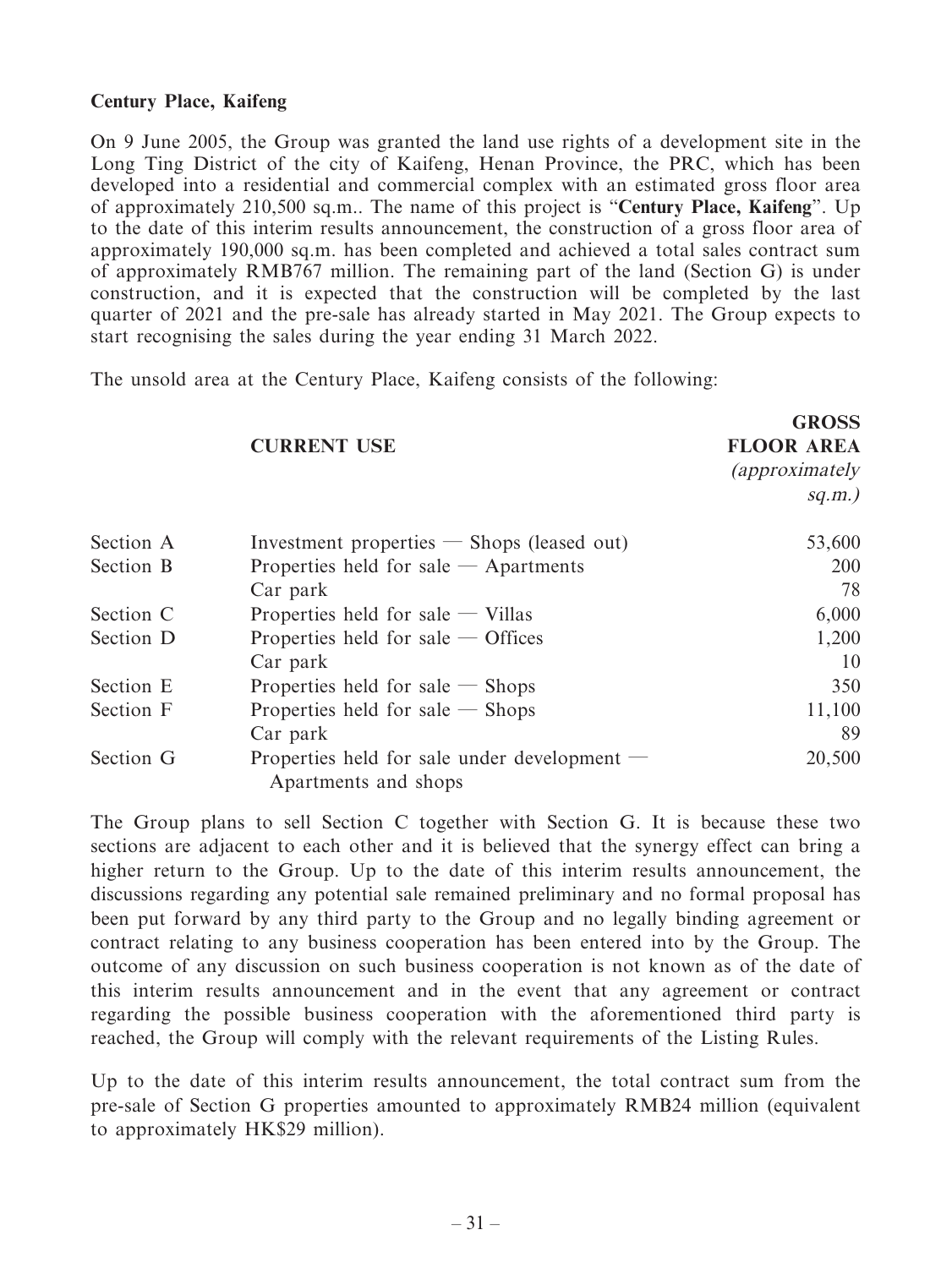## **World Expo, Kaifeng**

On 16 February 2012, the Group successfully won a bid for the acquisition of the land use right of a residential and commercial site in the city of Kaifeng, the PRC, which has been developed into a residential and commercial complex with an estimated gross floor area of approximately 95,000 sq.m.. The name of this project is "**World Expo, Kaifeng**". Up to the date of this interim results announcement, this project has been completed and achieved a total sales contract sum of approximately RMB564 million.

The unsold area at the World Expo, Kaifeng consists of the following:

|                   |                                         | <b>GROSS</b>           |
|-------------------|-----------------------------------------|------------------------|
|                   | <b>CURRENT USE</b>                      | <b>FLOOR AREA</b>      |
|                   |                                         | <i>(approximately)</i> |
|                   |                                         | $sq.m.$ )              |
| Commercial A      | Property, plant and equipment $-$ Hotel | 14,000                 |
| Commercial B      | Properties held for sale $-$ Shops      | 8,900                  |
| Residential $1-3$ | Properties held for sale $-$ Apartments | 6,500                  |
|                   | Car park                                | 147                    |

#### **Formation of companies for the property investment and/or redevelopment in Shanghai**

In 2019, the Group has invested in two property projects in Shanghai, being the property redevelopment of residential apartments at Wuyi Road, Changning District, Shanghai, the PRC ("**Project Embassy**") and the property redevelopment of offices and carparks at West Huaihai Road, Changning District, Shanghai, the PRC ("**Project Stone**").

During the Reporting Period, Project Embassy sold all remaining properties and the Group has recognised a corresponding fair value gain of approximately HK\$2.3 million from this investment.

As at 30 September 2021, the aggregate carrying amount of these two projects was approximately HK\$13,172,000 (31 March 2021: HK\$16,601,000).

Project Stone is an office building, known as Shanghai City Point. It is a grade A mixed-use building located at Changning District. The building contains four floors with total gross floor area of approximately 6,668 sq.m. and five underground parking spaces. This project is co-invested with the same independent third party as Project Embassy through a company registered in the British Virgin Islands ("**BVI**") in which the Group has 5% equity interest. During the Reporting Period, all properties under Project Stone were leased to third parties for rental income.

As the Group does not have significant influence over Project Stone and Project Embassy, the investments are classified as equity investments at fair value through profit or loss.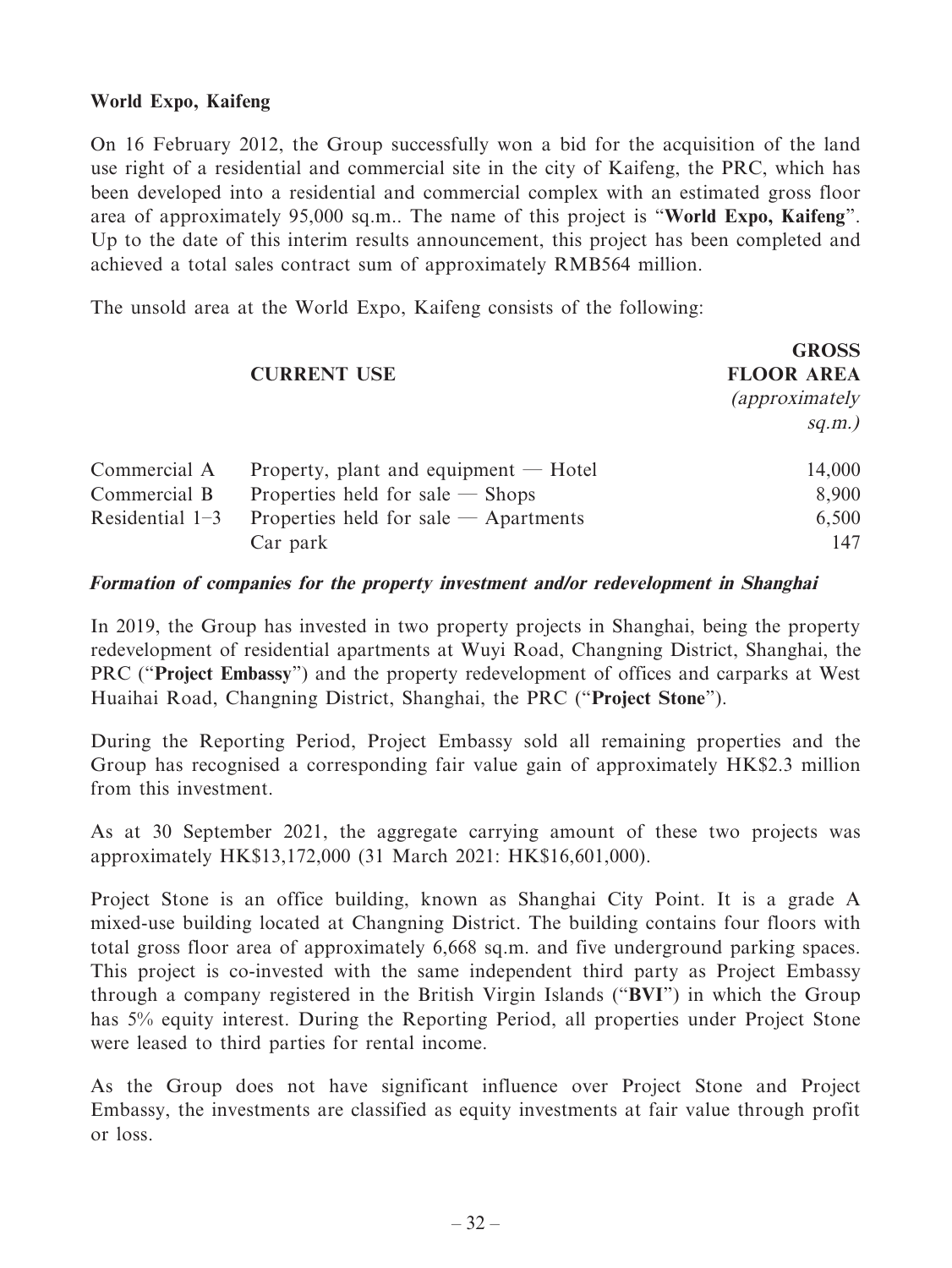Regarding the Starway Parkview South Station Hotel project ("**Project Parkview**"), it is located in Xuhui West Bund area, adjacent to Shanghai Botanical Garden. The hotel was built in 2003 with a total gross floor area of approximately 7,319 sq.m. and 56 rooms. It is co-invested with an independent third party and the Group has 30% equity interest, which is accounted for as an associate. The hotel has been converted into 66-room serviced apartments with plenty of shared common area combined with mixed retail and modern gym, swimming pool and tennis court. The renovation works of Project Parkview have been completed and it was renamed as "**Cohost West Bund**", a co-living apartment in Shanghai and the Group will focus on its asset management and leasing business of Project Parkview. A sale and purchase agreement has been entered with an independent third party in October 2021 for the disposal of the entire equity interests in Project Parkview, including the Group's 30% equity interest, to this third party buyer. The transaction is expected to be completed in January 2022 and the Group expects to realise a profit from this disposal by means of a dividend income from the associate.

In anticipation of the uncertain and challenging economic environment and volatility in the market ahead, the Group will continue to adopt a cautious and proactive approach in managing its core investments and to look for sound and stable investment opportunities to produce sustainable returns to the Company's shareholders.

## **Participation in a real estate investment fund**

On 23 April 2019, the Group has entered into a general-partner shareholders' agreement with Gusto Brave Limited, a representative entity of Pamfleet Group ("**Pamfleet**") (which is a member of Schroders Capital), and Pamfleet China GP II Limited ("**Pamfleet China**") to act as a general partner of a fund manager for property investment.

The Group owns 30% equity interest in Pamfleet China. Pamfleet is an independent and privately-owned real estate investment advisor with offices in Hong Kong, Singapore and Shanghai. Pamfleet's experienced team seeks to create long-term value through knowledgeable deal sourcing, disciplined acquisitions, active asset management, rebranding and refurbishment with an emphasis on design, anticipating tenant and community requirements and delivering good value for money. Members of the management team of Pamfleet have been involved in the selection and management of real estate investments throughout Asia for over 20 years.

Pamfleet and the Group operate with a flat organisational structure, which allows and encourages collaboration.

Up to the end of the Reporting Period, the fund managed by Pamfleet China is Pamfleet Shanghai Real Estate Fund II ("**PSREFII**"). The Group has also acted as a limited partner (holds 1.5%) of PSREFII. PSREFII seeks to capitalise on Pamfleet's track record of its successful investments in under-performing, under-priced and distressed real estate with repositioning and value-add potential in Shanghai and other tier-one cities in Mainland China. The investment strategy of PSREFII is to identify, structure and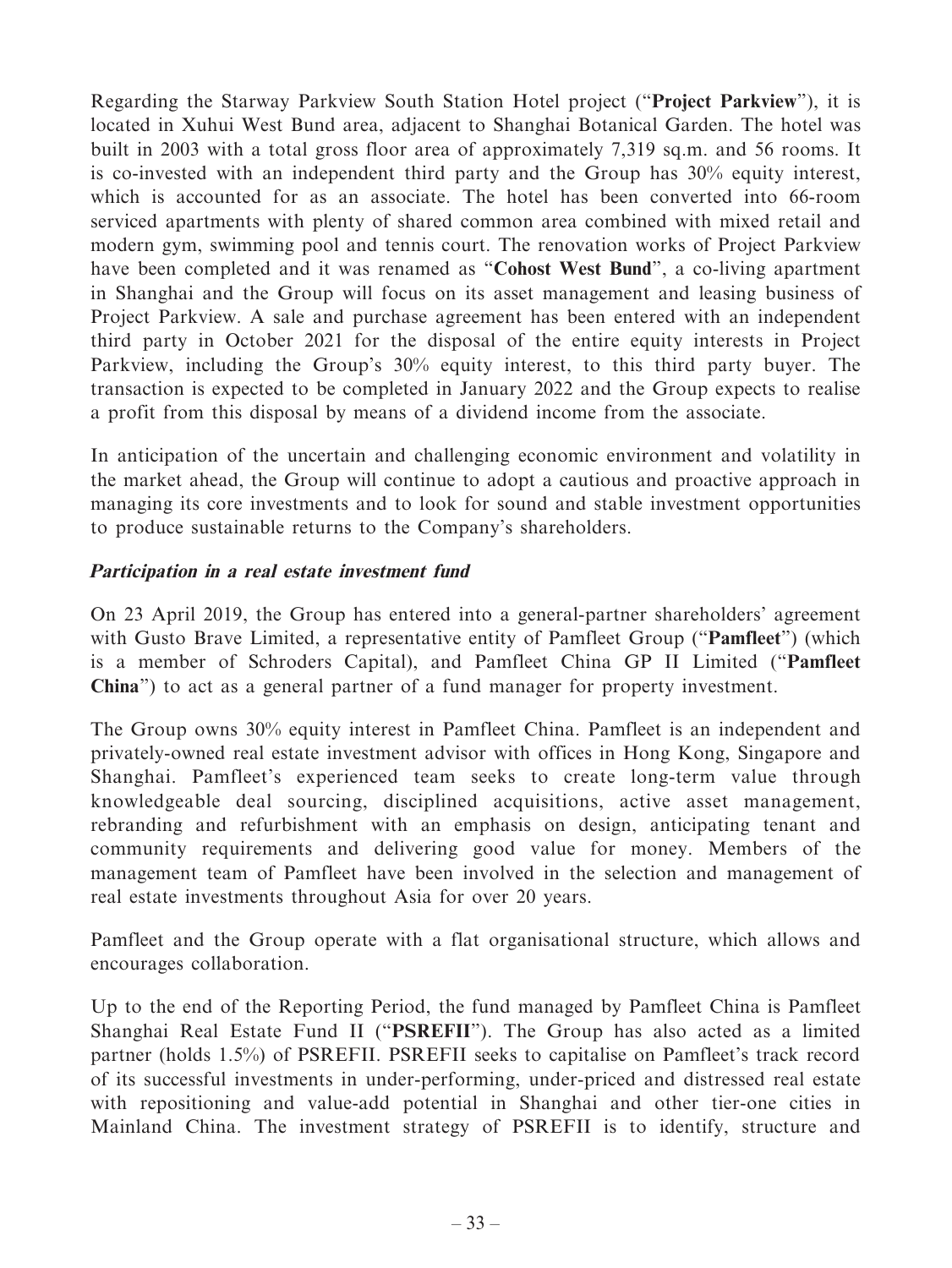execute successful asset repositioning investments in Shanghai and other tier-one cities in Mainland China. Up to the end of the Reporting Period, the total investment made by the Group was approximately HK\$6 million.

As at 30 September 2021, the carrying amount of this investment in the real estate investment fund was approximately HK\$3,794,000 (31 March 2021: HK\$3,794,000).

Up to the end of the Reporting Period, there was only one project operated by PSREFII in Shanghai, namely Project Hub.

The property is located at the junction of Daning Road and Gonghexin Road within Daning Commercial Area of Jing An District, Shanghai. It has 4 blocks of office building with a total gross floor area of approximately 37,547 sq.m. It is expected to generate higher rental income after refurbishment.

## **Trading of medical equipment and home security and automation products**

The increasing standard of living around the globe, especially in Hong Kong and major cities in the PRC, and increasing health awareness, in particular from high-income consumers living in urban areas, together create additional demand for medical equipment. Consequently, this segment is expected to continue to be a worthwhile investment. In the coming reporting period, we will expand our distribution channels and introduce a broader range of products to boost sales growth.

In addition, with the improving standard of living and technology in Hong Kong, major cities in the PRC and Southeast Asia, the Group aims to provide a series of solutions to smart city development for shopping malls, government facilities, border and airport, etc.

The Group has set up a new subsidiary for the trading of wellness and pandemic prevention products. Due to the COVID-19 Pandemic, the Group will increase the range of products to fulfill the demand of the society.

During the Reporting Period, the Group is the sole distributor in Hong Kong for a medical-grade air purifier developed by a team of Hong Kong air quality experts and medical professionals which has passed the "AHAM" (United States) and "CNAS" (China) standards, known as Perfect Particulates Purification ("**PPP**"). PPP is equipped with patented PPP Kill Virus Blue High Efficiency Particulate Air Filter Sterilisation Technologies to effectively kill the Coronavirus Disease, SARS-COV-2 and human pneumonia viruses. At present, several government departments have adopted the abovementioned PPP air purifiers to provide a safe, comfortable, clean and sterile environment for the public.

The Group will continue to adopt efficacious cost management strategies and maintain tight credit control measures to cope with challenges and to improve competitiveness within the volatile operating environment. The Directors will continue to make every effort to maximise the interests of the shareholders of the Company.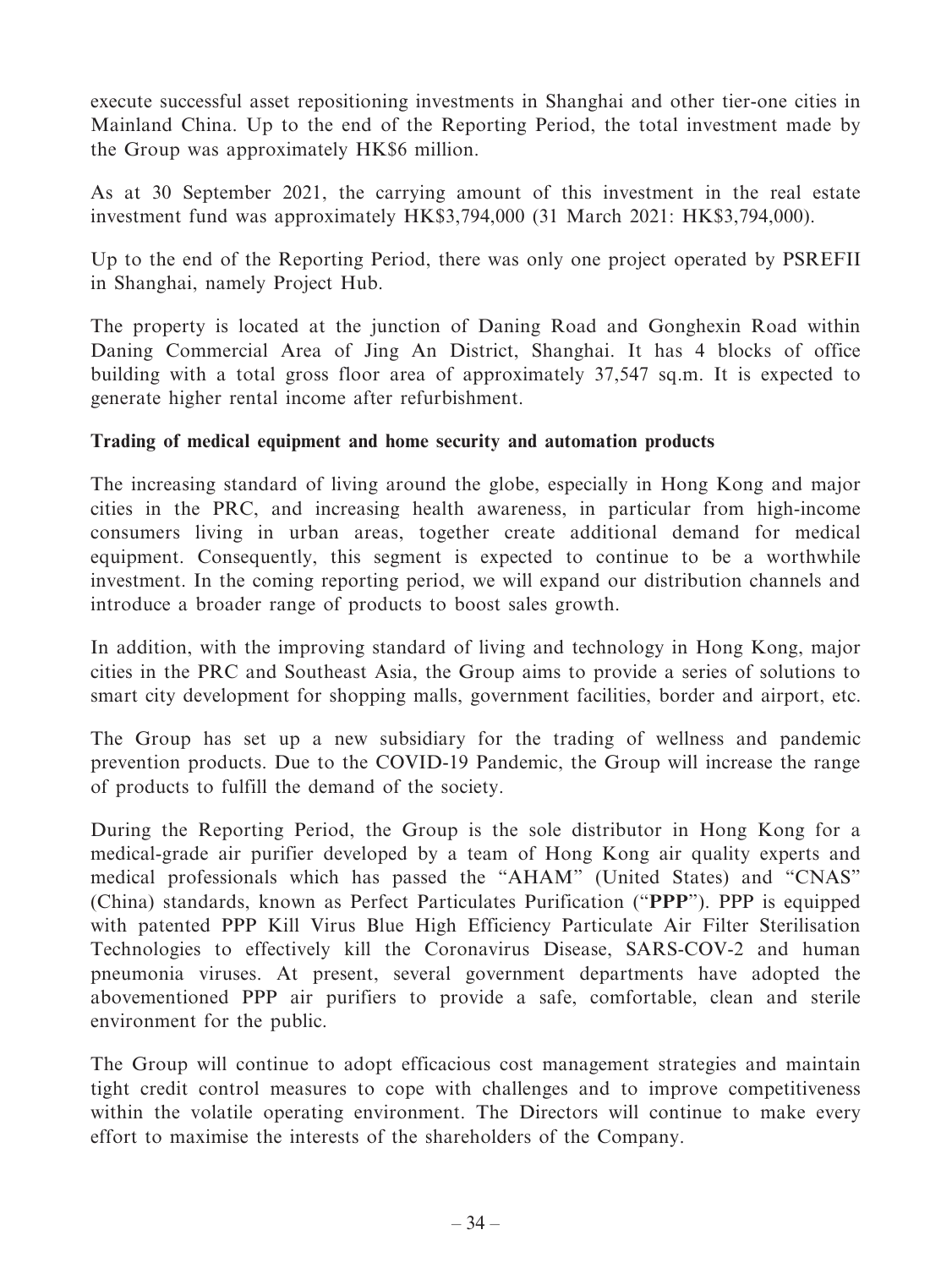## **Hotel operation**

The Group is taking all practicable measures to cope with the challenges. The first priority is to deliver a feeling of safety to our guests. Therefore, we are putting in place strict sanitisation and hygiene protocol to ensure guests returning to stay or dine in the hotel will have complete peace of mind and full assurance in the hotel's products and services. Moreover, we are introducing marketing and sales recovery strategies to target the domestic market for staycation and food menu for takeaway, and at the same time, taking decisive decision to reduce operating costs. The Group will continue to improve the quality of its hotel services to ensure the hotel guests having enjoyable experiences during their stays in the hotel.

Objectives for the coming 2022 are as follows: (1) we will continue to improve our investment portfolio through the acquisition of quality properties in Hong Kong at attractive price and disposals of more mature properties in order to balance the demands of short-term returns and long-term capital appreciation; (2) we will review our management system and cost structure so as to improve efficiency and reduce expenses where possible; (3) we will consider gearing up our projects in a responsible manner in order to increase our return on equity; and (4) we will further develop the business of trading of medical equipment and more variety of security products, as well as further explore new trading business.

## **SIGNIFICANT INVESTMENT HELD, MATERIAL ACQUISITION AND DISPOSAL OF SUBSIDIARIES**

During the Reporting Period, there has been no other significant investment held, material acquisition and disposal of subsidiaries and affiliated companies by the Group.

## **FUTURE PLANS FOR MATERIAL INVESTMENT OR CAPITAL ASSETS**

Save as disclosed in this interim results announcement, the Group did not have other plans for material investment or capital assets as at 30 September 2021.

## **HUMAN RESOURCES**

As at 30 September 2021, the Group had 190 employees, 131 of whom were based in the PRC. The total employee benefits expenses including directors' emoluments for the Reporting Period increased to approximately HK\$18 million from approximately HK\$17 million in the same period last year. The increase was mainly due to (i) the commencement of the operation of Holiday Inn Express Kaifeng in January 2020; and (ii) the commencement of trading of wellness and pandemic prevention products during the Reporting Period and more part-time promoters were recruited for the promotion.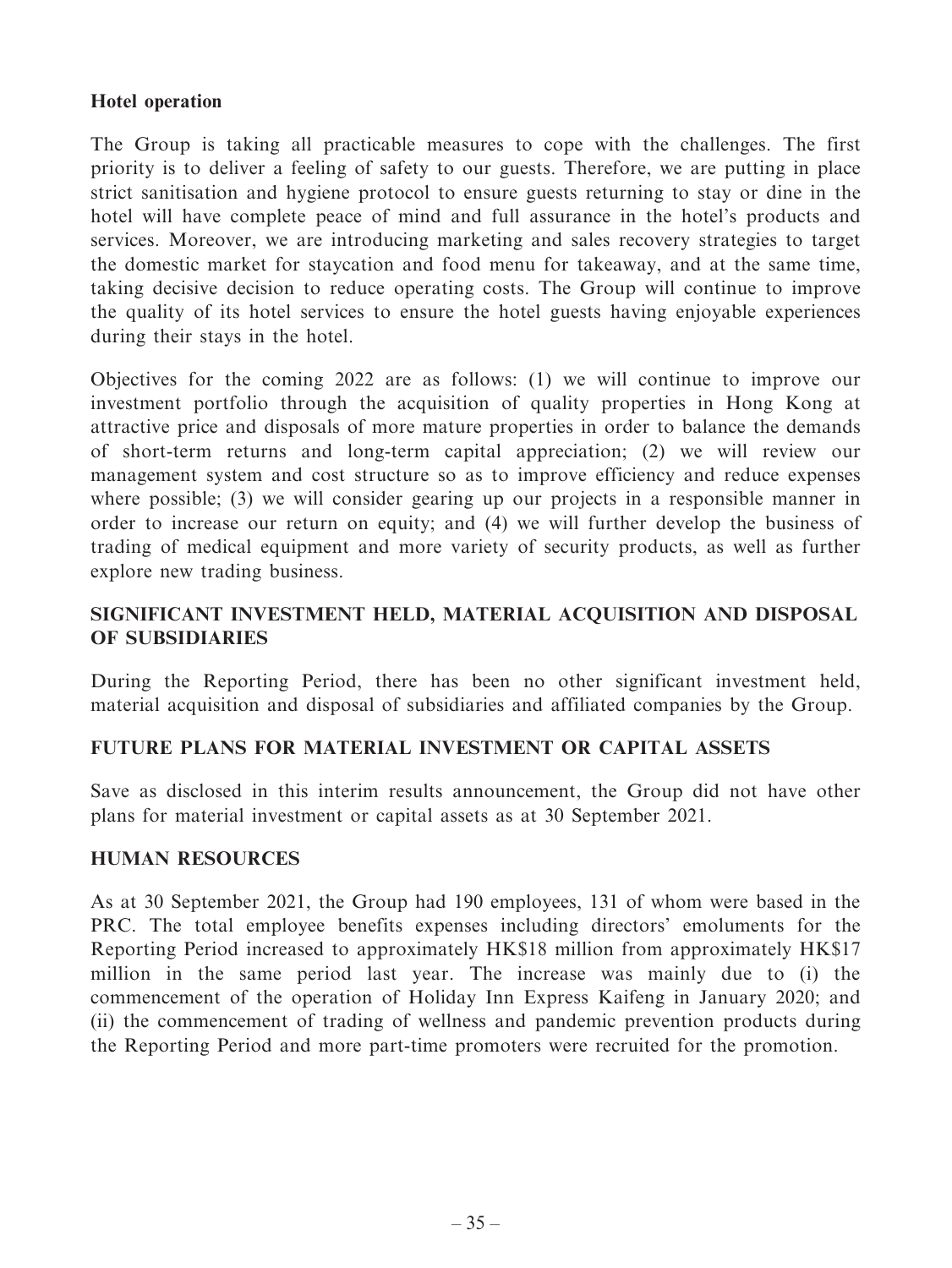The remuneration policy and package of the Group's employees are reviewed and approved by the Directors. Apart from pension funds, in order to attract and retain capable and motivated workforce, the Group offers discretionary bonuses and share options to staff based on their individual performance and the achievements in relation to the Group's targets.

## **INTERIM DIVIDEND**

The Board does not recommend the payment of any interim dividend for the six months ended 30 September 2021 (six months ended 30 September 2020: Nil).

## **DISCLOSURE OF DIRECTORS' INFORMATION UNDER RULE 13.51B(1) OF THE LISTING RULES**

The following is the change in the information of the Directors since the annual report of the Company dated 29 June 2021, which is required to be disclosed pursuant to the Rule 13.51B(1) of the Listing Rules:

## **Dr. Ho Chung Tai, Raymond**

Dr. Ho Chung Tai, Raymond resigned as an independent non-executive director of Fu Shek Financial Holdings Limited (stock code: 2263), a company with its shares listed on the main board of the Stock Exchange, on 1 October 2021.

## **PURCHASE, REDEMPTION OR SALE OF LISTED SECURITIES**

Neither the Company, nor any of its subsidiaries purchased, redeemed or sold any of the Company's listed securities during the Reporting Period.

## **SUFFICIENCY OF PUBLIC FLOAT**

The Company has maintained a sufficient public float throughout the six months ended 30 September 2021.

## **SHARE OPTION SCHEME**

The Company adopted a share option scheme on 15 August 2012 (the "**Scheme**") which complied with the requirements of Chapter 17 of the Listing Rules.

The Company operates the Scheme for the purpose of providing incentives and rewards to eligible participants who contribute to the success of the Group's operations. Eligible participants of the Scheme include the Company's directors, including independent non-executive directors, the Company's shareholders and other employees of the Group. The Scheme will remain in force for 10 years from 15 August 2012.

During the Reporting Period, no share options were granted.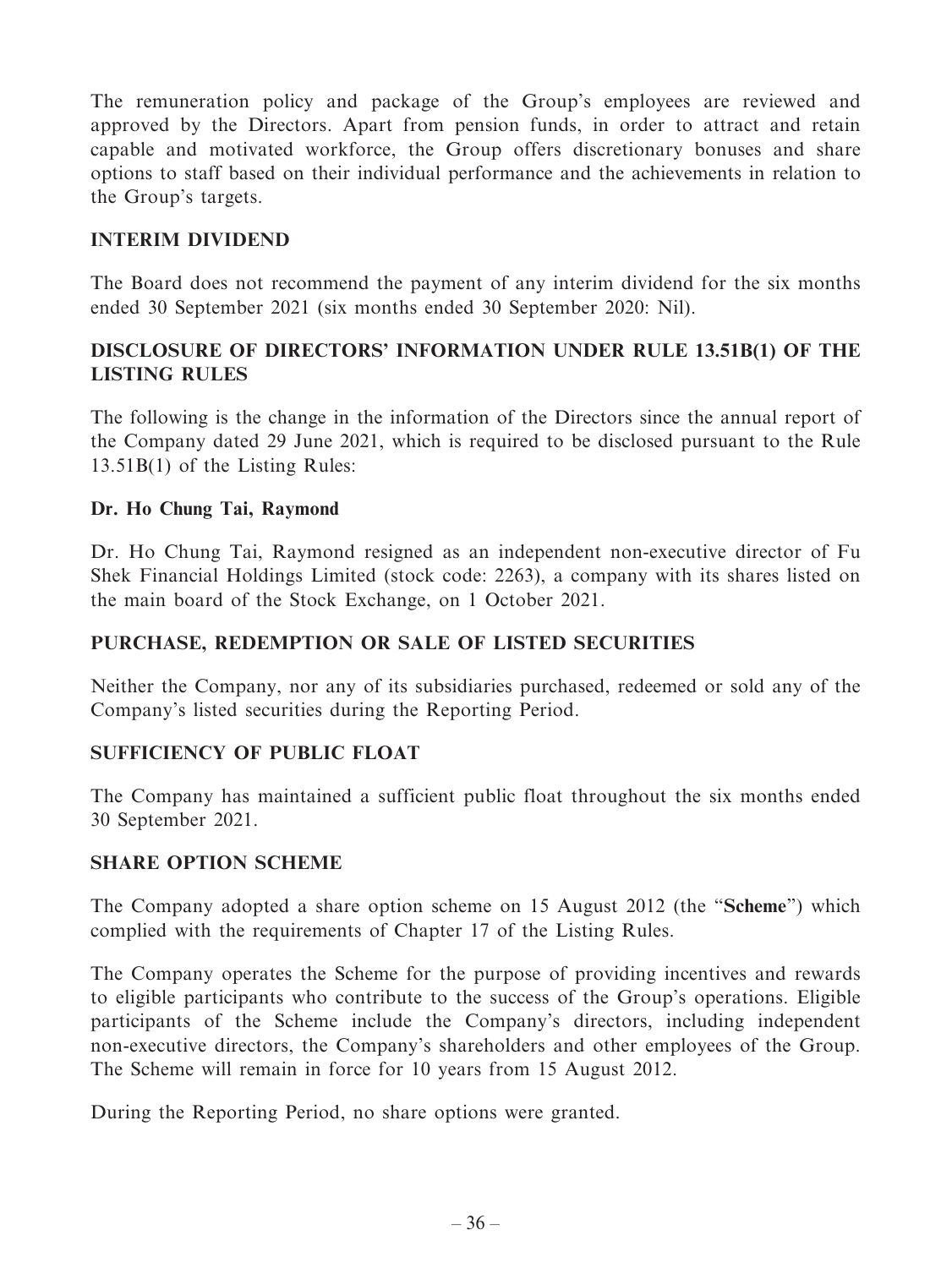At the end of the Reporting Period, the Company had 38,700,000 share options outstanding under the Scheme, representing approximately 3.96% of the Company's shares in issue as at that date. The exercise in full of the outstanding share options would, under the present capital structure of the Company, result in the issue of 38,700,000 additional ordinary shares of the Company and additional share capital of HK\$3,870,000 and share premium of HK\$967,500 (before issue expenses).

Details of the Scheme will be disclosed in the "**Management Discussion and Analysis**" section in the Group's 2021 interim report.

## **CAPITAL STRUCTURE**

There was no change of capital structure of the Company during the six months ended 30 September 2021.

## **CORPORATE GOVERNANCE**

In the Corporate Governance Report which was published in our annual report for the year ended 31 March 2021, the Company's corporate governance practices are based on the principles and the code provisions ("**Code Provisions**") as set out in the Code on Corporate Governance Practices ("**CG Code**") contained in Appendix 14 of the Listing Rules. The Directors consider that the Company has complied with most of the Code Provisions throughout the six months ended 30 September 2021, save for the deviation from the Code Provision A.2.1 and A.4.1, details of which are explained below. The Company regularly reviews its corporate governance practices to ensure that these continue to meet the requirements of the CG Code.

## **Summary of deviation of the CG Code:**

## **Code Provision A.2.1**

CG Code Provision A.2.1 requires that the roles of Chairman and chief executive should be separate and should not be performed by the same individual.

The Company has deviated from CG Code Provision A.2.1 to the extent that the roles of chairman and chief executive (or in the context of the Company, the managing director) are performed by Mr. Tjia. Having considered the existing structure and composition of the board and operations of the Group in Hong Kong, the board believes that vesting the roles of both chairman and managing director in Mr. Tjia facilitates the effective implementation and execution of its business strategies by, and ensures a consistent leadership for, the Group. Further, a balance of power and authority between the board and management can be ensured by the operation of the board, whose members (including the three independent non-executive directors) are individuals of high calibre with ample experience, such that the interests of shareholders can be safeguarded. The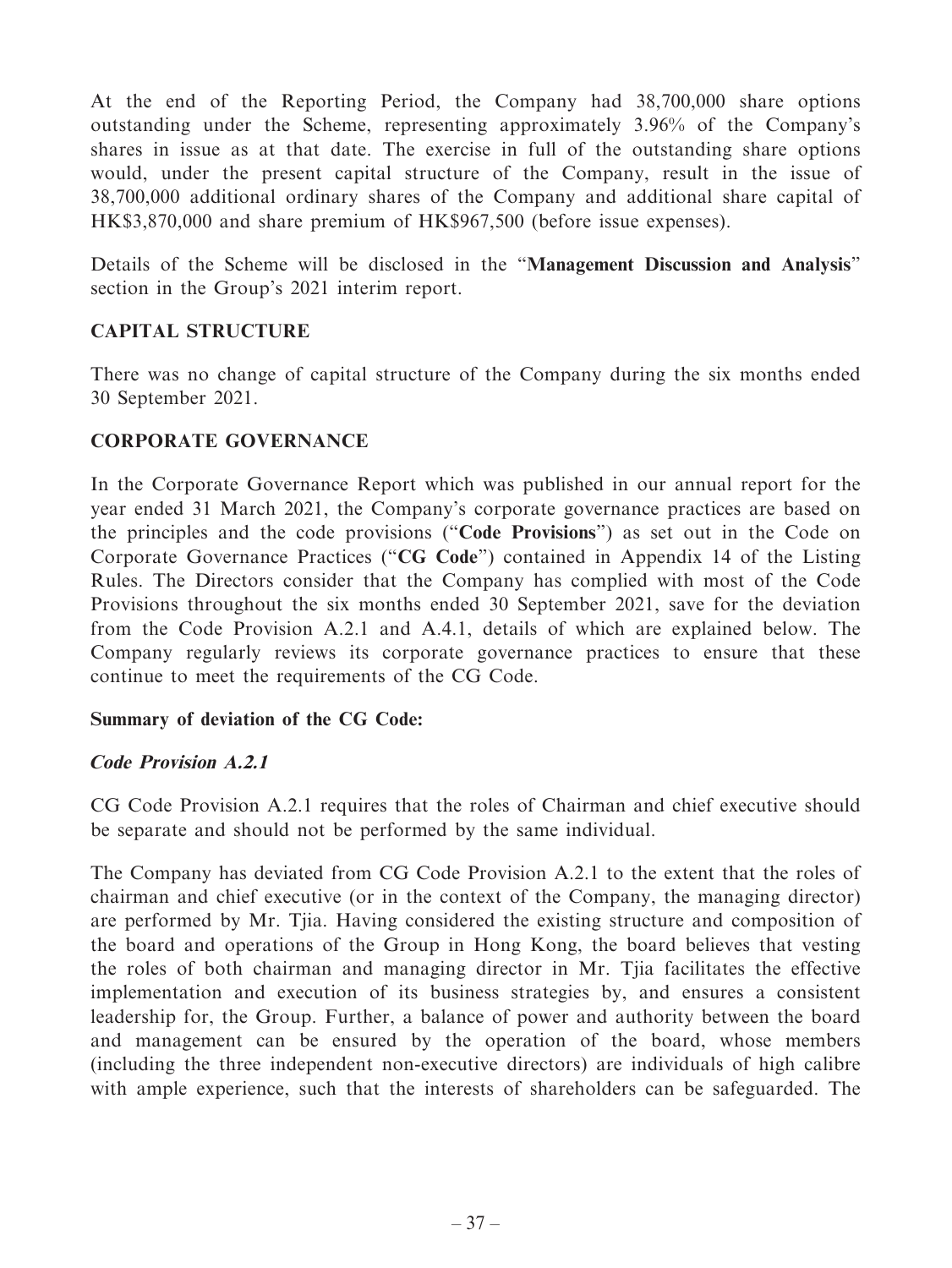Company will continue to review the structure and composition of the board from time to time to ensure that a balance of power and authority between the board and management is appropriately maintained for the Group.

## **Code Provision A.4.1**

Code Provision A.4.1 stipulates that non-executive directors should be appointed for a specific term, subject to re-election.

The independent non-executive Directors have not been appointed for a specific term. However, all independent non-executive Directors are subject to retirement and rotation once every three years in accordance with the Company's Bye-Laws. As such, the Board considers that sufficient measures have been taken to ensure that the Company's corporate governance practices are comparable with those in the CG Code.

## **MODEL CODE FOR SECURITIES TRANSACTIONS**

The Company has adopted the Model Code for Securities Transactions by Directors of Listed Issuers (the "**Model Code**") as set out in Appendix 10 to the Listing Rules.

Specific enquiry has been made of all the Directors and the Directors have confirmed that they have complied with the Model Code throughout the six months ended 30 September 2021.

The Company has adopted the same Model Code for securities transactions by employees who are likely to be in possession of unpublished price-sensitive information of the Company.

No incident of non-compliance of the Model Code by the relevant employees was noted by the Company.

## **AUDIT COMMITTEE**

The Company has an audit committee which was established in accordance with the requirements of the CG Code for the purpose of reviewing and providing supervision over the Group's internal controls, risk management and financial reporting matters including the review of the interim results for the six months ended 30 September 2021, and adequacy of resources and qualifications of the Company's accounting staff. The audit committee comprises three independent non-executive Directors, namely Dr. Ho Chung Tai, Raymond, Ir Siu Man Po and Mr. Siu Kam Chau. Mr. Siu Kam Chau is the Chairman of the committee.

The interim results of the Group for the six months ended 30 September 2021 have not been reviewed or audited by the Company's independent auditor. The Audit Committee held a meeting on 29 November 2021. The Audit Committee has considered and reviewed the interim report and interim financial statements of the Group and given their opinion and recommendation to the Board. The Audit Committee considers that the 2021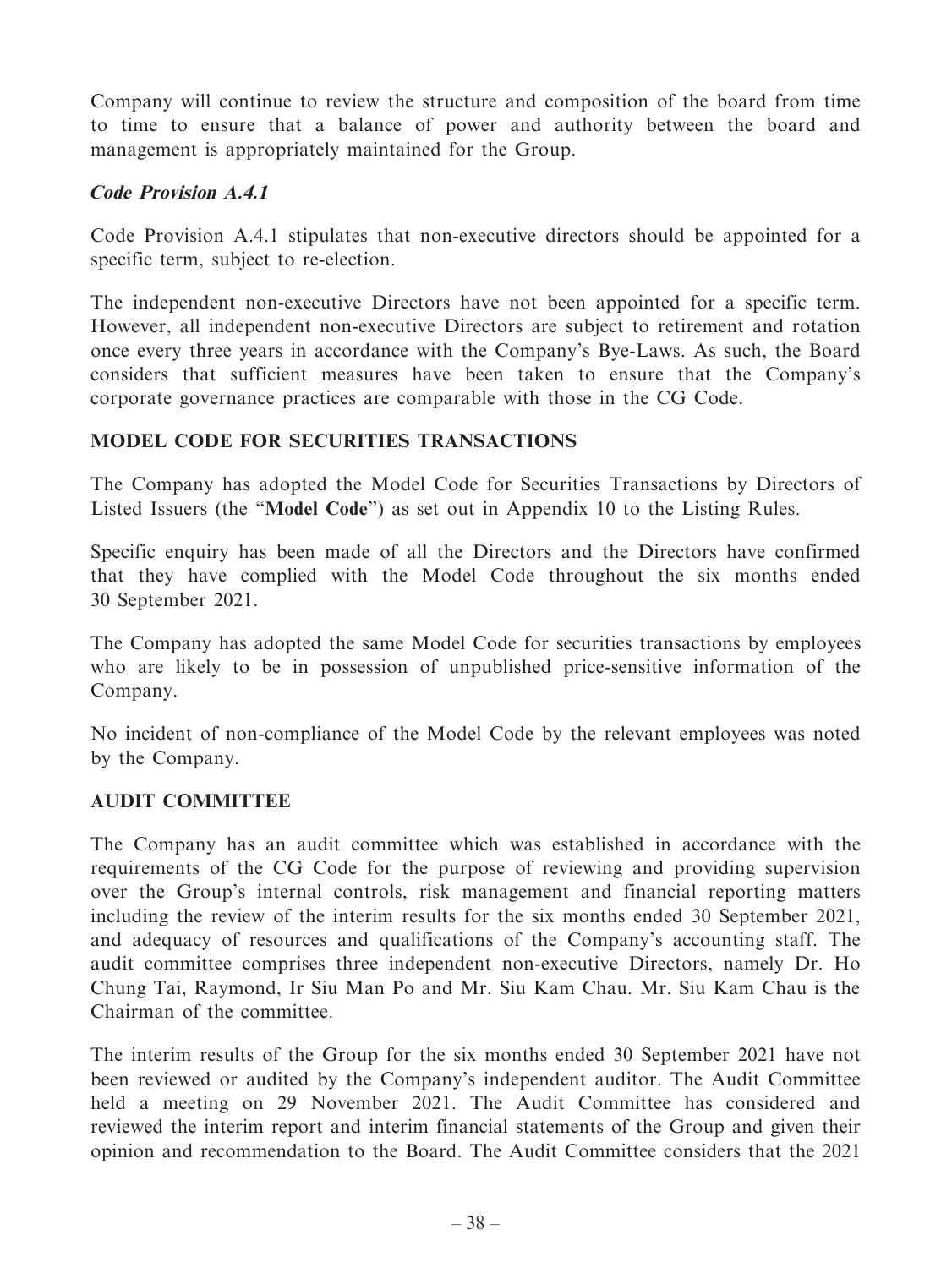interim report and interim financial statements of the Group have complied with the applicable accounting standards and the Company has made appropriate disclosures thereof.

## **NOMINATION COMMITTEE**

The Company has a nomination committee which was established in accordance with the requirements of the CG Code for the purpose of reviewing the Board composition and identifying and nominating candidates for appointment to the Board such that it has the relevant appropriate blend of skills, knowledge and experience. The nomination committee currently comprises two executive Directors, namely Mr. Tjia Boen Sien and Mr. Wang Jing Ning, and three independent non-executive Directors, namely Dr. Ho Chung Tai, Raymond, Ir Siu Man Po and Mr. Siu Kam Chau. Ir Siu Man Po is the Chairman of the committee.

## **REMUNERATION COMMITTEE**

The Company has a remuneration committee which was established in accordance with the requirements of the CG Code for the purpose of reviewing the remuneration policy and fixing the remuneration packages for all Directors and chief executives. The remuneration committee currently comprises two executive Directors, namely Mr. Tjia Boen Sien and Mr. Wang Jing Ning, and three independent non-executive Directors, namely Dr. Ho Chung Tai, Raymond, Ir Siu Man Po and Mr. Siu Kam Chau. Mr. Siu Kam Chau is the Chairman of the committee.

## **EVENT AFTER THE REPORTING PERIOD**

Capitalised terms used herein this section shall have the same meanings as those defined in the announcement of the Company dated 1 November 2021.

The Company proposes to implement the Rights Issue on the basis of one Rights Share for every two existing Shares held by the Qualifying Shareholders on the Record Date at the Subscription Price of HK\$0.10 per Rights Share, to raise gross proceeds up to approximately HK\$49.9 million before expenses by way of rights issue of 499,390,200 Rights Shares (assuming all outstanding Share Options (other than the Share Options held by the Optionholders) are being exercised and no other change in the share capital of the Company on or before the Record Date). The net proceeds from the Rights Issue (after deducting the estimated expenses) are estimated to be not more than approximately HK\$48.0 million. Assuming the net proceeds from the Rights Issue will amount to approximately HK\$48.0 million, the Company intends to apply the net proceeds as to (i) approximately HK\$38.0 million for repayment of unsecured loans by the Group; and (ii) approximately HK\$10.0 million as general working capital. In the event that there is an under-subscription of the Rights Issue, the net proceeds of the Rights Issue will be utilised in proportion to the above uses.

For details, please refer to the announcement of the Company dated 1 November 2021.